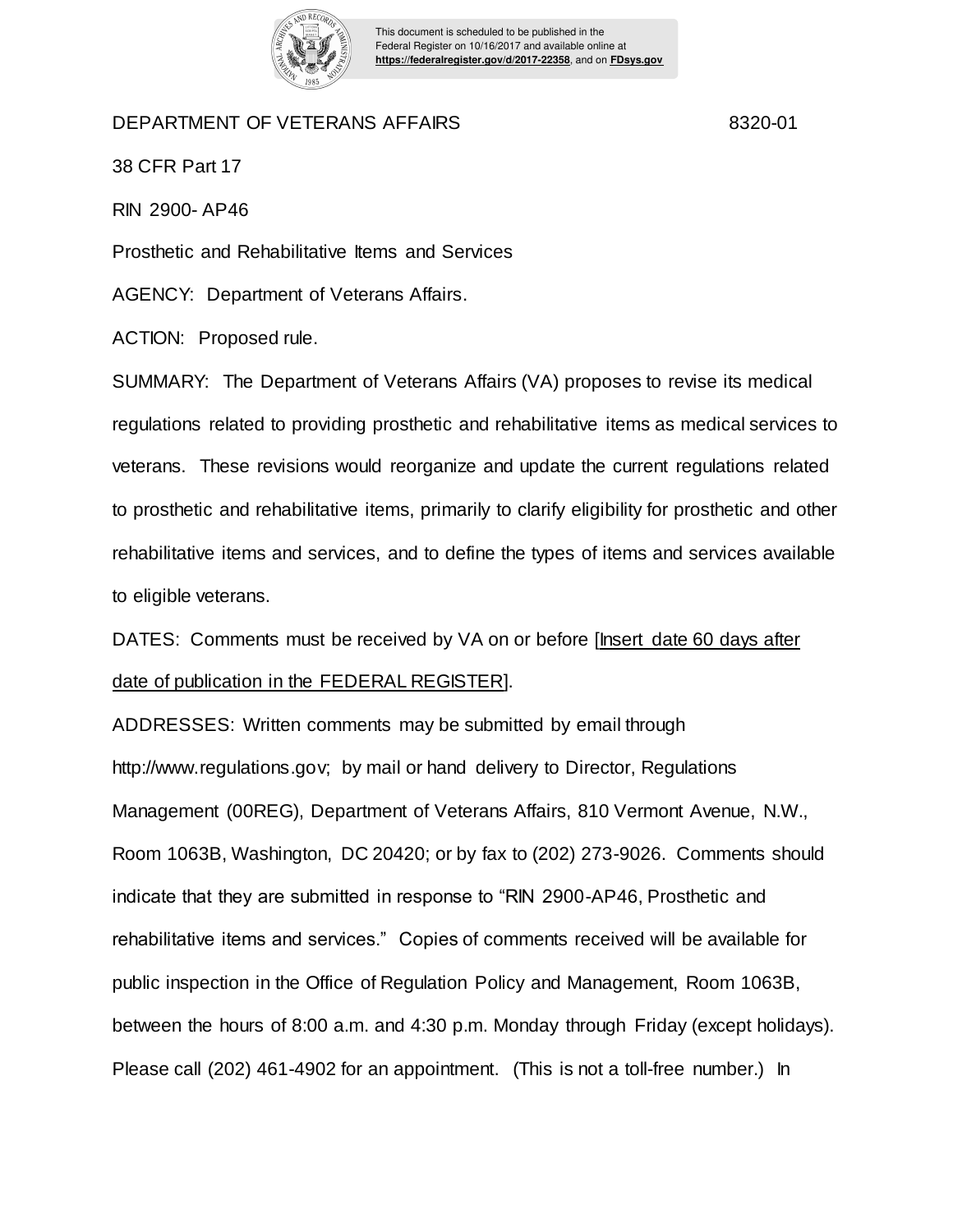addition, during the comment period, comments may be viewed online through the Federal Docket Management System (FDMS) at http://www.regulations.gov. FOR FURTHER INFORMATION CONTACT: Penny Nechanicky, National Program Director for Prosthetic and Sensory Aids Service (10P4RK), Department of Veterans Affairs, 810 Vermont Avenue, N.W., Washington, DC 20420; (202) 461-0337. (This is not a toll-free number.) Penny.Nechanicky@va.gov.

SUPPLEMENTARY INFORMATION: Section 1710 of title 38, United States Code (U.S.C.), authorizes VA to provide veterans with, among other things, "medical services" when VA determines that they are "needed." "Medical services" is further defined in 38 U.S.C. 1701(6)(F) to include the following items and services, for veterans who are otherwise receiving care or services under chapter 17 of title 38 U.S.C.: wheelchairs, artificial limbs, trusses, and similar appliances; special clothing made necessary by the wearing of prosthetic appliances; and such other supplies or services as the Secretary determines to be reasonable and necessary. 38 U.S.C. 1701(6)(F)(i) - (iii). The language in clauses (i) through (iii) of section 1701(6)(F) is the source of VA's authority to provide prosthetic and rehabilitative items and related services to veterans as necessary items and services (i.e., "medical services"). Historically, we have interpreted section 1701(6)(F)(iii) to authorize VA to provide other supplies and services only to the extent that they are similar or related to the expressly listed items in sections 1701(6)(F)(i) and (ii), i.e., wheelchairs, artificial limbs, trusses or similar appliances, and special clothing made necessary by the wearing of prosthetic appliances. We base this interpretation on tenets of statutory construction and opinions of VA's Office of General Counsel. See 2A Norman J. Singer, Statutes and Statutory Construction § 47.17 (6th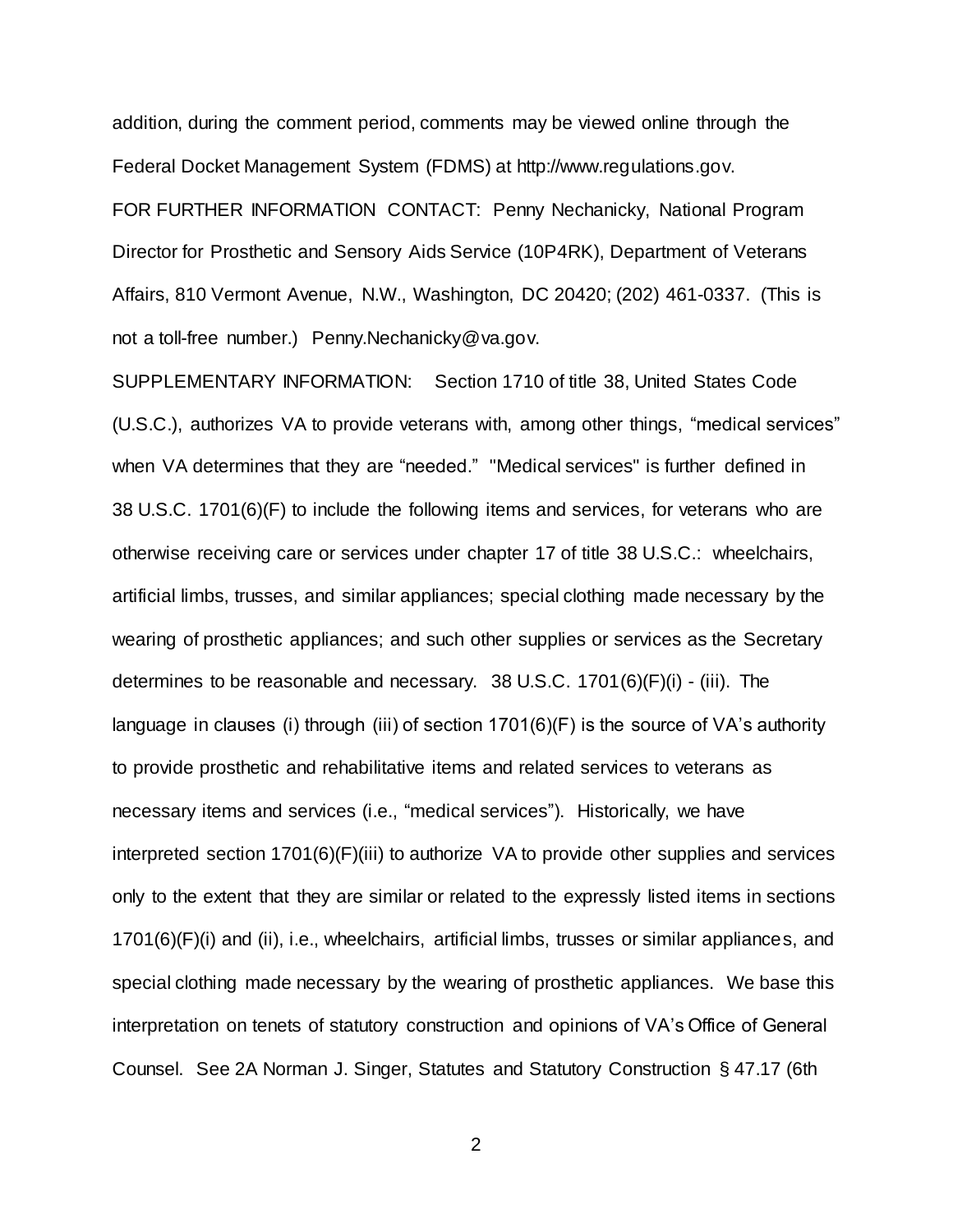ed. 2000) (explaining that as a matter of statutory interpretation, where general words follow specific words, "the general words are construed to embrace only objects similar in nature to those objects enumerated by the preceding specific words"). See also VAOPGCADV 7-2009, VAOPGCADV 9-2005, VAOPGCCONCL-8-98.

VA has considered those items expressly listed in section 1701(6)(F)(i) and (ii) as medically necessary because such items assist a veteran in compensating for the loss of mobility or loss of other functional abilities. Thus for a supply (i.e., hereafter referred to as an item) or service to be similar in nature to what is enumerated in section 1701(6)(F)(i) and (ii), it must assist a veteran to compensate for loss of mobility or loss of other functional abilities. For such items and services to be provided pursuant to section 1701(6)(F)(iii), the Secretary must first determine that the item or service could assist veterans to compensate for loss of mobility or loss of other functional abilities. Next, under that provision, the Secretary must determine that they are "reasonable and necessary." Once the Secretary makes these two determinations regarding an item or service under 1701(6)(F)(iii), VA may include them in the medical benefits package and provide them to individual eligible veterans as medical services if they are determined to be "needed" as required by section 1710(a) as implemented by 38 CFR 17.38(b).

VA's authority as described above to provide medically needed prosthetic and similar items to all veterans who are otherwise receiving care or services under chapter 17 of title 38 U.S.C. was established by section 103(a) of Public Law 104-262, The Veterans' Health Care Eligibility Reform Act of 1996, which amended the definition of medical services in 38 USC 1701(6). Prior to the enactment of Public Law 104-262, VA was effectively prohibited from providing prosthetic and similar items to most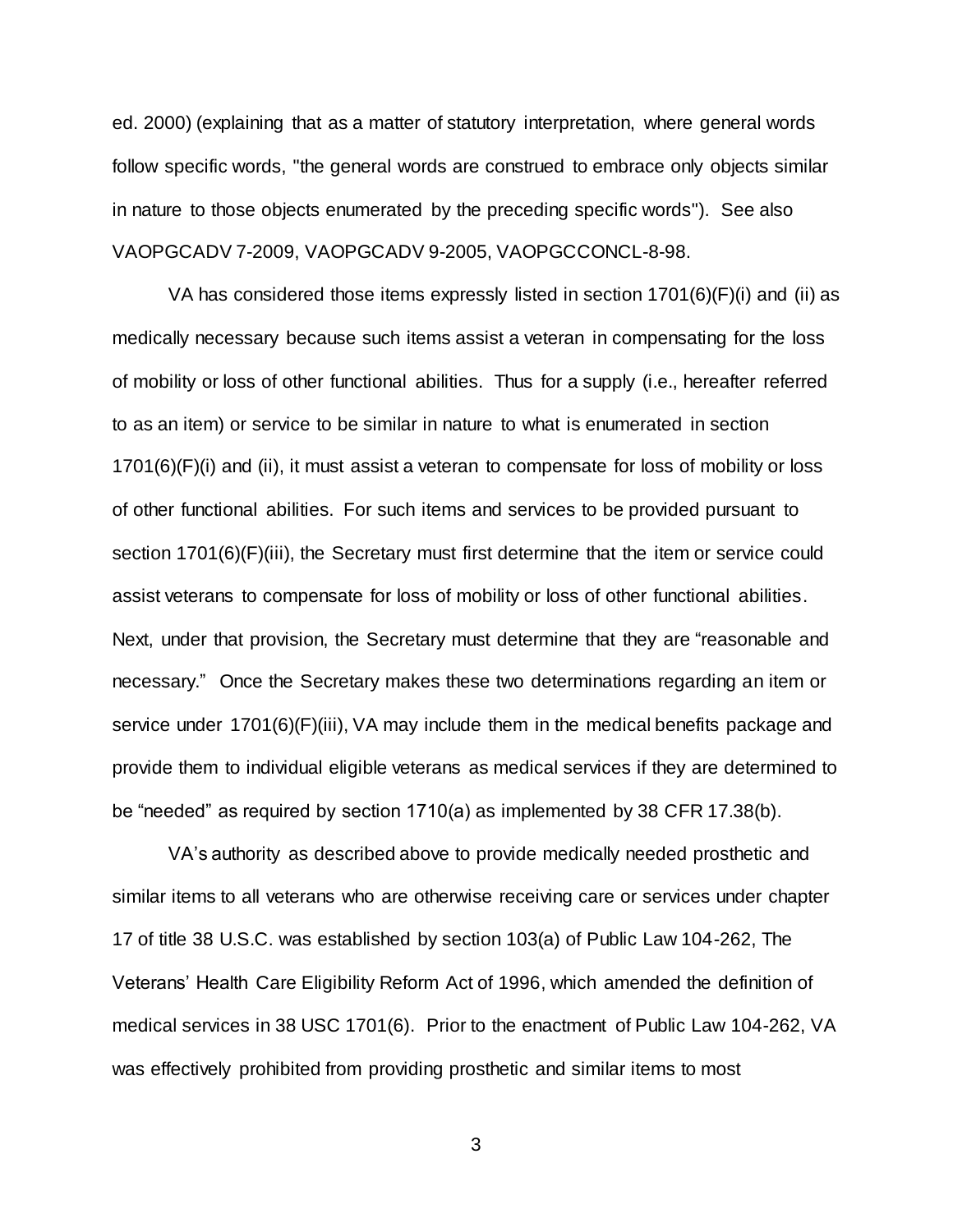nonservice-connected veterans except in preparation for a hospital admission or to obviate the need for hospital admission. Section 103(b) of Public Law 104-262 further directed VA to prescribe guidelines for the expanded prosthetics eligibility in section 103(a). These guidelines were issued through national Veterans Health Administration (VHA) policies beginning with VHA Directive 96-069 (as published November 7, 1996), culminating in VHA Handbook 1173.1 (as last published November 2, 2000). VA has further expressly listed "durable medical equipment and prosthetic and orthotic devices" as medical services available to eligible veterans as part of VA's medical benefits package in 38 CFR 17.38(a)(1)(viii). Although VA administers its prosthetics program with the support of  $\S$  17.38(a)(1)(viii) as well as multiple VHA policies, neither  $\S$  17.38 (except for § 17.38(c)) nor these policies are appropriately descriptive of VA's current practices in providing prosthetic and similar items. For instance, 17.38(a)(1)(viii) provides that eligible veterans may receive prosthetic and similar items as medical services, and § 17.38(b) further provides that such items may be considered medically necessary if they are "determined by appropriate healthcare professionals that the care is needed to promote, preserve, or restore the health" of eligible veterans; however, the "promote, preserve, or restore" criteria in §17.38(b) are not specific enough to properly articulate the concept of medical necessity in the context of prosthetic and similar items and services, versus for medical services more generally. VA finds it necessary now to clarify its current practices and to propose certain changes with regard to the provision of prosthetic and similar items and services, and such clarification and proposed changes are appropriate for a rulemaking because they would affect VA's provision of prosthetic and similar items and services. We would not seek to substantively revise §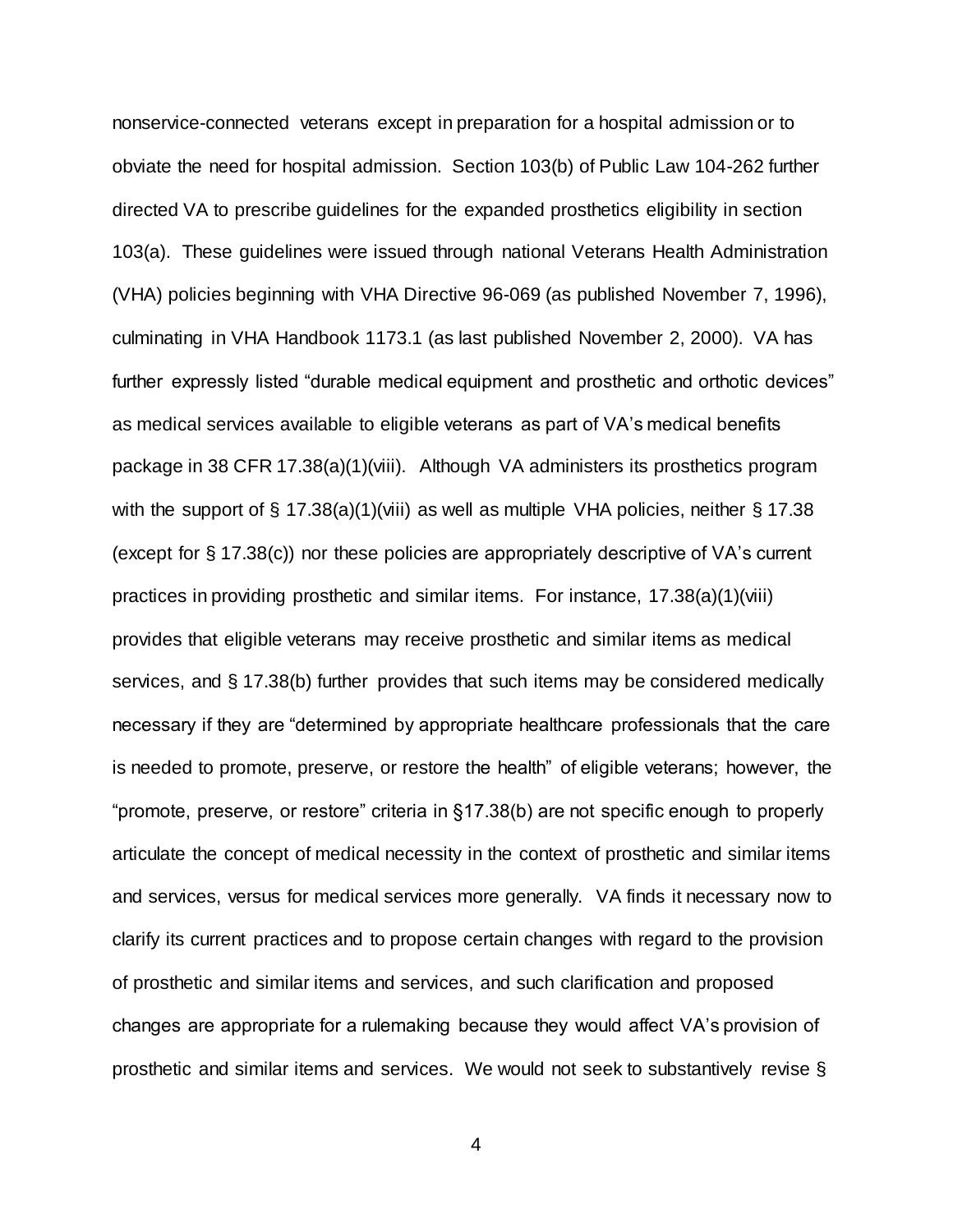17.38 in this manner, however, as it would be cumbersome and potentially confusing to establish additional eligibility and other administrative criteria for prosthetic and similar items and services as a specific type of medical service. We would seek instead to establish new regulations in proposed §§ 17.3200-.3250, and would remove a current but defunct regulation specifically related to the provision of prosthetic and similar items, 38 CFR 17.150. Section 17.150 was first promulgated in 1967 and was never substantively revised to reflect eligibility for prosthetic and similar items as provided in section 103(a) of Public Law 104-262 and § 17.38(a)(1)(viii). Although § 17.150 does establish that there must be a VA determination of "feasibility and medical need" prior to the provision of prosthetic and rehabilitative items and services to veterans, the phrase "feasibility and medical need" does not properly articulate the concept of medical necessity in a manner that is consistent with current VA practices. Further, § 17.150 only provides a limited list of examples of prosthetic items and services that are provided to eligible veterans, which could be misinterpreted to be an exhaustive list. Removing § 17.150 and establishing proposed §§ 17.3200-.3250 would, among other things as described throughout this rulemaking, articulate the concept of medical necessity for these items and services in a manner consistent with current VA authority and practice, would provide a broader and expressly non-exhaustive list as well as definitions for items and services that may be provided, and would update veteran eligibility for these items and services in a manner consistent with section 103(a) of Public Law 104-262 and with  $\S$  17.38(a)(1)(viii).

The changes proposed in this rulemaking would also clarify the provision of prosthetic and rehabilitative items and services that VA provides as "medical services"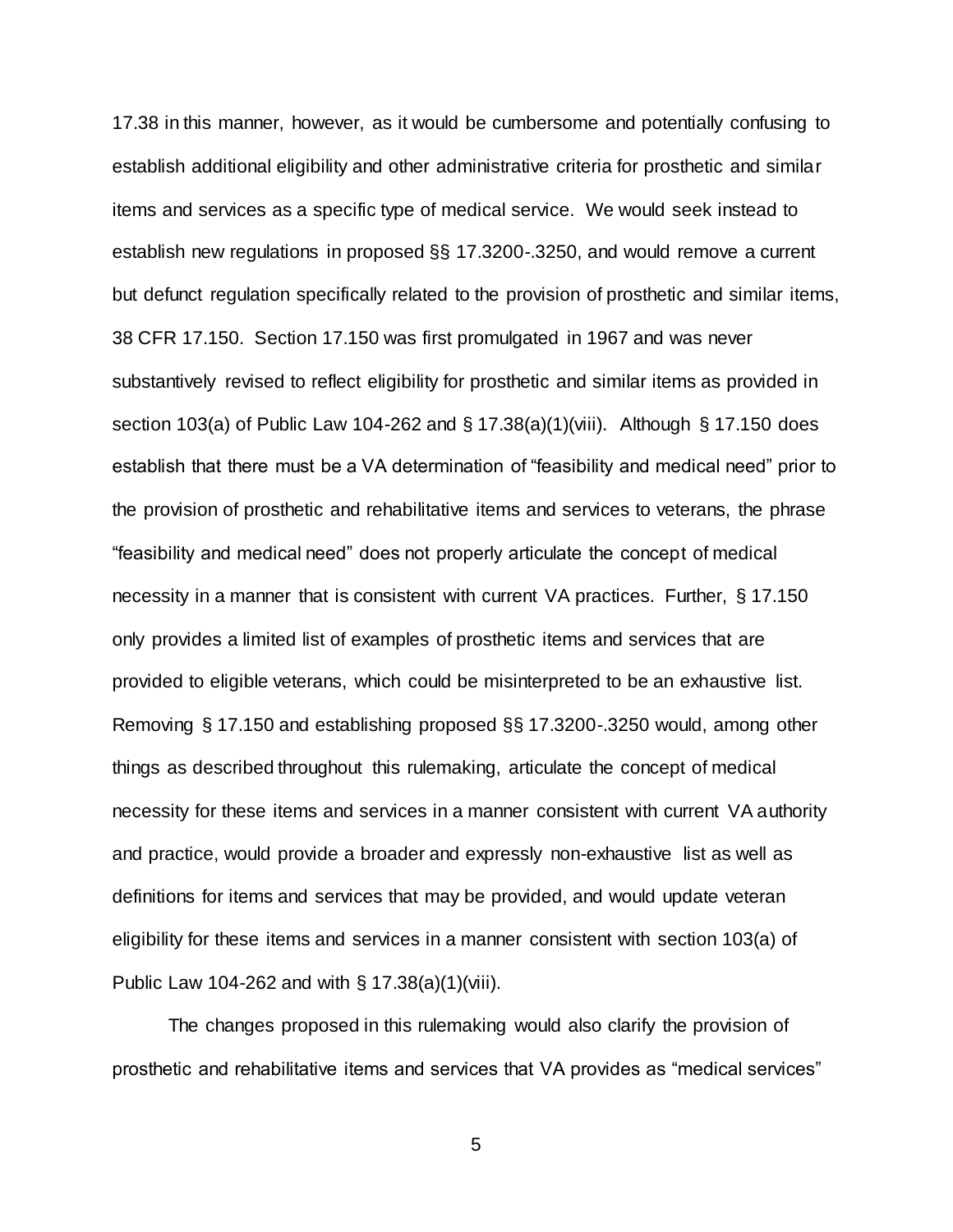under sections 1701 and 1710, versus other similar items and services that VA provides under other authorities. Congress has enacted specific statutory provisions other than sections 1701 and 1710 to authorize VA to furnish veterans with particular items and services in connection with a disability or to assist veterans in overcoming a disability. For example, sections 1714(b) and 1717(c) authorize VA to furnish devices to blind and deaf veterans, respectively, for the broad purpose of "overcoming the disability" of blindness or deafness, without the criterion that such devices be considered medically necessary. This is not to say that such items and services could not be interpreted as being medically necessary. Rather, the enactment of statutes other than sections 1701(6)(F) and 1710(a) demonstrates Congressional intent that the items and services provided under these other statutes are to be provided in accordance with the criteria in those statutes and their implementing regulations. VA has established different regulatory criteria implementing these other statutes to control the provision of these other items (see, for instance, 38 CFR 17.3100 et seq., which controls the provision of home improvements and structural alterations permitted by 38 U.S.C. 1717(a)(2)). We propose to establish this distinction between sections 1701(6)(F) and 1710(a), and other statutes that control the provision of certain items and services, more clearly in proposed section 17.3200; specifically, we would provide a table of the statutory and regulatory authorities for items and services provided outside of sections 1701(6)(F) and 1710(a). This table would include authorities for items and services provided to veterans, but would not include authorities for items and services provided to nonveteran beneficiaries (such as the authorities to provide items necessary for care of a newborn as permitted by 38 U.S.C. 1786, or items necessary for care of certain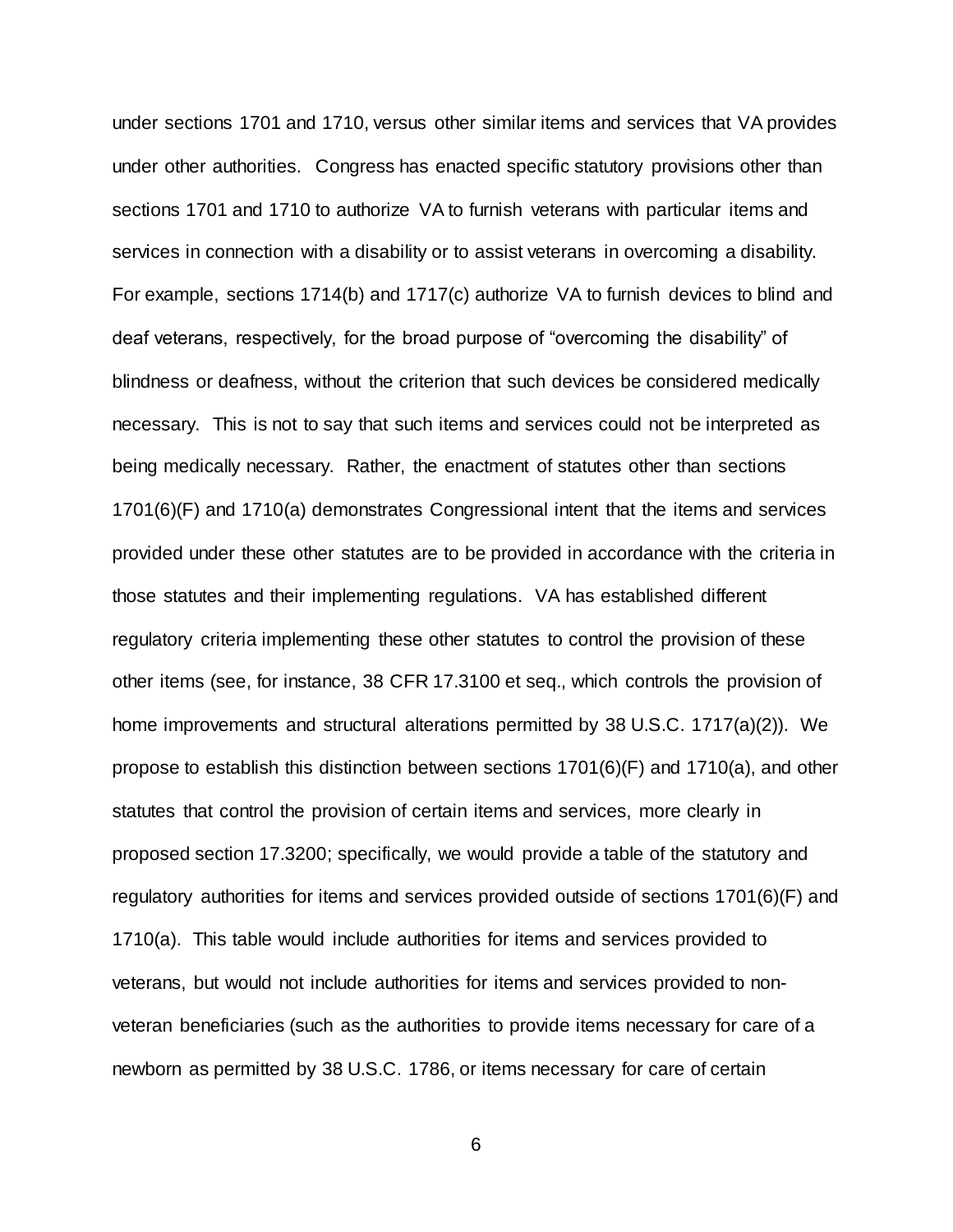dependents as permitted by 38 U.S.C. 1781). We do not believe it is necessary to include authorities related to non-veterans in the proposed table, as proposed sections 17.3200 through 17.3250 only address the provision of these items and services to veterans.

## 17.3200. Purpose and scope.

Proposed § 17.3200 would establish a clearer purpose and scope for the provision of prosthetic and rehabilitative items and services as "medical services" than what is articulated in current § 17.150, to distinguish VA's provision of prosthetic and rehabilitative items and services as medical services under sections 1701(6)(F) and 1710 from VA's provision of other items and services under other authorities. Proposed § 17.3200(a) would state that the purpose of proposed §§ 17.3200 through 17.3250 would be to establish eligibility and other criteria for the provision of prosthetic and rehabilitative items and services to veterans as medical services under sections 1701(6)(F) and 1710(a). These items and services would be listed in proposed § 17.3230, and we would reference that section for ease of use.

Proposed § 17.3200(b) would establish that the scope of proposed §§ 17.3200 through 17.3250 would be limited to those prosthetic or rehabilitative items and services provided by VA as medical services under sections 1701(6)(F) and 1710(a), and would identify in a table other items or services controlled by other statutes and regulations. We propose to include this table because these items and services have different criteria (related to eligibility, restrictions, etc.) in accordance with distinct legal authorities other than sections 1701(6)(F) and 1710(a). The proposed rule would help reduce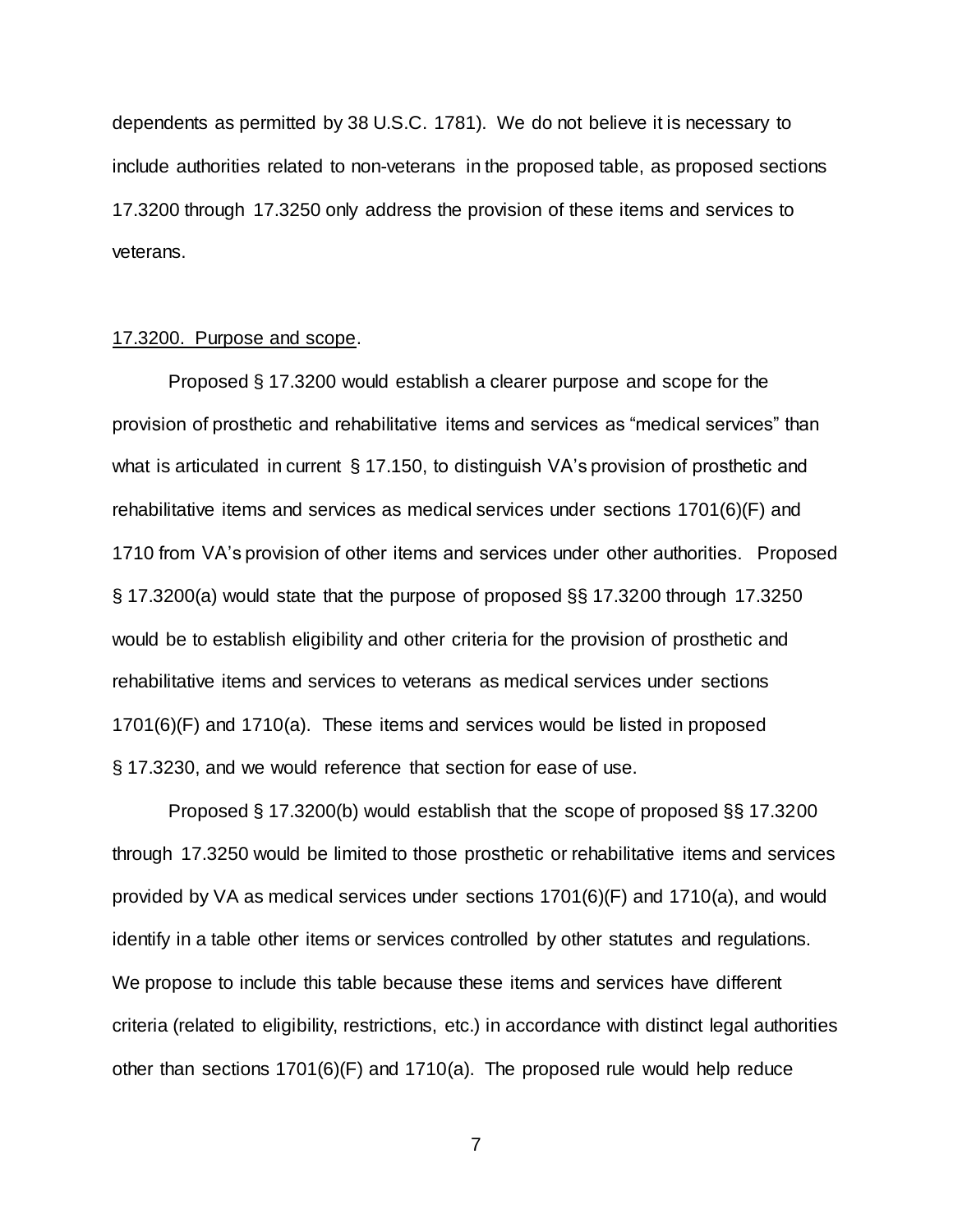confusion by telling users where to find the other statutes and regulations relevant to these other items and services.

#### 17.3210. Definitions.

Proposed § 17.3210 would establish definitions relevant to the prosthetic and rehabilitative items and services to be provided by VA as medical services under sections 1701(6)(F) and 1710(a). The items and services that would be defined in this section are either expressly listed as medical services under section 1701(6)(F)(i) and (ii), or are similar or related to such expressly listed items and services because they are similarly deemed "needed" (as required by section 1710(a)), because they may be medically necessary to assist a veteran to compensate for loss of mobility or loss of other functional abilities as explained previously in this rulemaking. We note that some of the definitions below would propose additional qualifying criteria related to the items or services themselves. These additional qualifying criteria would be related to accomplishing specific tasks associated with the veteran's rehabilitation plan in addition to the general requirement that the item be deemed medically necessary for the veteran.

"Activities of daily living (ADL)" would be defined as specific personal care activities that are required for basic daily maintenance and sustenance, to include eating, toileting, bathing, grooming, dressing and undressing, and mobility. This definition of ADLs is consistent with other VA regulatory definitions or uses of the term. See §§ 17.36, 51.120, 52.2, and 61.1.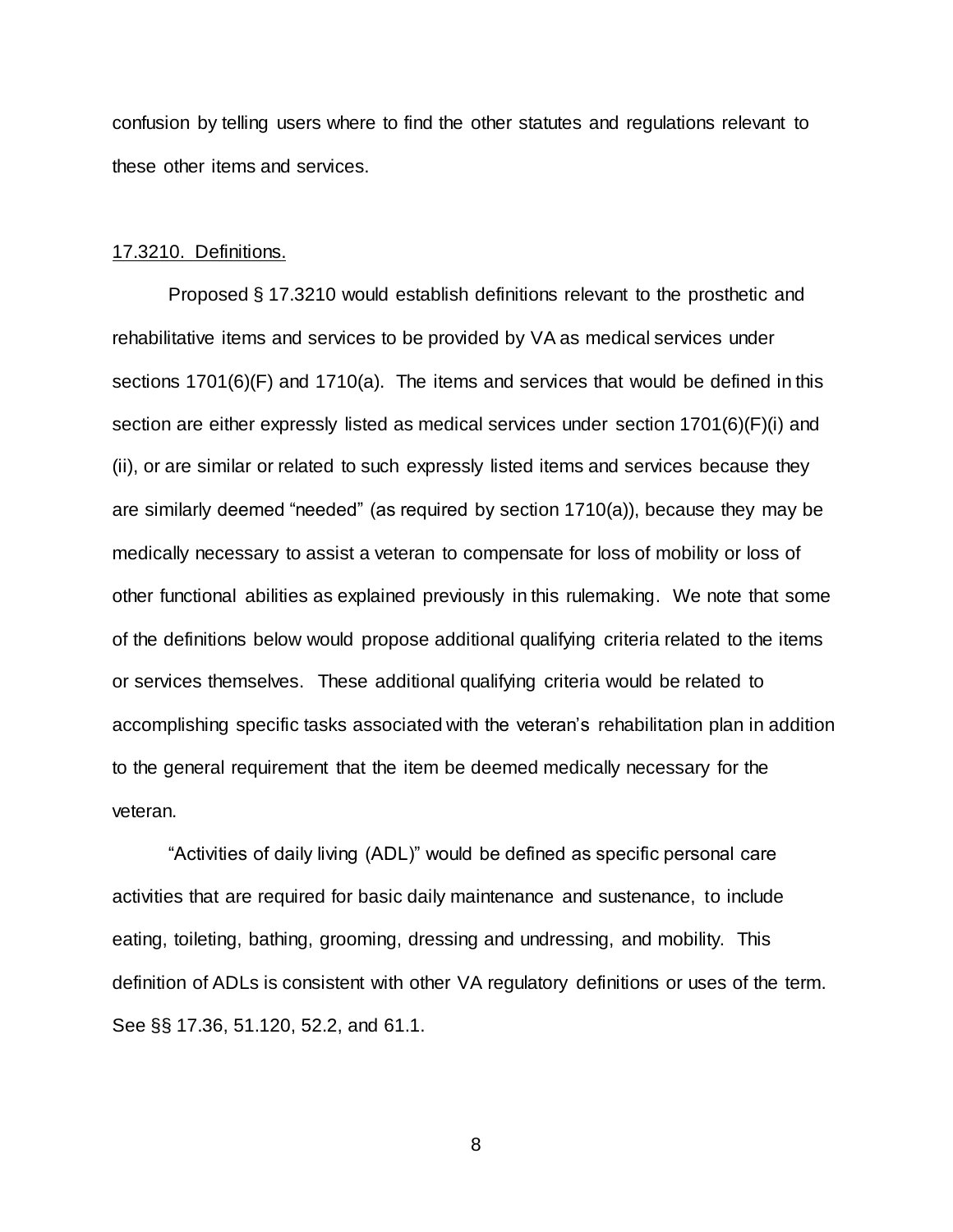"Adaptive household item" would be defined as a durable household item that has been adapted to compensate for, or that by design compensates for, loss of physical, sensory, or cognitive function and is necessary to complete one or more ADLs in the home or other residential setting. We believe this definition captures the common meaning and understanding of the word "adaptive" as something that compensates for loss of function, and we believe the further restrictions in this definition as explained below better explain the scope of items that would be considered covered. For instance, we would require that the adaptive household item must be "necessary" to complete one or more ADLs, because we believe this is a reasonable restriction for equipment that would be used in an individual's home or other residential setting, and would ensure that common household items are not provided except in narrow circumstances when a veteran cannot complete an ADL without such an item due to the veteran's loss of function. The definition of "adaptive household item" would further provide examples of such items, to include adaptive eating utensils, shower stools or chairs, hooks to assist in buttoning clothing, or shoe horns. The definition of "adaptive household item" would exclude household furniture or furnishing (which, as discussed later in this proposed rule, we would define as an item commonly used to make a home habitable or otherwise used to ornament a home, including but not limited to tables, chairs, desks, lamps, cabinets, non-hospital beds, curtains, carpet(s), etc.) because we do not find that common household furniture or furnishings are generally necessary to complete an ADL. For instance, a dining table is associated with the ADL of eating, but is distinguishable from an adaptive utensil that may be required to complete the ADL of eating. We further clarify that certain specialized items that may be medically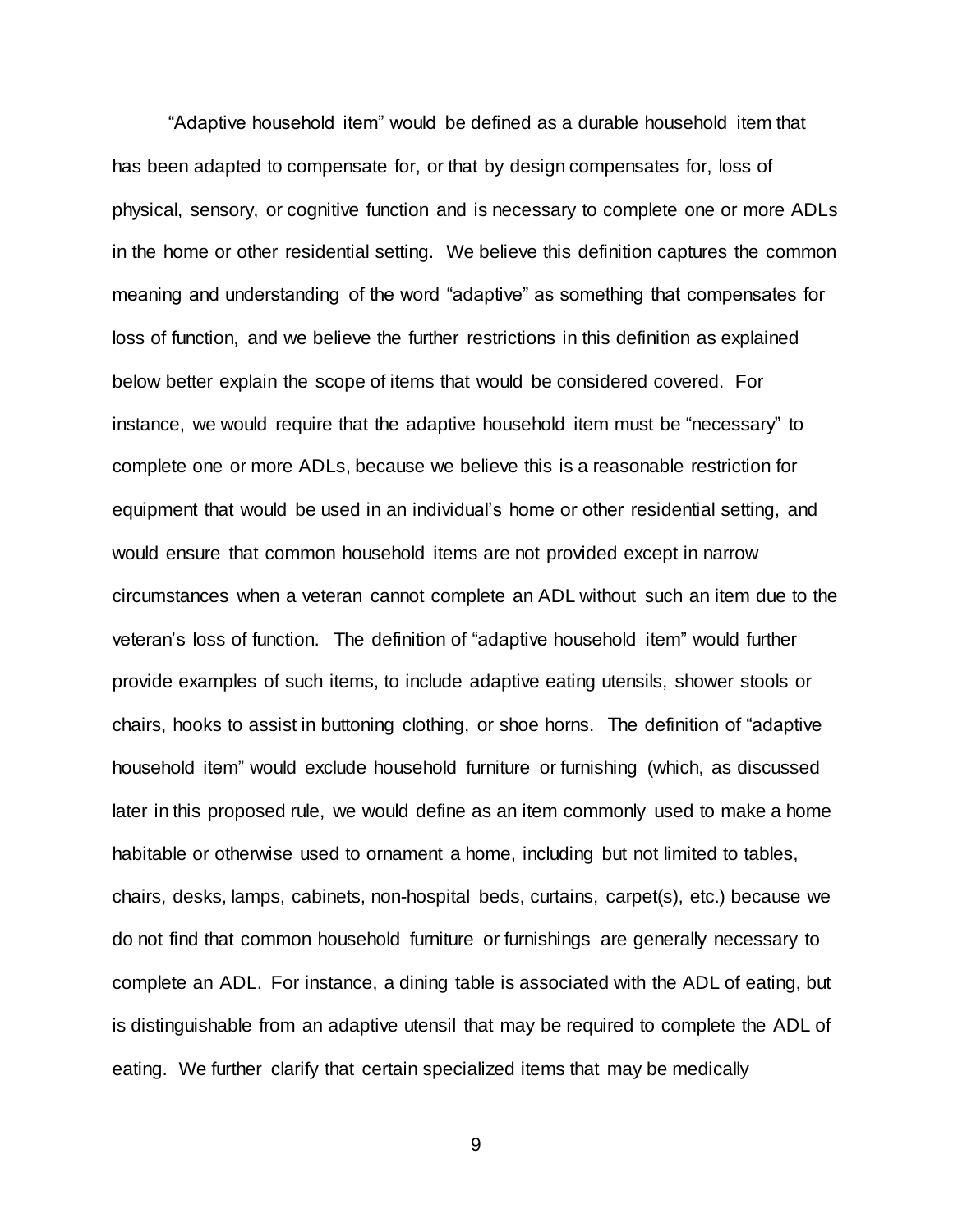necessary and that could be interpreted as furniture (such as hospital beds) would be expressly included under the proposed definition of "home medical equipment" as explained later in this proposed rule. The definition of "adaptive household item" would also expressly exclude an "improvement or structural alteration" which we would define in this section the same as it is defined in 38 CFR 17.3101 (i.e., a modification to a home or to an existing feature or fixture of a home, including repairs to or replacement of previously improved or altered features or fixtures) because such improvements or alterations are authorized by section  $1717(a)(2)$  and 38 CFR 17.3100 et seq., and are not within the scope of these proposed regulations, as stated in the table in proposed § 17.3200(b). The definition of "adaptive household item" would further exclude household appliances (which, as discussed later in this proposed rule, we would define as equipment for use in the home for performance of domestic chores or other domestic tasks, including but not limited to a refrigerator, stove, washing machine, and vacuum cleaner), except as necessary to complete an ADL, because generally most household appliances cannot be adapted to compensate, or by design do not compensate for, functional loss in such a manner as to be considered necessary to complete ADLs as defined above. An exception to this general exclusion would be permitted when the appliance would be necessary to complete an ADL, such as the provision of a blender or other food processing device to a veteran with a diagnosed swallowing disorder who must have all food pureed in order to complete the ADL of eating. In contrast, appliances that are commonly related to eating but not necessary to complete the ADL of eating, such as stoves or microwaves, would not be provided. We further would clarify that the definition of "adaptive household item" would exclude any requirement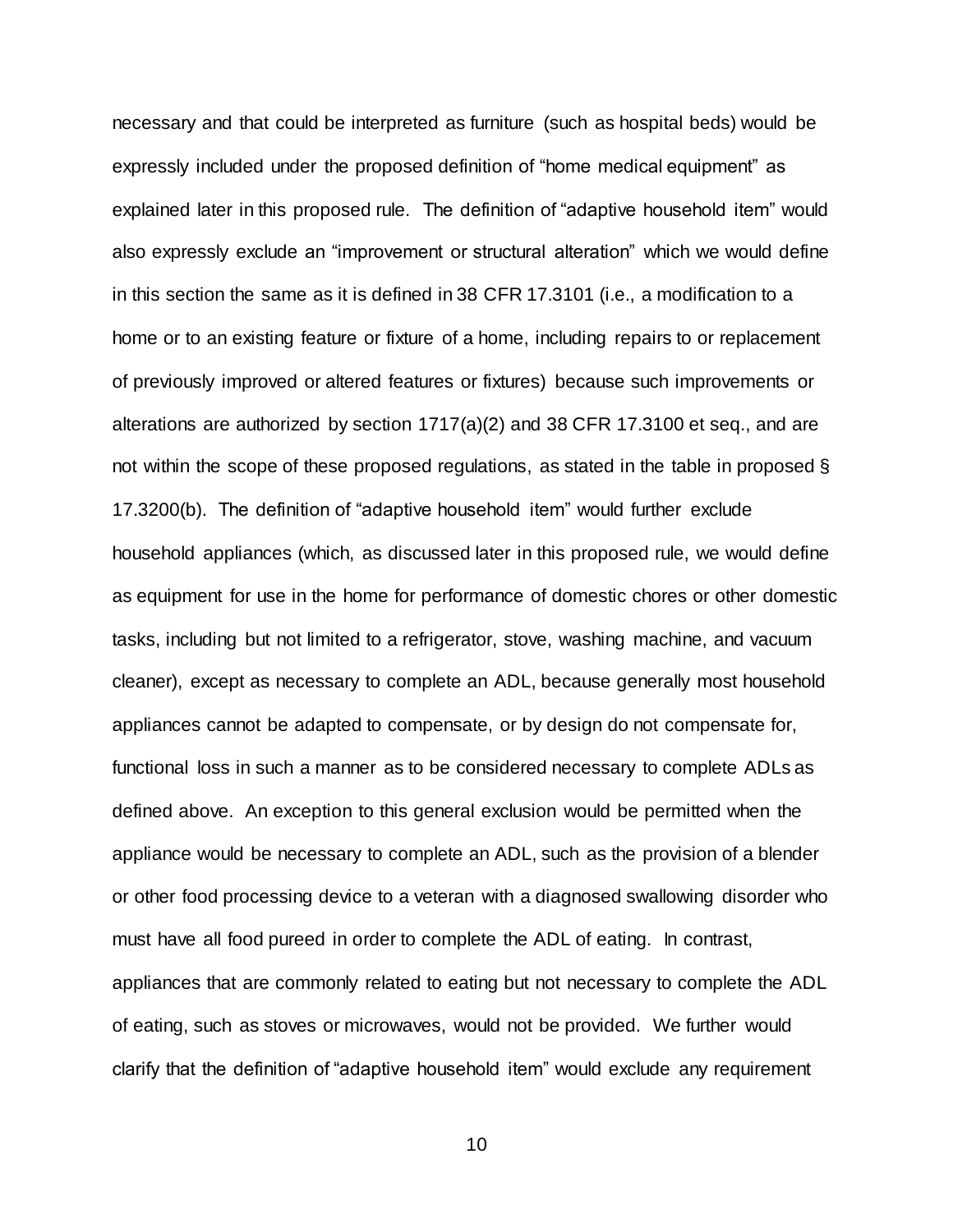that VA furnish such items in such a manner as to relieve any other person or entity of a contractual obligation to furnish these items to the veteran. This is because such items would not be needed as they have otherwise been provided for. For example, a veteran may have contracted with a residence or residential setting to furnish adaptive household items to the veteran.

"Adaptive recreation equipment" would be defined as an item that is designed to compensate for, or that by design compensates for, loss of physical, sensory, or cognitive function and is necessary for the veteran to actively and regularly participate in a sport, recreation, or leisure activity to achieve the veteran's rehabilitation goals. The additional requirement that these items be deemed necessary for active and regular participation in an activity to achieve the veteran's rehabilitation goals, which would be documented in the veteran's medical record, ensures that items are only provided when their regular use is specifically tied to a medical goal, and not provided merely to support a veteran's participation in an activity only for personal enjoyment. Examples of such equipment VA could provide to veterans include mono-skis and specially designed wheelchairs to play sports such as basketball.

"Cognitive device" would be defined as an item that compensates for a cognitive impairment and that is used to maintain or improve a veteran's functional capabilities. Examples of such equipment VA could provide to veterans include tablets and smart phones, as well as associated technological equipment, applications, and/or software, that can assist a veteran in maintaining daily scheduling of important tasks or navigating their surroundings (e.g., global positioning system or GPS).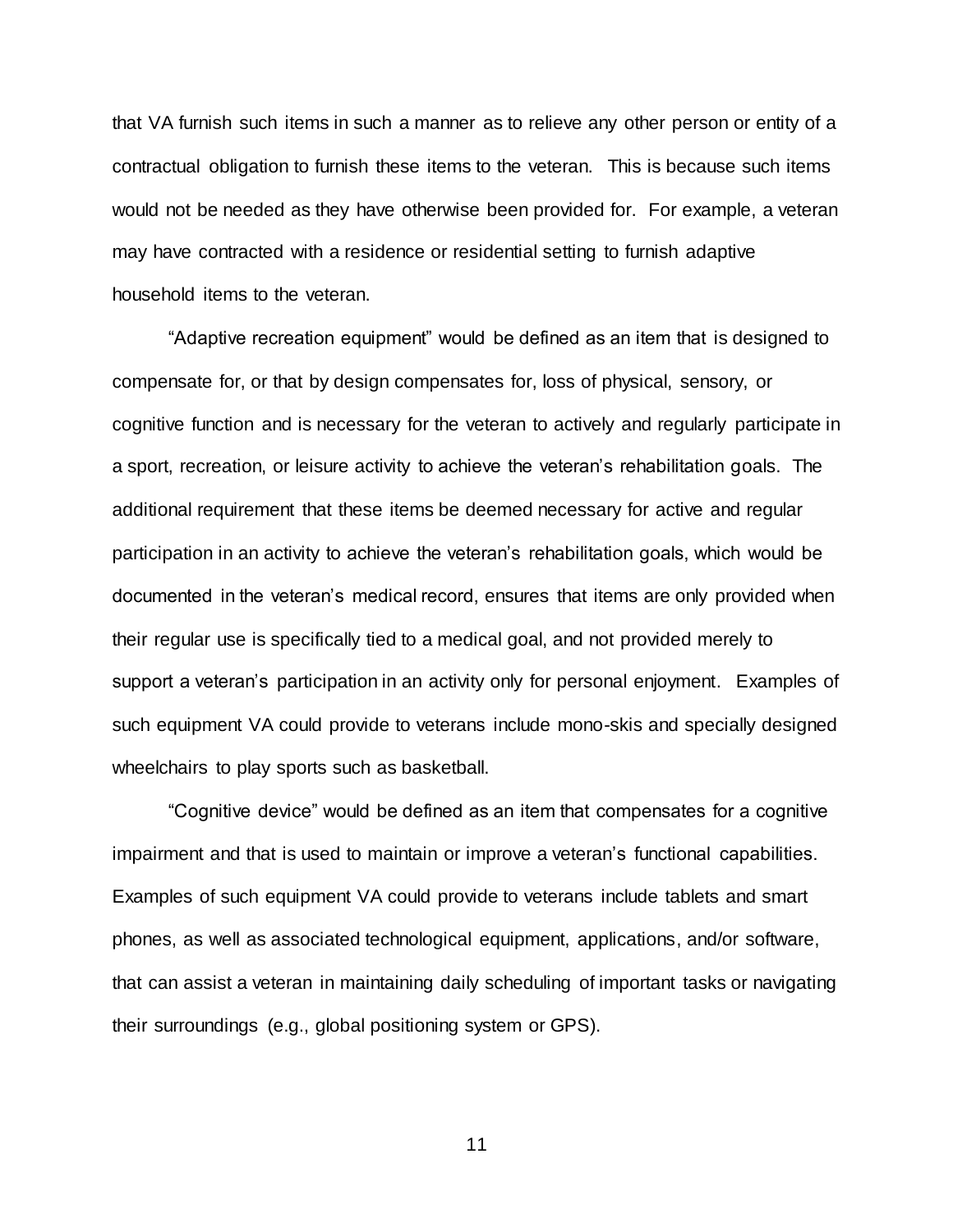"Communication device" would be defined as an item that compensates for a communication deficiency and allows participation in daily communication activities. Examples of such equipment VA could provide to veterans include augmentation and alternative communication devices such as picture or symbol communication boards, or an electro larynx.

"Durable" would be defined to mean capable of, and intended for, repeat use. We believe this definition captures the common meaning and understanding of the term "durable."

"Home exercise equipment" would be defined as an item used in a home or residential setting that compensates for a loss of physical, sensory, or cognitive function and is necessary for the veteran to actively and regularly participate in aerobic, fitness, strength, or flexibility activities to achieve the veteran's rehabilitation goals. As with the definition of "adaptive recreation equipment," the additional criteria in the definition that items are necessary for active and regular participation in an activity to achieve the veteran's rehabilitation goals, which would be documented in the veteran's medical record, ensures that items are only provided when their regular use is specifically tied to a medical goal, and not provided merely to support a veteran's participation in an activity only for personal enjoyment. This criterion would also ensure that this equipment is only provided when there is no other means for the veteran to exercise to achieve the rehabilitation goal. Such "home exercise equipment" would only be provided for one location, the veteran's primary residence, which is defined in this rulemaking (as discussed below) under proposed § 17.3210 as "the personal domicile or residential setting in which the veteran resides the majority of the year," and this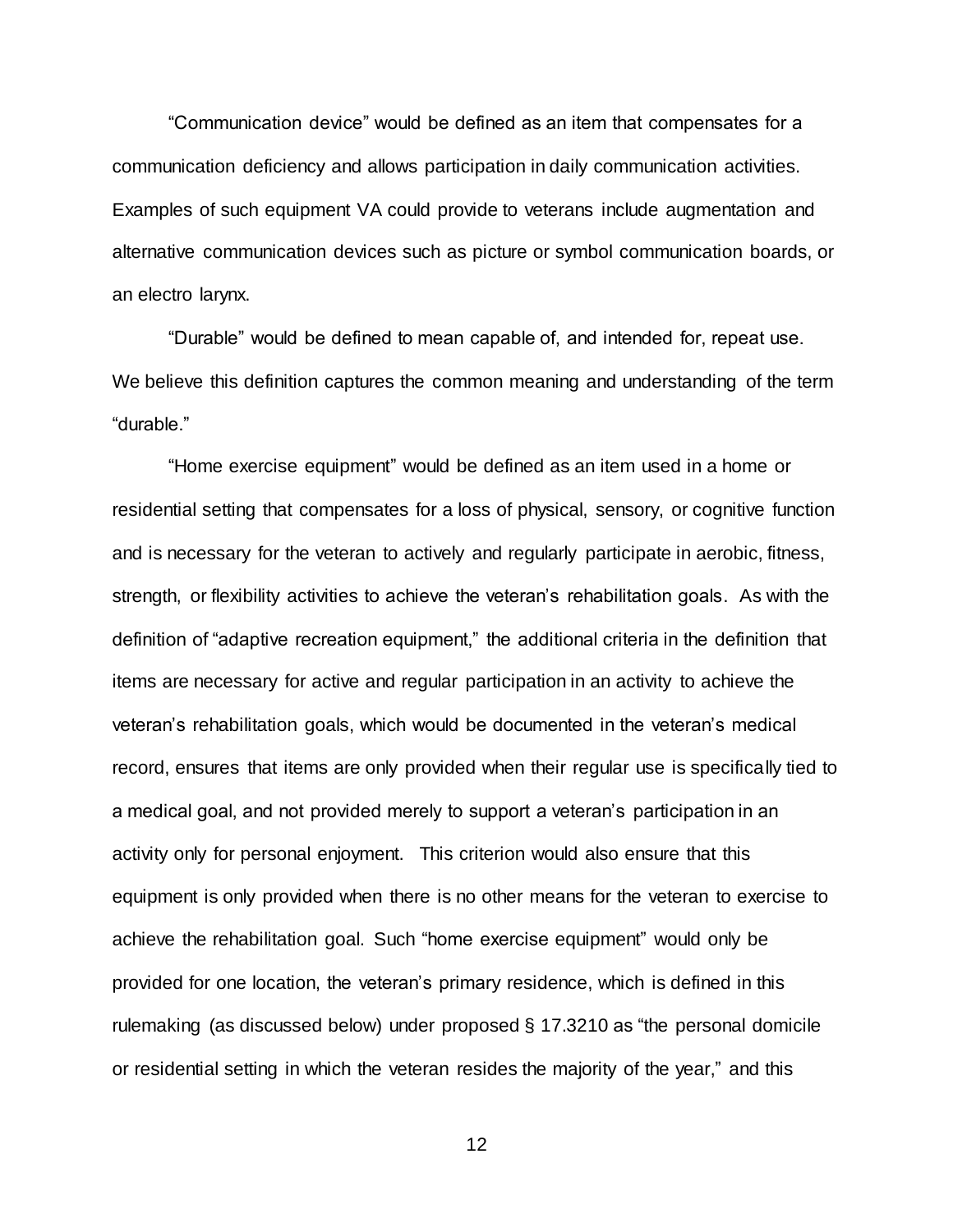additional criterion would be stated in proposed § 17.3230 as discussed later in this rulemaking. In identifying the veteran's primary residence, we would typically rely upon the veteran's record with VA, as well as the veteran's declared residence. The additional criterion that such equipment would only be provided for one location, the primary residence, is current VA practice, and VA has authority to determine that it is reasonable pursuant to 38 USC 1701(6)(F)(iii). In this case, VA has determined this criterion to be reasonable because it may not be cost effective to provide multiple sets of the same equipment for multiple locations. Because we will provide one set of equipment, we believe it is adequate to provide this equipment where it is used the most routinely and regularly, i.e., the veteran's primary residence. While we generally would provide home exercise equipment to the veteran's primary residence, there may be instances when it may be provided to a veteran's non-primary residence. For example, if a veteran's medical treatment or rehabilitation plan requires access to home exercise equipment and the veteran has access to a gym near his or her primary residence, but has another residence in a rural area in which the veteran does not have access to a gym, the equipment may be provided to the veteran at his or her non-primary residence based on a clinical determination that providing such equipment at the veteran's nonprimary residence would be necessary as a direct and active component of the veteran's medical treatment and rehabilitation. We further would state that prior to any installation of "home exercise equipment", the owner of the residence would agree to the installation. We also note that to the extent the equipment is portable, an individual would be free to move it to another location where the veteran may temporarily reside, such as another residence during an extended seasonal stay. Examples of such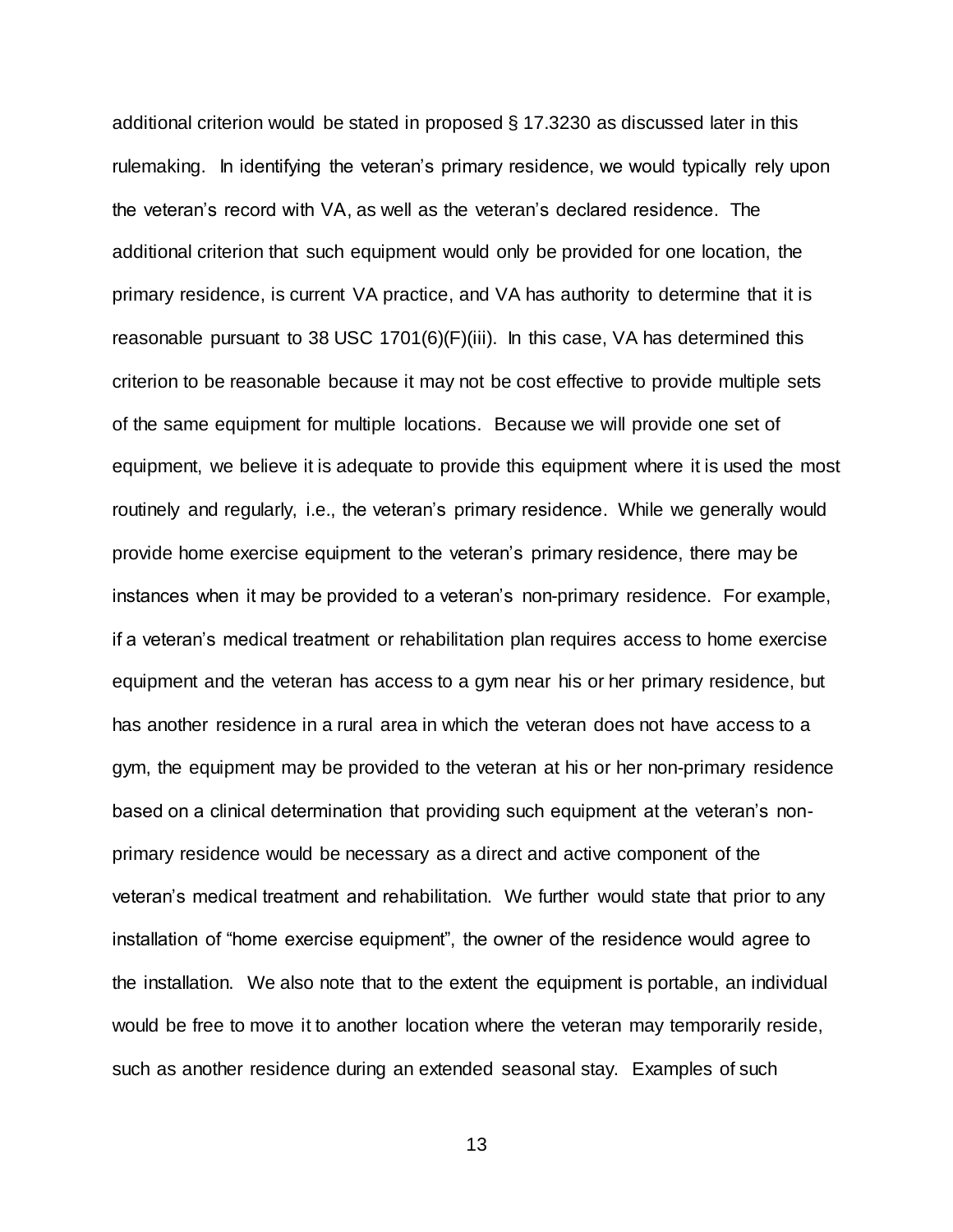equipment VA could provide to veterans include an upper body ergometer and a functional electrical stimulation cycle.

"Home medical equipment" would be defined as movable and durable medical devices used in a home or residential setting to treat or support treatment of specific medical conditions and would include hospital beds, portable patient lifts (such as porch lifts or stair glides), portable ramps, ventilators, home dialysis equipment, and infusion, feeding, or wound therapy pumps. This definition is intended to encompass those medical devices typically found in a medical facility setting (e.g., hospital beds and infusion pumps), but that must be used in a home or residential setting for specific medical treatment (most typically, for continuation of treatment initially received in a medical facility setting). The definition of "home medical equipment" would specifically exclude household furniture or furnishings, improvements or structural alterations, or any household appliances for the same reasons as stated in the definition of "adaptive household item," because such items could not reasonably be considered to be medical devices. For instance, a hospital bed could be provided as "home medical equipment," whereas a common bed frame and mattress could not. As proposed in § 17.3230 (later in this rulemaking) "home medical equipment" would only be provided for one residential setting, the veteran's primary residence, for the same reasons as stated for "home exercise equipment" above. In the instance that at-home installation or delivery is required and the veteran has more than one residence, the Department will deliver the equipment to the veteran's primary residence. We note that to the extent the equipment is portable, an individual would be free to move it to another location where the veteran may temporarily reside, such as another residence during an extended seasonal stay.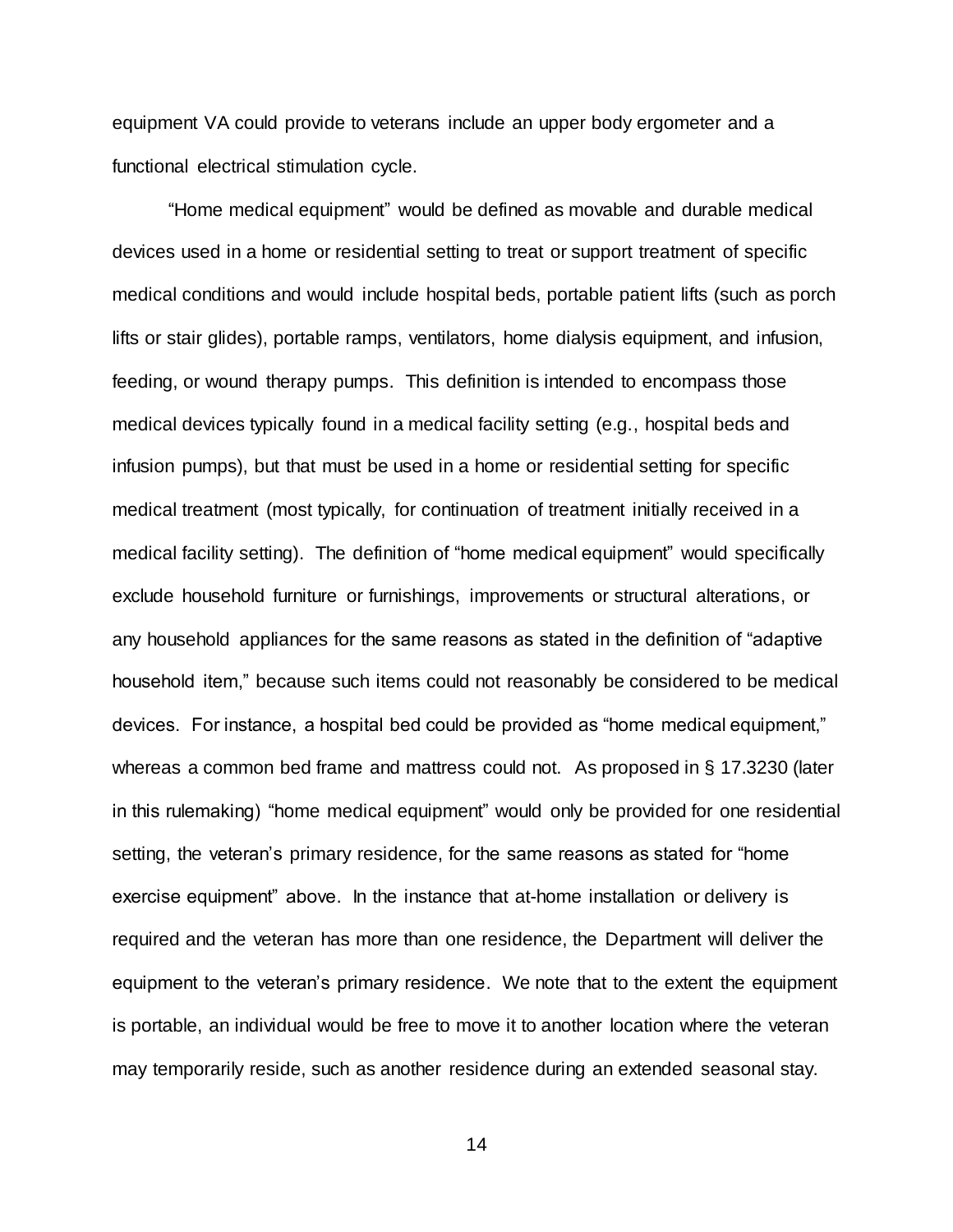We will provide such equipment at the veteran's primary residence, as the veteran is usually also receiving professional care or assistance from a caregiver who must be at the residence at specific times, and which would involve use of the provided "home medical equipment." While we generally would provide "home medical equipment" to the veteran's primary residence, there may be instances when it may be provided to a veteran's non-primary residence, as is similar to the provision of "home exercise equipment." For example, a veteran may be authorized for a stair glider; however, his or her primary residence may be a single floor residence. The veteran may have another residence that has more than one floor, and it may be clinically determined that the provision of the stair glider at the non-primary residence is necessary as an active and direct component of the veteran's medical treatment or rehabilitation. We also would clarify that prior to any installation of "home medical equipment", the owner of the residence must agree to the installation of the equipment. We further would clarify that the definition of "home medical equipment" would exclude any requirement that VA will furnish such items in such a manner as to relieve any other person or entity of a contractual obligation to furnish these items or services to the veteran. This is because such items would not be needed as they have otherwise been provided for. For example, a veteran may have contracted with a residence or residential setting to furnish home medical equipment to the veteran.

The definition of "home medical equipment" would also exclude "medical alert devices," which, as discussed later in this proposed rule, we would define as devices designed to summon general safety assistance for a veteran, e.g. a device worn by an individual to summon medical assistance in the event of a fall or other incident, or to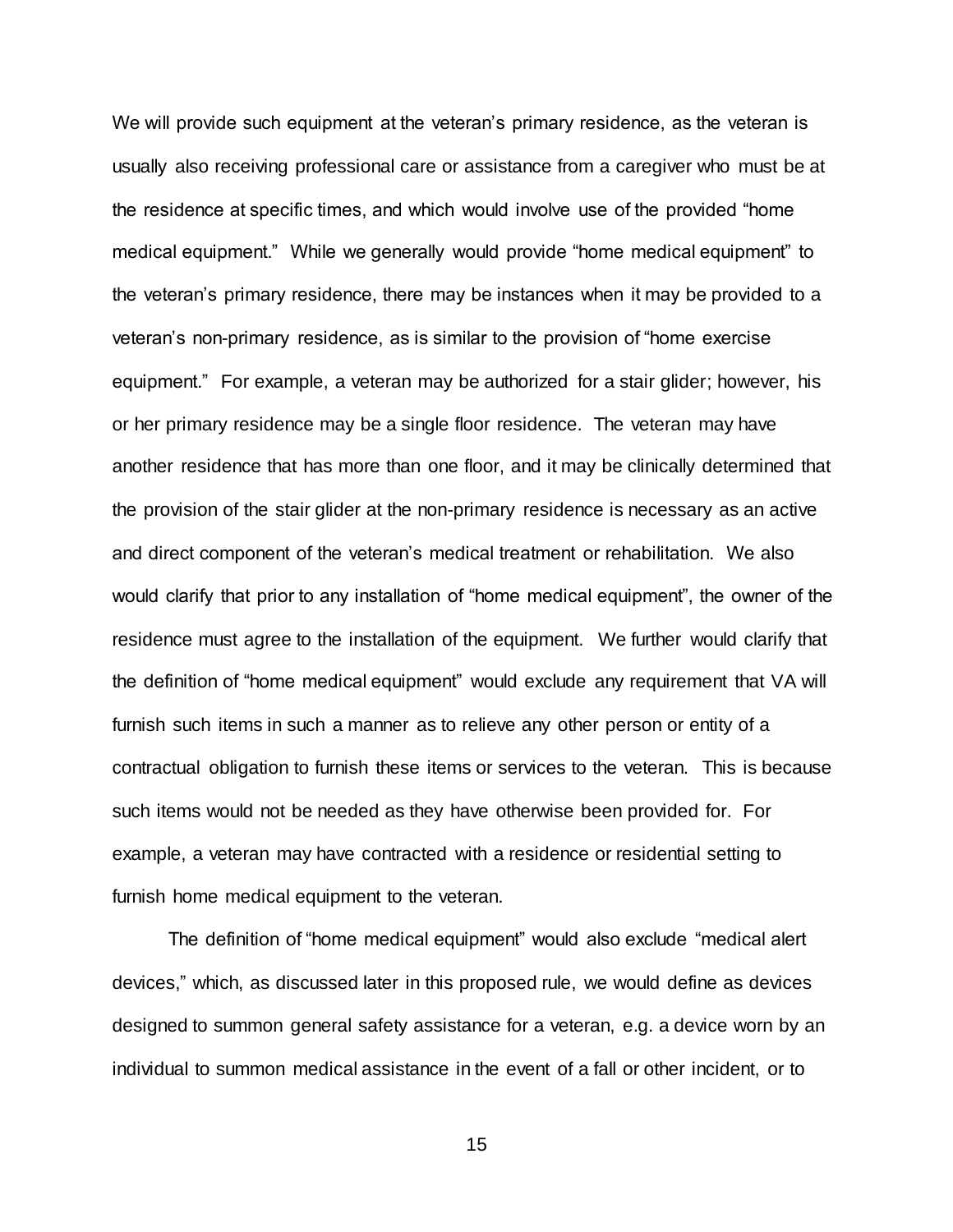provide a veteran's general medical information to others, e.g., medical identification bracelets. While we currently provide both medical alert devices and medical identification bracelets, those would not be provided under these proposed rules as these items would not be an active and direct component of a veteran's medical treatment or rehabilitation pursuant to proposed § 17.3230, described later in this rulemaking. Medical alert devices are passive and purely communicative devices, similar to cell phones, which are not used for specific medical treatment or rehabilitation and do not contribute directly to a veteran's medical treatment or rehabilitation and would therefore not be provided under this authority. Their purpose is to communicate about an unforeseeable future event, and they do not actively communicate clinical or medical information about a veteran nor do they communicate information that contributes directly to a veteran's medical treatment or rehabilitation pursuant to proposed § 17.3230, described later in this rulemaking. Although these may be used during an unforeseeable emergency to convey information about a veteran, they do not actively or directly medically treat or rehabilitate a veteran and any limitations the veteran may have, and thus are not "necessary" under this authority. Medical alert devices are also programmable to alert whomever the veteran chooses, and do not necessarily result in an alert or communication to a medical professional. These devices also do not necessarily result in an alert that the veteran is in need of medical assistance, as these devices can be used to alert an individual or entity of a general need for assistance. With the prevalence of, and access to, cell phones and other similar technologies that serve a similar function as medical alert devices in this context, we believe that most, if not all, veterans have access to the technology necessary to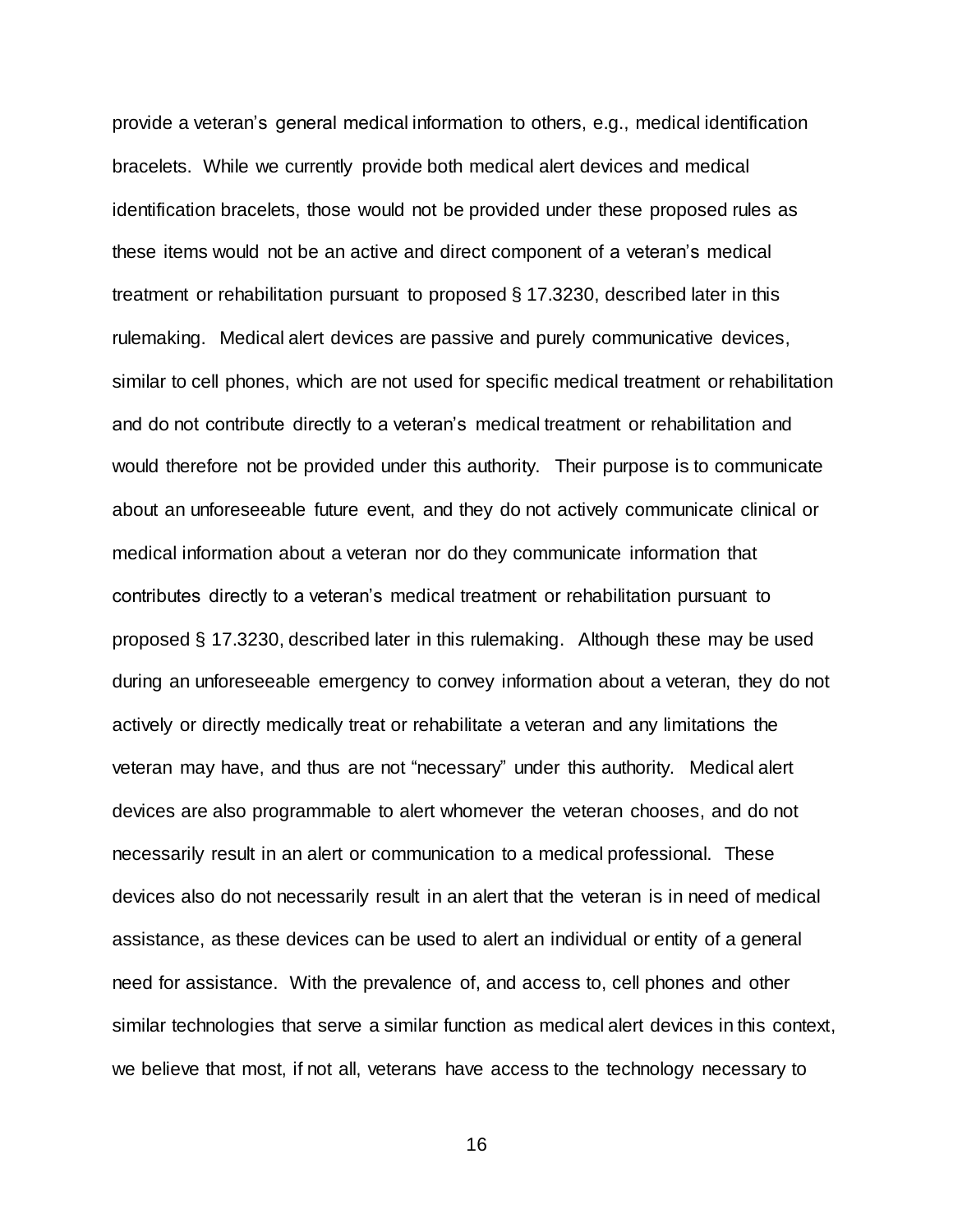alert individuals and/or entities when medical assistance is needed. Thus, while these devices could be considered beneficial to a veteran's treatment in limited circumstances, we do not consider the provision of these under this authority as reasonable. The definition of "medical alert devices" would not apply to alarms or other safety indicators on home medical equipment, such as an alarm to alert an individual if a ventilator is unplugged. Such alarms and indicators, therefore, could be provided as part of home medical equipment. These alarms and indicators that are part of medical equipment (such as a ventilator) do contribute directly to a veteran's treatment as part of the total function of the piece of medical equipment, unlike devices that serve a purely communicative function.

Similarly, medical identification bracelets would be excluded under this regulation as they are not a direct and active component of a veteran's medical treatment or rehabilitation, and therefore are not reasonable and necessary under this authority. Medical identification bracelets are entirely passive, do not actively communicate any information about a veteran, and merely provide information about the existence of a condition of a veteran. Although these may be used during an unforeseeable emergency to convey information about a veteran, they do not actively or directly medically treat or rehabilitate a veteran and any limitations the veteran may have, and thus are not "necessary" under this authority. While these devices could be considered beneficial to a veteran's treatment in limited circumstances, we do not consider the provision of these under this authority as reasonable for the same reasons stated above. We note that we currently provide these medical identification bracelets, however for the reasons discussed, they would be outside the scope of this authority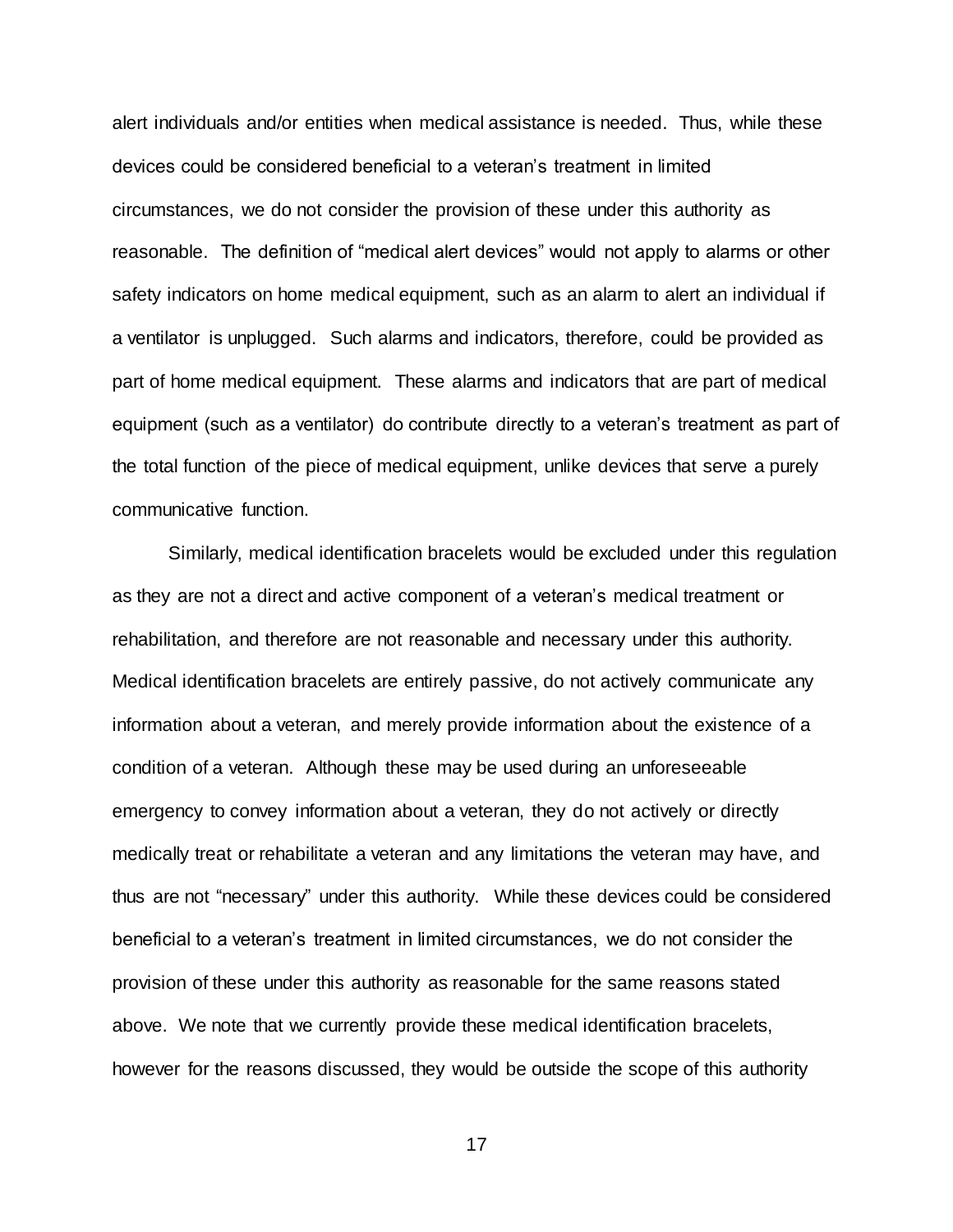and would not be authorized to be provided pursuant to these proposed regulations. We further note that after the publication of the final rulemaking, we would rescind VHA Directive 2009-007, Provision of Medical Identification (ID) Bracelets and Pendants, to ensure VA policy is consistent with the published final rules.

Lastly, we clarify that although certain home medical equipment might need to be installed in a home to ensure its proper functioning, such as a portable ramp or a hospital bed, such equipment must not amount to an improvement or structural alteration to a veteran's residence. Such improvements or alterations to homes are authorized by section 1717(a)(2) and 38 CFR 17.3100 et seq., and are not within the scope of these proposed regulations, as stated in the table in proposed § 17.3200(b). This clarification related to installation would be established in proposed § 17.3230 as discussed later in this rulemaking.

"Home respiratory equipment" would be defined as an item used to provide oxygen therapy or to support or enhance respiratory function. We note that home respiratory equipment would be distinguished from home medical equipment because we would permit the provision of additional pieces of respiratory equipment as medically necessary outside of a single home or residential setting, such as additional portable oxygen tanks when a veteran might need to travel. Examples of such equipment VA would provide to veterans include compressed oxygen, oxygen concentrators, and continuous positive airway pressure machines.

"Household appliances" would be defined as equipment for use in the home for performance of domestic chores or other domestic tasks, including but not limited to a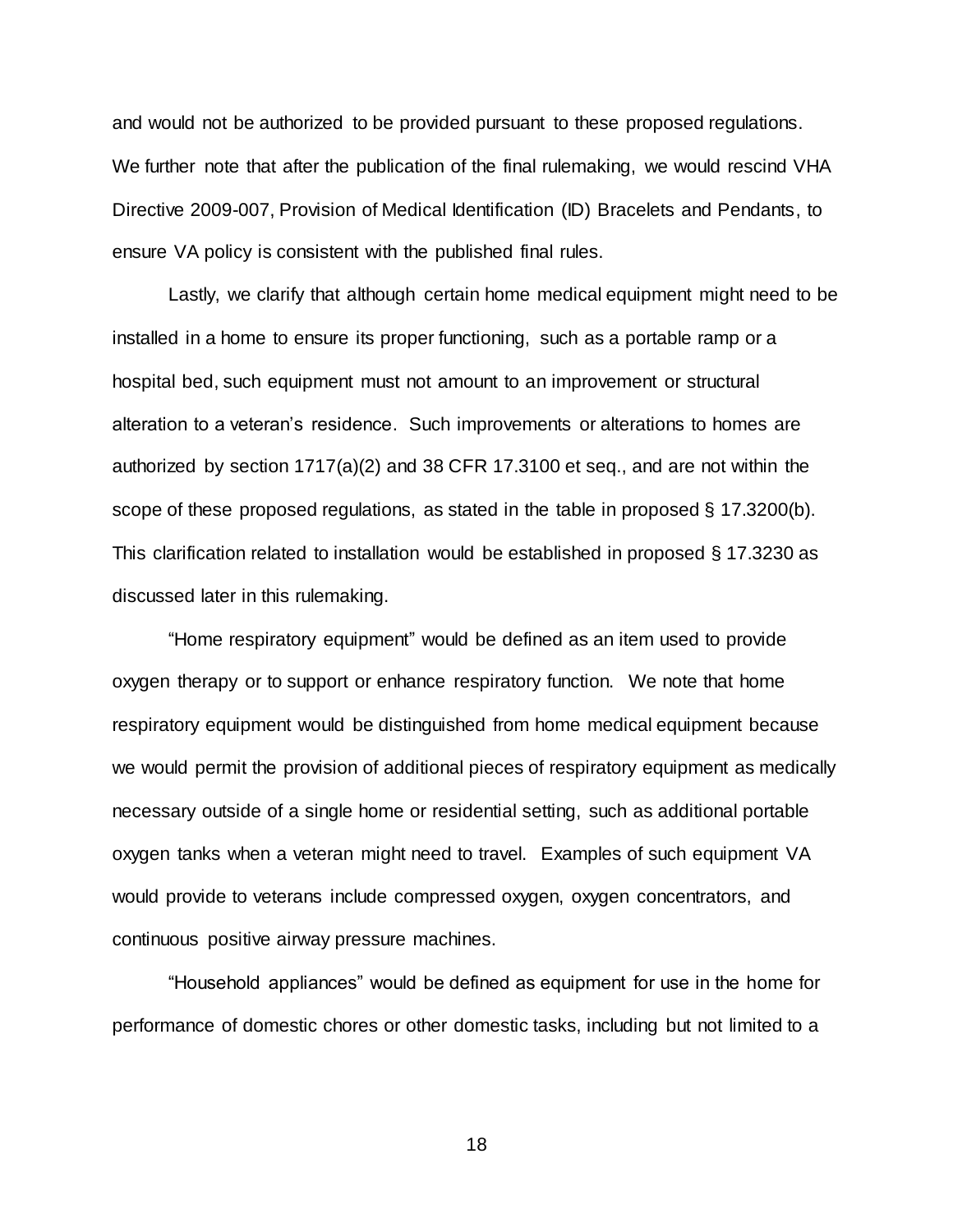refrigerator, stove, washing machine, and vacuum cleaner. We believe this definition captures the common meaning and understanding of this term.

"Household furniture or furnishing" would be defined as an item commonly used to make a home habitable or otherwise used to ornament a home, including but not limited to tables, chairs, desks, lamps, cabinets, non-hospital beds, curtains, and carpet(s). We believe this definition captures the common meaning and understanding of this term.

"Implant" would be defined as any biological or non-biological material that is manufactured or processed to be placed into a surgically or naturally formed cavity on the human body; is covered with tissue, has the potential to be covered with tissue, or is permanently embedded in tissue; does not dissolve or dissipate within the body; and is not a living organ, embryonic tissue, blood, or blood product. VA provides implants as part of the prosthetics program, and this definition characterizes such implants consistently with VA's current provision of implants, and to that extent would not reflect a change in the scope of benefits available to eligible veterans.

"Improvements or structural alterations" means a modification to a home or to an existing feature or fixture of a home, including repairs to or replacement of previously improved or altered features or fixtures. This term would be defined the same as it is defined in 38 CFR 17.3101 (i.e., a modification to a home or to an existing feature or fixture of a home, including repairs to or replacement of previously improved or altered features or fixtures). Such improvements or structural alterations are authorized by section 1717(a)(2) and 38 CFR 17.3100 et seq., and are not within the scope of these proposed regulations, as stated in the table in proposed § 17.3200(b).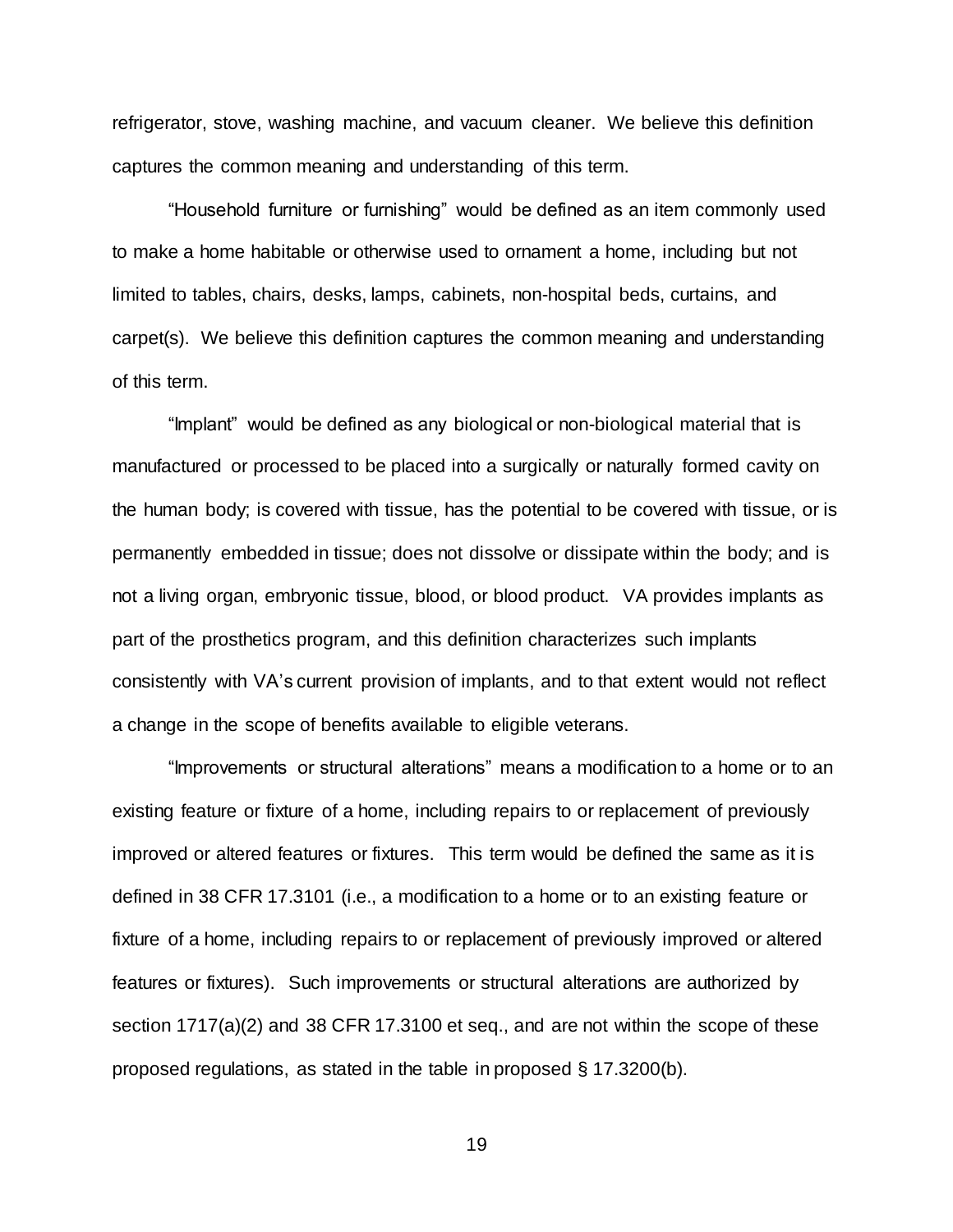"Medical alert device" would mean an item designed to summon general safety assistance for a veteran, or that provides a veteran's general medical information to others. This definition would not include alarms or other safety indicators for home medical equipment. As previously discussed, this definition is necessary because "medical alert device" would be excluded from the term "home medical equipment."

"Mobility aid" would be defined as an item that compensates for a mobility impairment and that is used to maintain or improve a veteran's functional capabilities to be mobile. Examples of such equipment VA would provide to veterans include manual and motorized wheelchairs, canes, walkers, and equipment to assist veterans with reaching for or grasping items. We would exclude a service or guide dog from this definition because the provision of certain benefits for service or guide dogs is not within the scope of these proposed regulations as stated in the table in proposed § 17.3200(b). VA has published regulations concerning benefits for service and guide dogs at 38 CFR 17.148.

"Orthotic device" would be defined as an item fitted externally to the body that is used to support, align, prevent, or correct deformities or to improve the function of movable parts of the body. We believe this definition captures the common meaning and understanding of this term as well as its common meaning and use in the health care industry. Examples of such items VA would provide to veterans include leg braces, upper extremity splints and braces, and functional electrical stimulation devices such as Bioness® or WalkAide®.

"Primary residence" would be defined as the personal domicile or residential setting in which the veteran resides the majority of the year. We believe this definition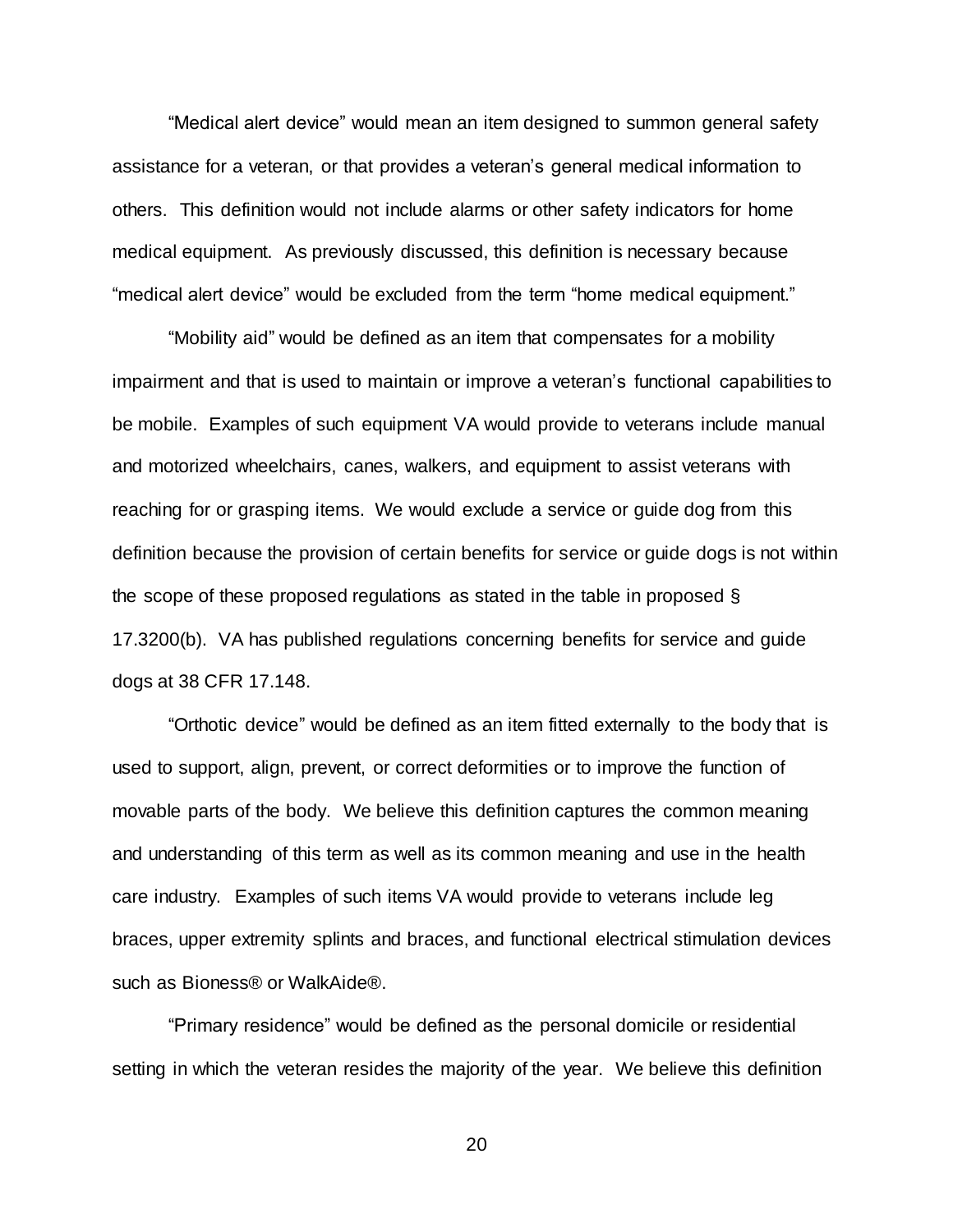captures the common meaning and understanding of this term. While a person may maintain more than one residence, they may only have one primary residence at a time. This would include any residential setting the veteran owns, rents, or in which the veteran otherwise resides.

"Prosthetic device" would be defined as an item that replaces a missing or defective body part. We believe this definition captures the common meaning and understanding of this term as well as its common meaning and use in the health care industry. Examples of such items VA would provide to veterans include artificial limbs and artificial eyes. We note that certain prosthetic devices may not have mechanical or other functionality, but nonetheless could be considered medically necessary and not merely cosmetic in nature. For instance, certain artificial hands may not have mechanical functions to grasp objects, but the use of such devices equalizes weight distribution in the arm and across the body. As another example, artificial eyes would not function to restore or improve sight, but would provide necessary shape to an eye socket and prevent objects from entering the eye socket.

"Replacement item" would be defined as an item that is similar or identical to an item provided under proposed § 17.3230(a), and that takes the place of such an item. We believe this definition captures the common meaning and understanding of this term.

"VA-authorized vendor" would be defined as a vendor that has been authorized by VA to provide items and services under § 17.3230. We believe this definition is selfexplanatory. This definition would be relevant to the discussion later in this proposed rule regarding the furnishing of items and services in proposed § 17.3240.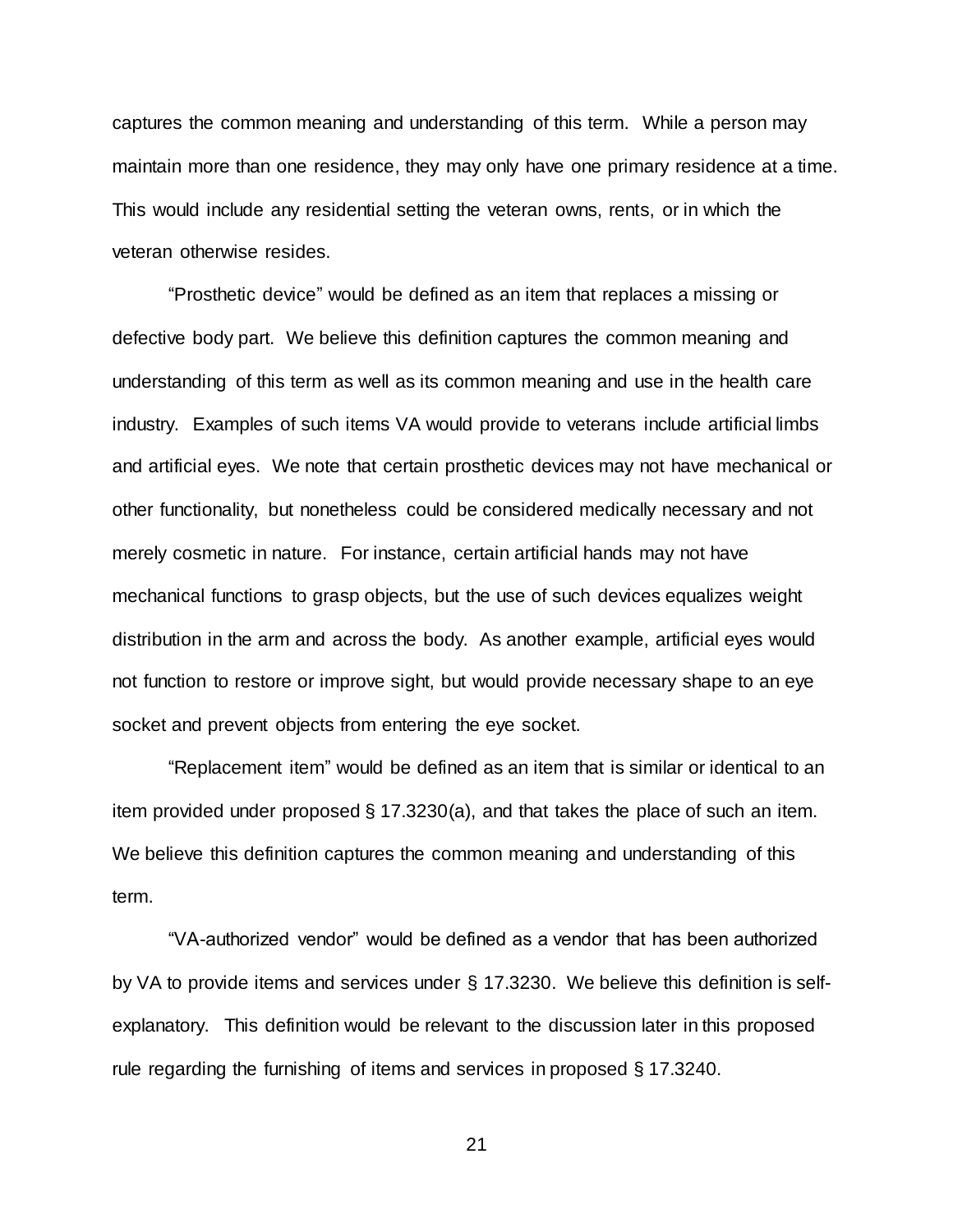#### 17.38. Medical benefits package and 17.3220. Eligibility.

Proposed § 17.3220 would clarify veteran eligibility for prosthetic and rehabilitative items and services provided under sections 1701(6)(F) and 1710(a). As explained previously in this rulemaking, VA is authorized under sections 1701(6)(F)(iii) and 1710(a) to provide those prosthetic and rehabilitative items and services that VA determines are medically necessary to assist a veteran to compensate for loss of mobility or loss of other functional abilities, where the veteran is otherwise receiving care or services under chapter 17 of title 38 U.S.C. Section 17.38(a)(1)(viii), in turn includes the provision of "durable medical equipment and prosthetic and orthotic devices" as part of VA's "medical benefits package." We would first revise § 17.38(a)(1)(viii) to use the term "prosthetic and rehabilitative items and services" as proposed in these regulations, and would cross reference this term with citations to the proposed regulations in this rulemaking so it is clear that such items and services under § 17.38(a)(1)(viii) are provided in accordance with proposed §§ 17.3200 through 17.3250.

We would also revise § 17.38(b) to reflect that prosthetic and rehabilitative items and services authorized in § 17.38(a)(1)(viii) are excluded from the "promote, preserve, or restore" standard under § 17.38(b). As previously discussed in this rulemaking, the standard of "promote, preserve, or restore" under §17.38(b) is not specific enough to distinguish when prosthetic and rehabilitative items should be provided because they are medically necessary, versus when an item or service would not be provided because it is only desired. Using a standard other than that of "promote, preserve, or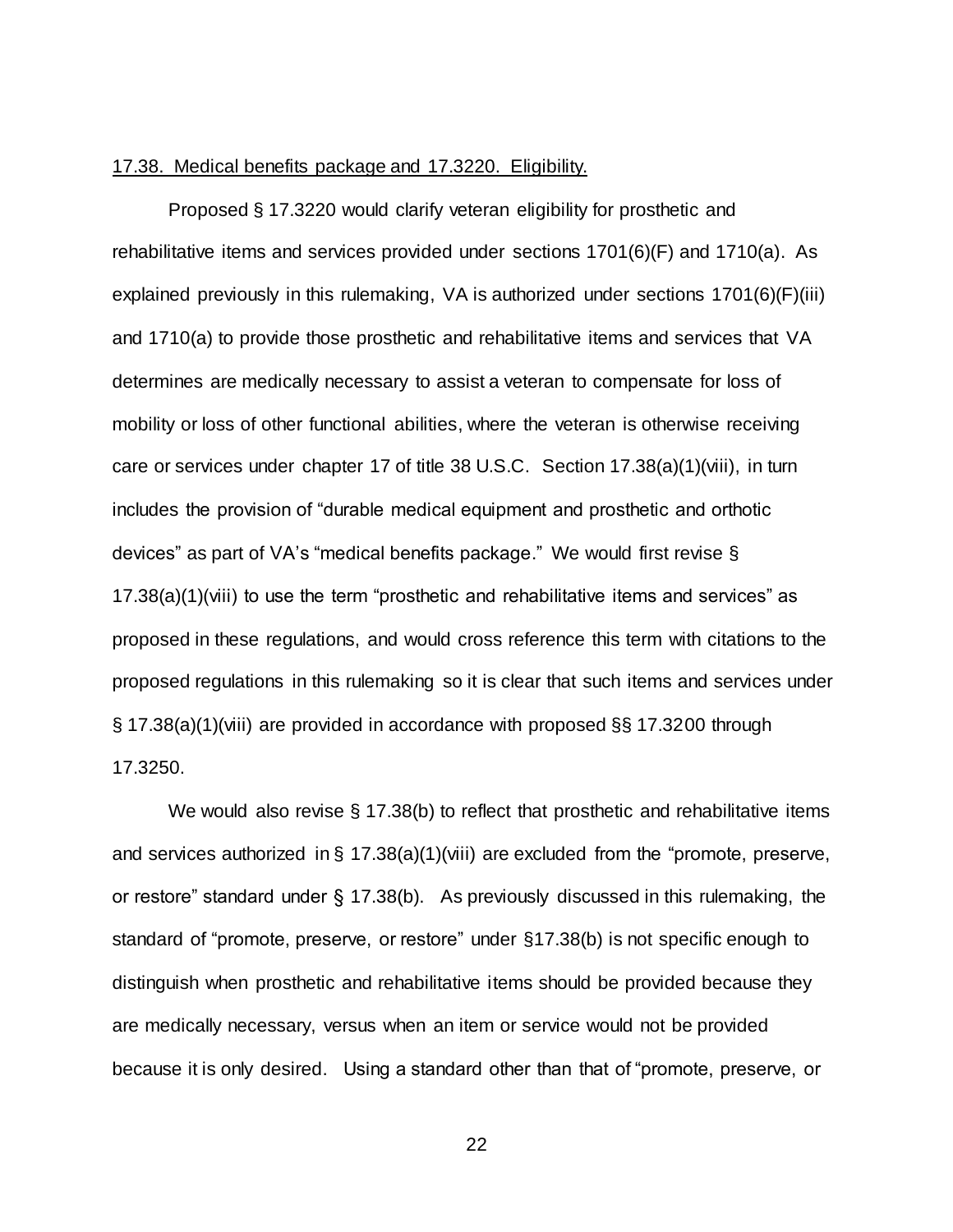restore" would also be consistent with the authorizing statutes, sections 1701(6)(F) and 1710(a), requiring that VA provide those items and services that are necessary and reasonable. However, in a note to proposed § 17.3230, we would state that the exclusions in § 17.38(c) apply to the provision of items and services pursuant to § 17.3230.

Proposed § 17.3220 would then establish eligibility for prosthetic and rehabilitative items and services by requiring that veterans be enrolled in VA's enrollment system under § 17.36 or exempt from such enrollment under § 17.37, and requiring that such veterans are otherwise receiving care under chapter 17 of title 38 U.S.C. These two eligibility criteria would be in proposed § 17.3220(a)-(b), respectively. Proposed § 17.3220(b) would further describe the concept of "otherwise receiving care" to include where a veteran is prescribed a prosthetic or rehabilitative item or service by a VA provider or an authorized non-Department provider. We believe that by receiving a prescription the veteran would be receiving care under chapter 17.

# 17.3230. Authorized items and services.

Proposed § 17.3230(a) would state that VA would provide veterans who are eligible under § 17.3220 with items and services that would be listed in proposed § 17.3230(a)(1)-(15) as described below. Proposed § 17.3230(a) would further state that VA will provide items and services listed in proposed § 17.3230(a)(1)-(15), if VA determines that the items or services serve as a direct and active component of the veteran's medical treatment or rehabilitation, and do not merely support the comfort or convenience of the veteran. The statement in proposed §17.3230(a) that items and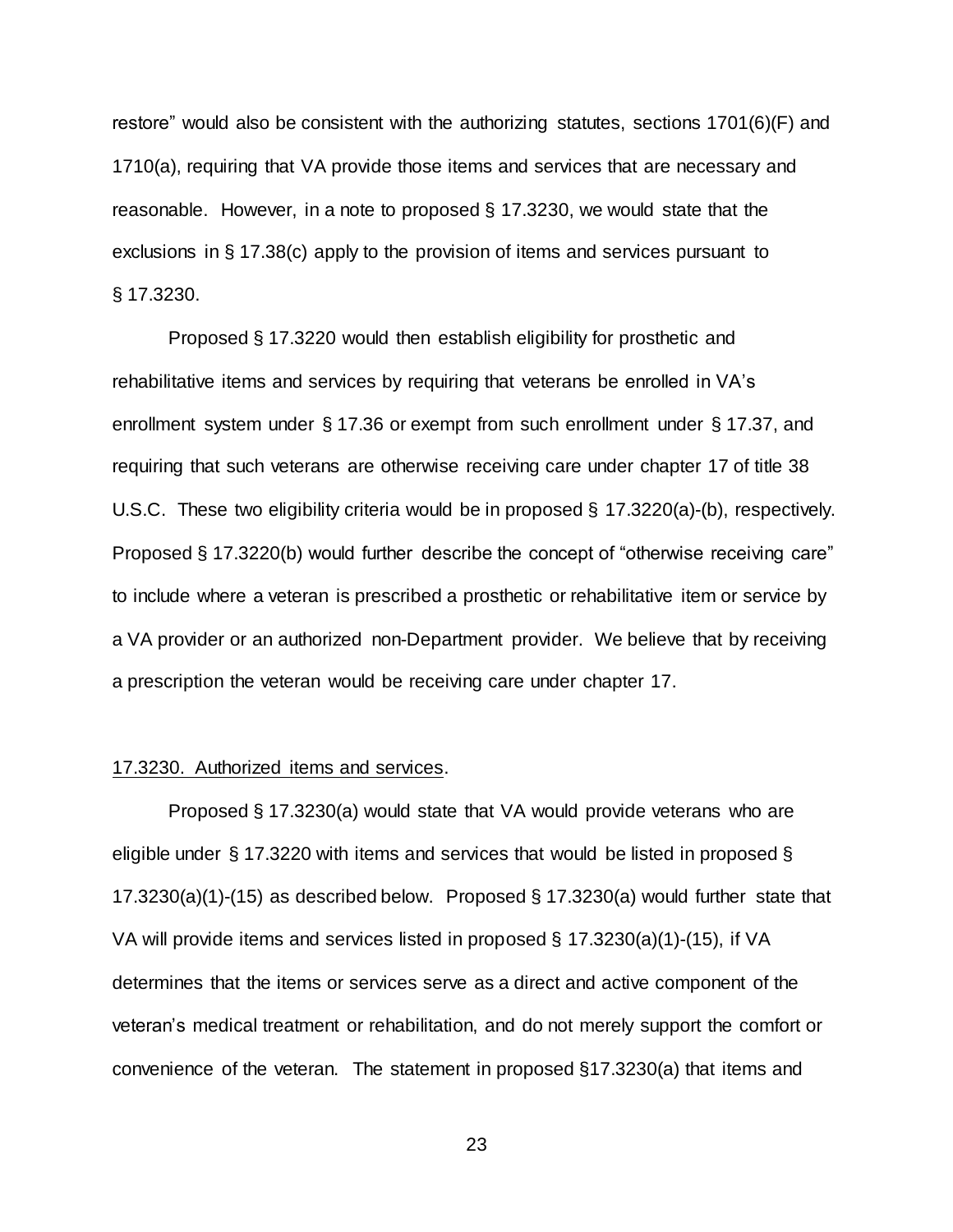services need to be a direct and active component of the veteran's medical treatment or rehabilitation and not merely for the comfort or convenience of the veteran is consistent with VA practice. As stated previously in this rulemaking, the more specific criteria related to medical necessity in proposed §17.3230(a) are needed because the "promote, preserve, or restore" criteria in §17.38(b) may be appropriate in terms of medical services generally, but are not specific enough to distinguish when prosthetic and rehabilitative items and services should be provided because they are medically necessary, versus when an item or service would not be provided because it is only desired. The items and services provided are intended to be limited to those that accommodate a veteran's medical treatment or rehabilitation. This would also be consistent with the authorizing statutes, sections  $1701(6)(F)$  and  $1710(a)$ , requiring that VA provide those items and services that are necessary and reasonable. Proposed § 17.3230(a)(1) through (a)(15) would list the categories of items and services that have been and would continue to be provided by VA as prosthetic or rehabilitative items or services. Definitions of the items and services to be provided in proposed § 17.3230(a)(1) through (a)(15), as well as examples of such items, are provided in the discussion of proposed § 17.3210, and we do not reiterate that information generally below. We propose, however, additional criteria that must be met in proposed § 17.3230(a)(5) and (a)(6) for "home exercise equipment" and "home medical equipment," respectively. We reiterate from the discussion of the proposed definitions earlier in this rulemaking that proposed  $\S$  17.3230(a)(5) and (a)(6) would establish a restriction that both "home exercise equipment" and "home medical equipment" would only be provided for one location, generally the veteran's primary residence. This additional criterion that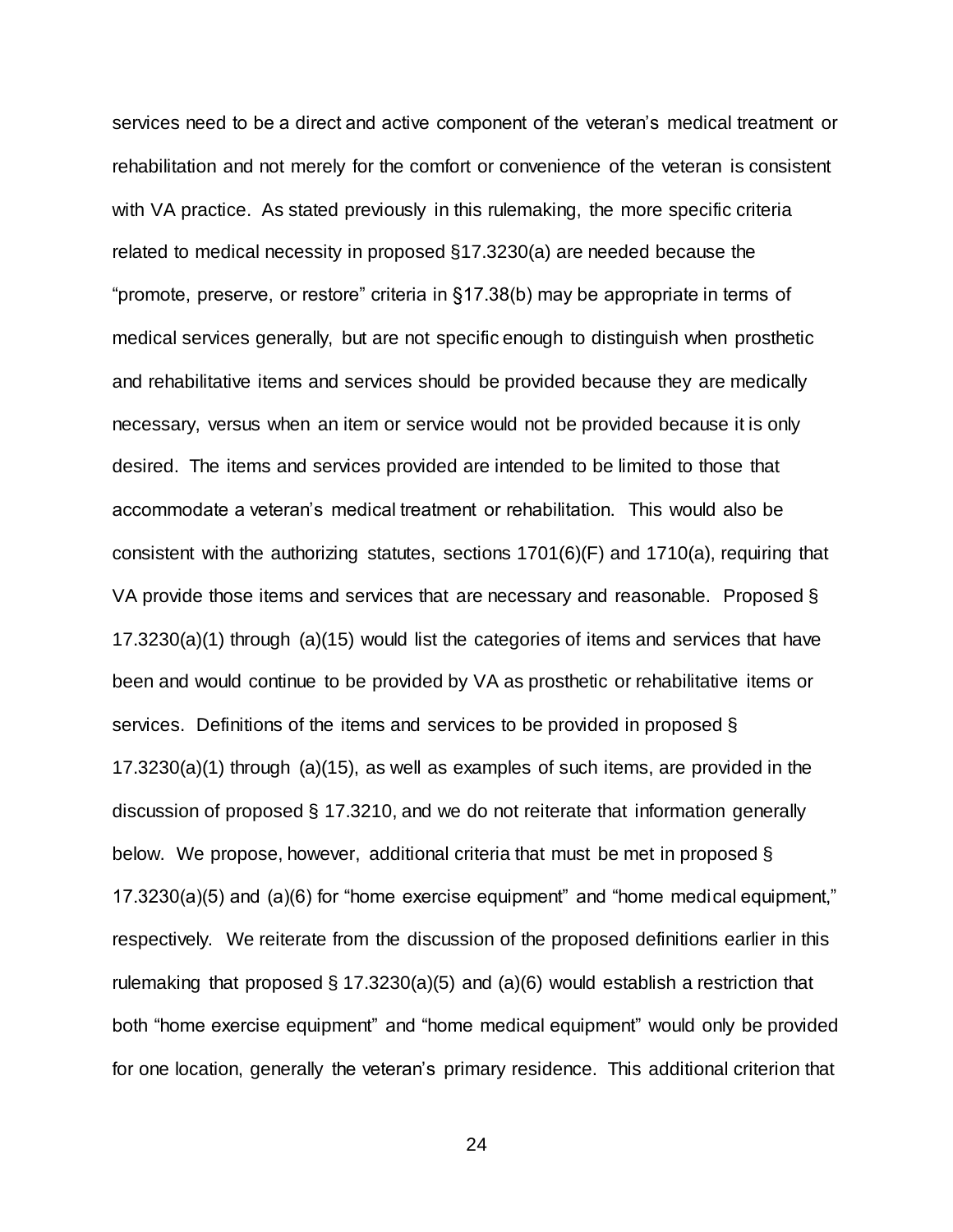such equipment would only be provided for one location is current VA practice and is reasonable because we believe it is adequate in most cases to provide this equipment at the veteran's primary residence, a term which is previously defined and discussed in this rulemaking. Relatedly, it is current VA practice to provide one piece of equipment; therefore, we believe it is also reasonable to provide that equipment to the veteran's primary residence, as that is the personal domicile or residential setting in which the veteran resides the majority of the year, and is where we believe the equipment will likely be used most routinely and regularly. If the veteran has more than one residence, the Department will provide the equipment to the veteran's primary residence. We note that to the extent the equipment is portable, an individual would be free to move it to another location where the veteran may temporarily reside, such as another residence during an extended seasonal stay. As indicated previously, there may be limited instances when "home exercise equipment" or "home medical equipment" may be provided at a non-primary residence based on a clinical determination. Prior to any installation of such equipment in the residence, the owner of the residence would have to agree to the installation of the equipment. Additionally, proposed § 17.3230(a)(6) would establish that home medical equipment must not require installation that amounts to a home improvement or structural alteration to a veteran's primary residence. Such improvements and alterations to homes are authorized by 38 U.S.C. 1717(a)(2) and controlled by other implementing regulations, as referenced in the table in proposed § 17.3200(b). Lastly, we would require an additional restriction in proposed § 17.3230(a)(2) and (a)(5) that "adaptive recreation equipment" and "home exercise equipment" be provided when such equipment would achieve the veteran's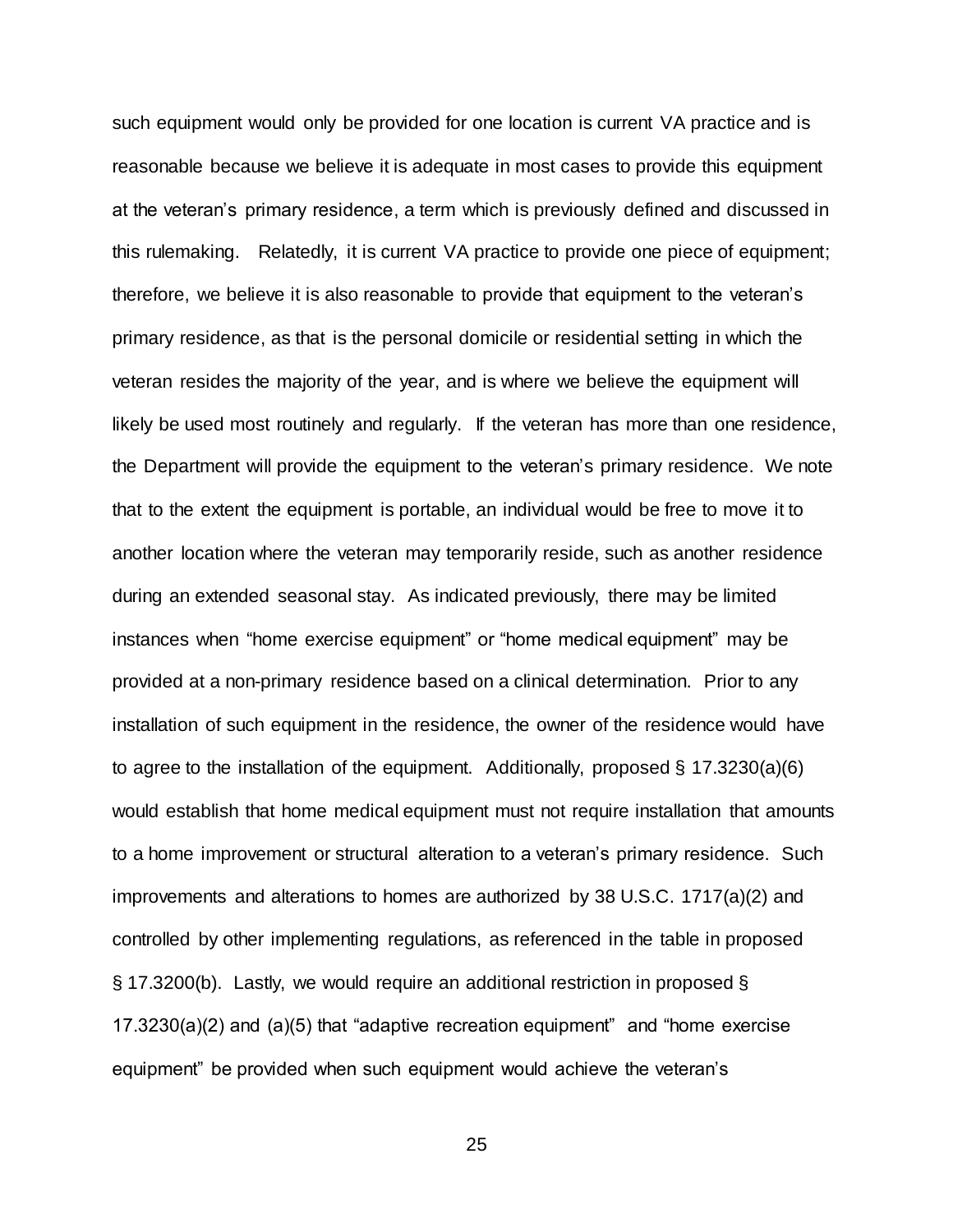rehabilitation goals as documented in the veteran's medical record. This is because these types of equipment are generally provided to achieve specific rehabilitation goals, while the other items and services provided under this section are not.

Proposed § 17.3230(a)(12) would authorize the repair of any item provided under proposed § 17.3230(a), unless cost or clinical reasons favor replacing the item. Even if not initially prescribed by VA, an item under proposed § 17.3230(a) could be repaired if the VA provider or authorized non-Department provider determines that the item is still medically necessary and writes an authorized prescription for the veteran. This is consistent with current VA practice, and is reasonable to ensure that veterans have necessary and properly functioning items.

Proposed § 17.3230(a)(13) would authorize the replacement of items provided under proposed § 17.3230 if the original items have been damaged, destroyed, lost, or stolen, or if replacement is clinically indicated. Proposed paragraph (a)(13) would establish that if items are serviceable and still meet the veteran's need, VA will not replace such items for the sole purpose of obtaining a newer model of the same or similar item. Proposed § 17.3230(a)(13) sets forth a reasonable restriction that would allow VA to provide replacement items as clinically indicated, for the benefit of all veterans to whom VA must provide these items and services.

We note that generally we would provide veterans with one item or service under this proposed rule. However, there may be instances when we would provide a veteran with a spare item. The provision of spare items would be authorized if it is clinically determined that a veteran would immediately require another identical or similar item. For example, the provision of a spare item may be clinically determined to be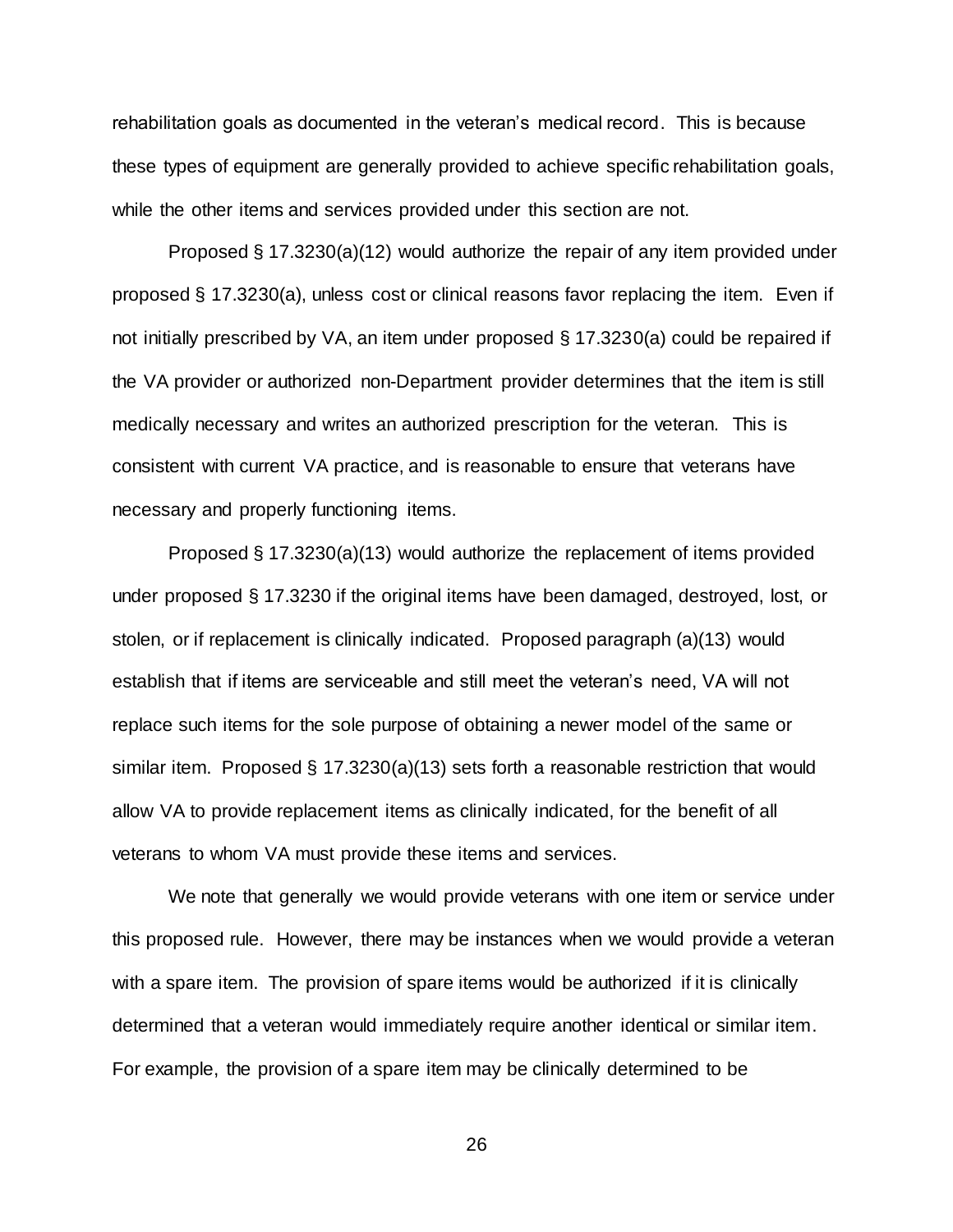immediately required if an item provided under the proposed regulations were to fail or require rotation (e.g., routine cleaning) as a component of proper use. VA may also provide an identical or similar item in the event of a failure of an item provided under these regulations if it is determined that it would otherwise be detrimental to the veteran's medical treatment or rehabilitation to not provide a spare item. This is current VA practice and is reasonable to ensure that veterans would have access to items that are necessary on a continuous basis if the veteran could not wait for repair or replacement, such as a spare wheelchair or spare prosthetic limb. VA's provision of items as explained above attempts to ensure that veterans have working, usable equipment when needed. We discuss the provision of spare items in a note at the end of proposed § 17.3230.

Additionally, VA's reimbursement of emergency care under 38 U.S.C. 1725 and 1728 ensures that VA may reimburse some veterans for needed repairs to equipment if such repairs cannot wait for prior VA authorization. For these reasons, and to be consistent with section 1728, we propose removing § 17.122, which authorizes the repair of prosthetic and similar items without prior authorization from VA if the expenses were incurred in the care of an adjudicated service-connected disability. Section 17.122 is not needed, as sections 1725 and 1728 would provide for VA payment of repairs without prior VA authorization as described above, and the other VA regulations that currently implement these sections (sections 17.120 et. seq and 17.1000 et. seq.) are sufficient to authorize payment. Further, we find no basis for treating reimbursement of the expenses of prosthetic repairs differently from the expenses of other types of "emergency care". In addition to removing § 17.122, we propose deleting from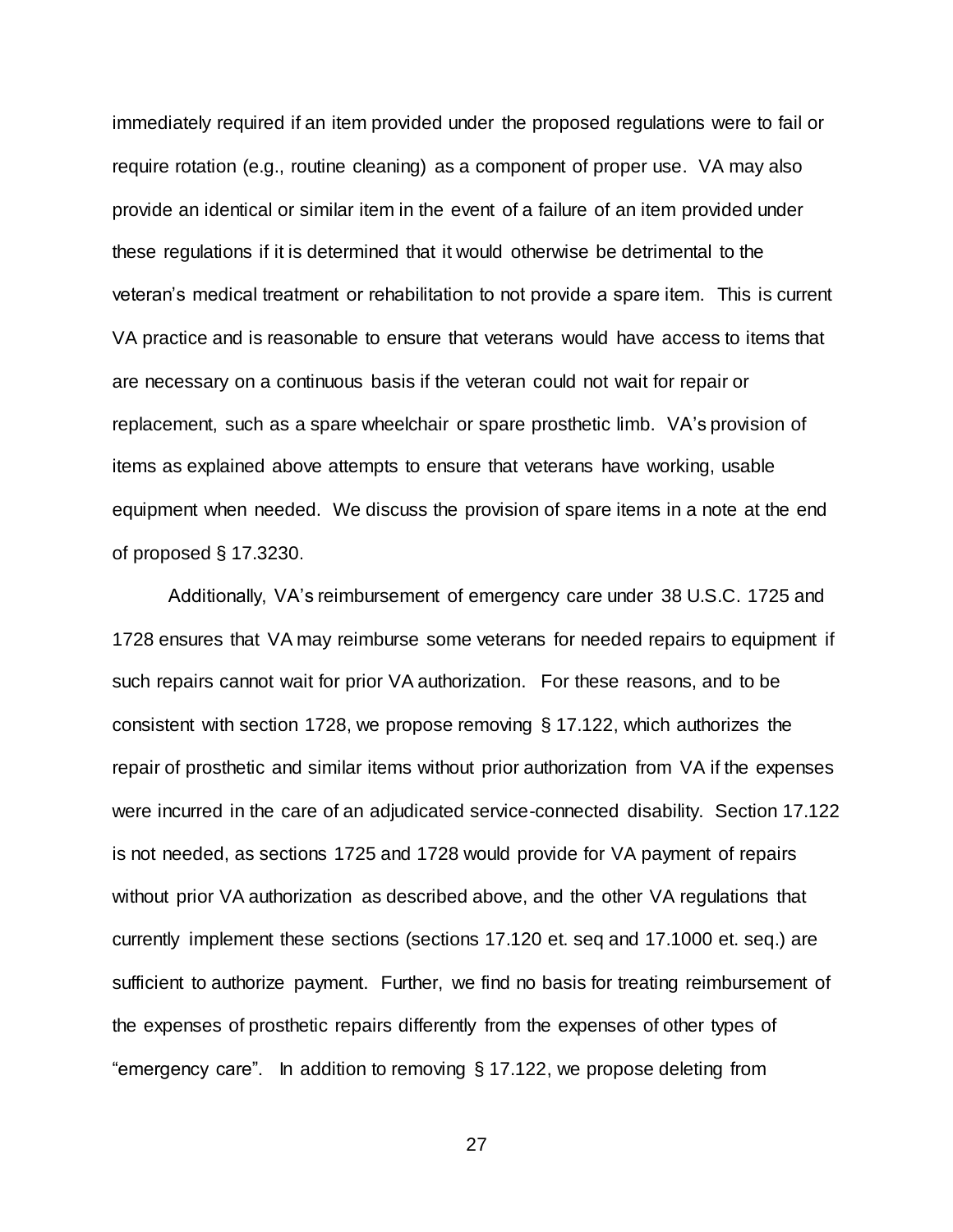§ 17.120 the following language, "(except prosthetic appliances, similar devices, and repairs)," because we do not see a need to treat the provision of these appliances, devices and repairs any differently from other emergency care provided under this section. Removing § 17.122 is needed as described above, and would clarify that the access to prosthetic repair services without prior authorization in medical emergencies for veterans would be authorized under sections 1725 and 1728 and their implementing regulations.

Proposed § 17.3230(a)(14) would authorize the provision of specialized clothing made necessary by the wearing of a prosthetic device. The provision of specialized clothing made necessary by the wearing of a prosthetic device is specifically identified as a medical service under section 1701(6)(F)(ii), and we would therefore include it in this proposed rule. We contrast this with the clothing allowance provided under § 3.810 and authorized by 38 U.S.C. 1162, which is intended to provide a clothing allowance only to veterans with certain service-connected disabilities, apart from the provision of medical services under section 1710. See 118 Cong. Rec. S. 20748, 20751 (1972) (legislative history related to the bill that would enact section 1162, explaining that a new clothing allowance would assist veterans to purchase non-specialized, regular clothing that may experience wear and tear due to use of a wheelchair or prosthetic device, separate from the benefit for specialized clothing due to the wearing of a prosthetic device that VA provided as a medical service).

Proposed § 17.3230(a)(15) would authorize training with and fitting of items as considered necessary. Training and fitting of prosthetic appliances is required by 38 U.S.C. 1714(a), is current VA practice, and is reasonable to ensure, to the extent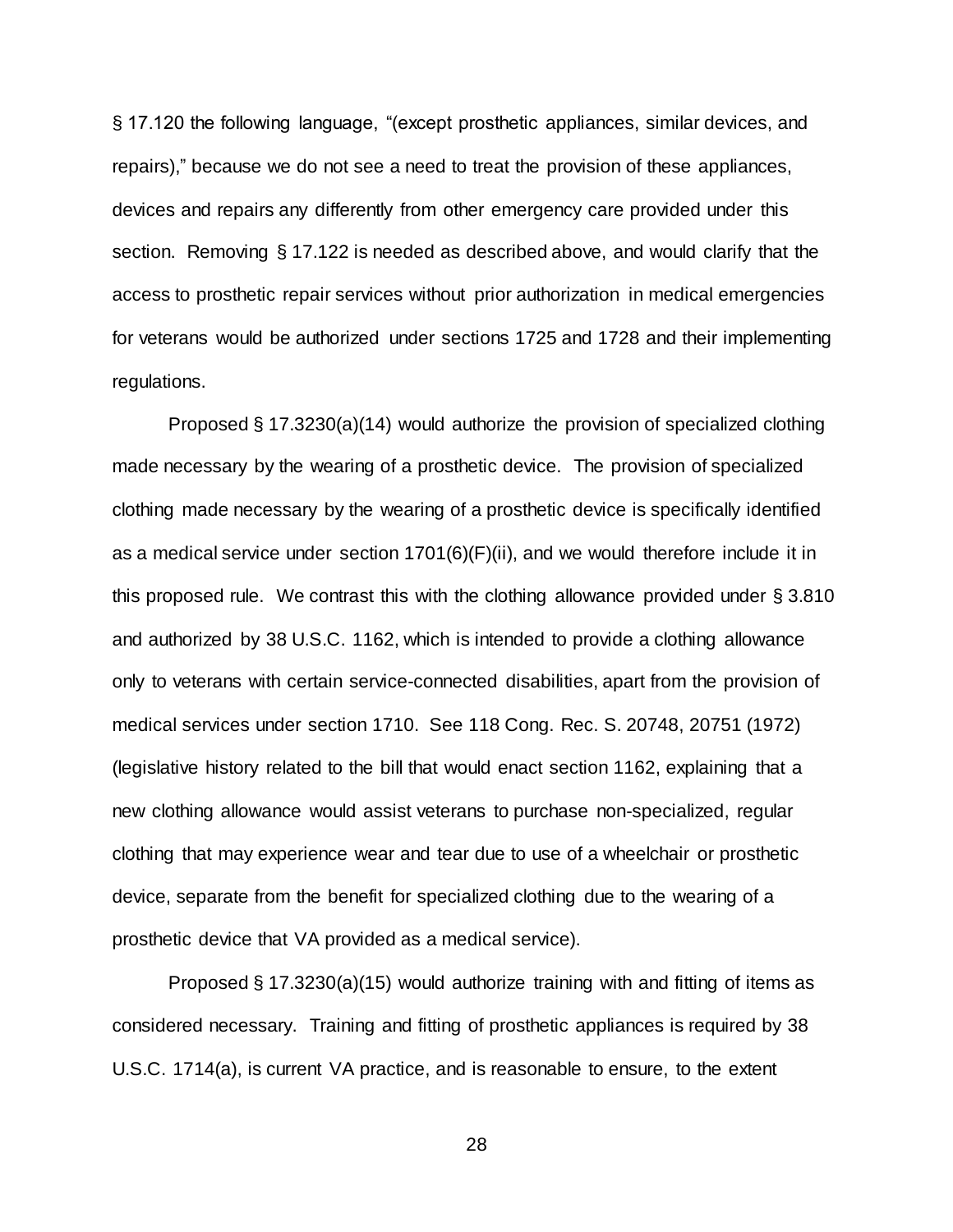practicable, that veterans safely operate items and that items are properly maintained to promote their longevity. We would additionally remove current § 17.153 related to training and fitting of prosthetic and similar items, as it would be duplicative of proposed § 17.3230(a)(15).

Proposed § 17.3230(b) would establish that unless items provided under proposed § 17.3230(a) are loaned to a veteran, based on a clinical determination, such items become the property of the veteran once the veteran takes possession of those items. This would ensure that veterans have full use of, and responsibility for, items provided by VA, and will use them in the manner in which they are prescribed. If items will be loaned, a written agreement (which would include roles and responsibilities for the duration of the loan) with the veteran would be entered into to ensure that it is clear the veteran does not own the item, and that the veteran fully understands and agrees to the terms of the loan.

### 17.3240. Furnishing authorized items and services.

Proposed § 17.3240(a) would establish that VA will determine whether VA or a VA-authorized vendor will furnish authorized items and services under § 17.3230 to eligible veterans. When VA has the capacity or inventory, VA directly provides items and services to veterans. However, VA also may use, on a case-by case basis, VAauthorized vendors to provide greater access, lower cost, and/or a wider range of items and services. We would clarify in regulation that this administrative business decision is made solely by VA to eliminate any possible confusion as to whether a veteran has a right to request items or services generally, or to request specific items or services from a provider other than VA, and to clarify for the benefit of VA-authorized vendors that VA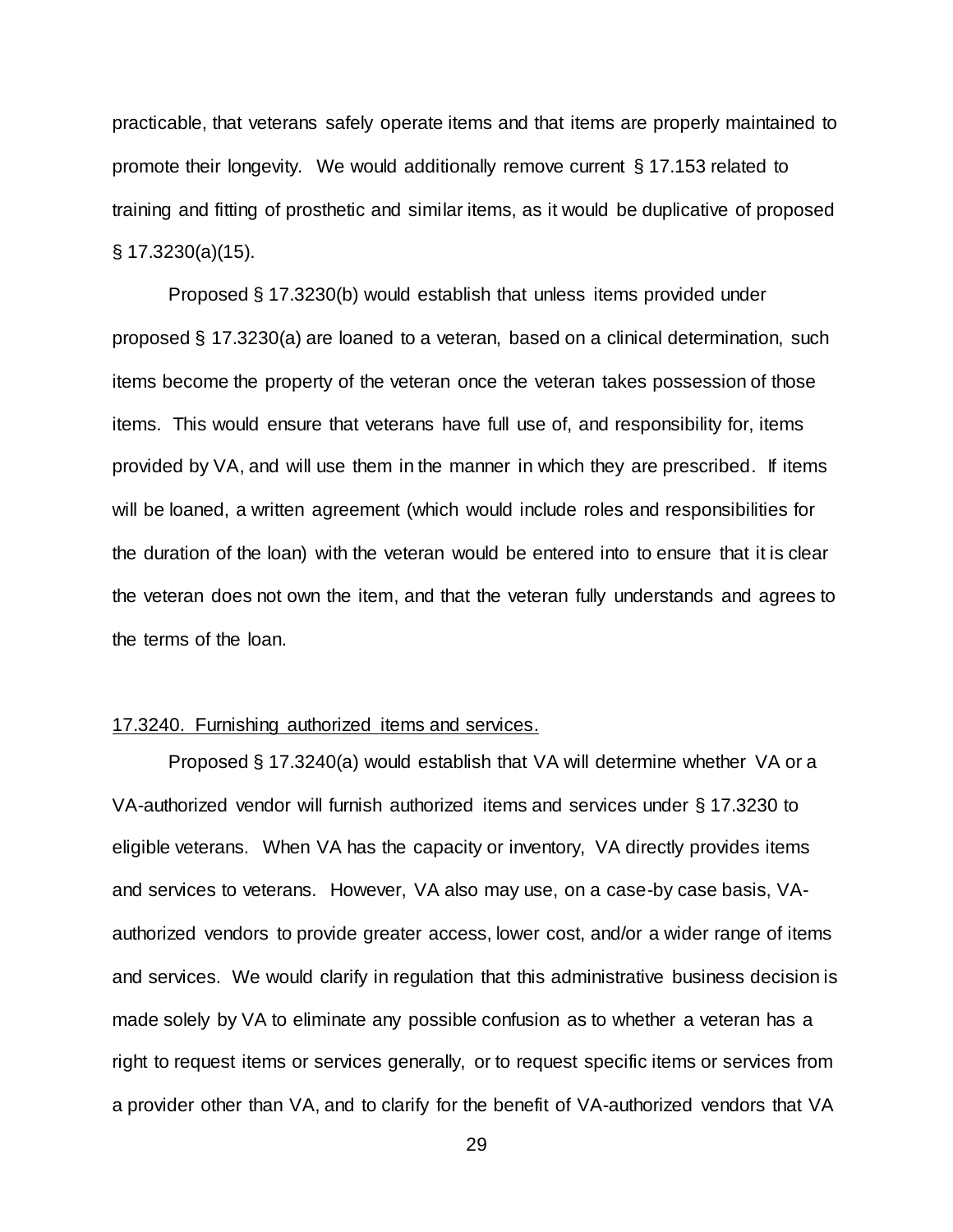retains this discretion as part of our duty to administer this program in a legally sufficient, fiscally responsible manner.

Proposed § 17.3240(b) would establish that, except for emergency treatment reimbursable under 38 CFR 17.120 et. seq or 17.1000 et seq., prior authorization is required from VA for VA-authorized vendors to obtain reimbursement for furnishing items or services under § 17.3230 to veterans. Prior authorization may be obtained by contacting VA. Paragraph (b) will help ensure that the highest quality and most clinically appropriate device is provided, as prescribed by VA providers, and that items or services are not subject to potential alterations or substitutions by VA-authorized vendors without VA oversight.

# 17.3250. Veteran responsibilities.

Proposed 17.3250 would establish responsibilities of veterans who are provided prosthetic and rehabilitative items and services. Proposed § 17.3250(a) would establish that veterans must use items provided under proposed § 17.3230(a) in the manner for which they are prescribed, and consistent with the manufacturer's instructions and any training provided. This would ensure, to the extent practicable, veteran safety in using the item as well as the longevity of the item.

Proposed § 17.3250(b) would establish that, except for emergency care under 38 CFR 17.120 et. seq. or 38 CFR 17.1000 et seq., veterans must obtain prior authorization from VA if they want VA to reimburse a VA-authorized vendor for such items and services provided under § 17.3230. This would reinforce general VA oversight requirements already proposed in these regulations to ensure the highest quality and most appropriate item or service is provided, and would distinctly provide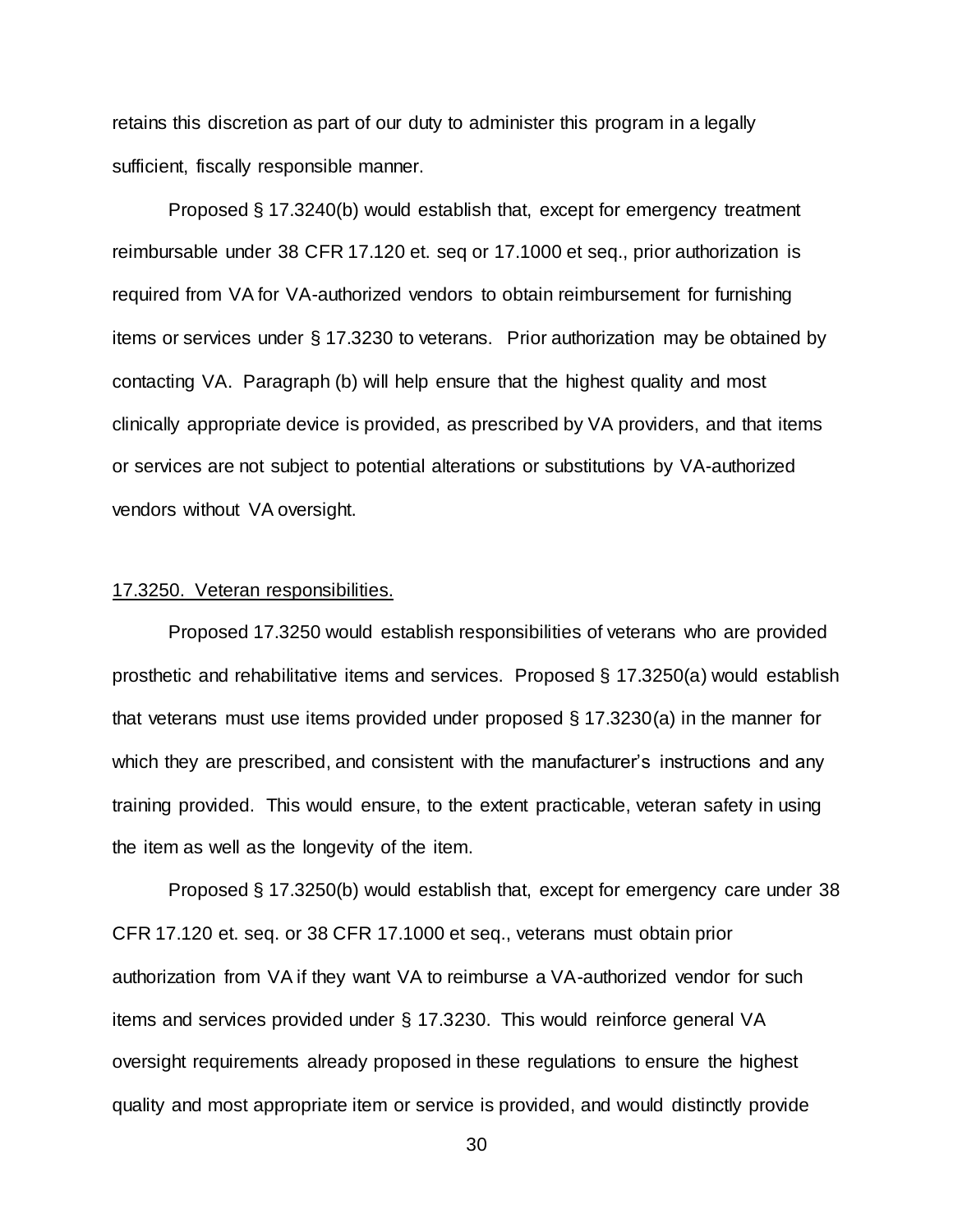notice to veterans and vendors that VA will not be responsible for the cost of items and services provided to veterans who are not preauthorized by VA or otherwise covered as emergency care.

### Rescission of Use of Prosthetic Service Card and Related VA Policy

We note that after the publication of this rulemaking is final, we would rescind, in their entirety, VHA Handbooks 1173.06, 1173.1. 1173.10, 1173.2, 1173.3, VA Forms 10-2501 and 10-2520, and VA Form Letter 10-55; and develop new VHA policy to ensure VA's provision of prosthetics is consistent with the published final rules. Any references to the prosthetic service card would be excluded from future VHA policies and forms implementing these rules as further explained below.

As part of this plan, we specifically note that future VA policy would not include portions of existing VA policy that reference "prosthetic service cards" and establish limits on reimbursement or payment amounts for emergency repairs of prosthetic items through the use of a "prosthetic service card" to obtain repairs from VA-authorized vendors without prior authorization from VA. A "prosthetic service card" is a piece of paper (VA Form 10-2501) that VA has issued to veterans in the past for the purpose of providing a third party vendor with notice that VA would reimburse such vendor for the provision of certain repairs, up to certain amounts. VA Form 2520 in the past has been the invoice used by vendors to submit to VA requests for payment for repairs performed under the prosthetic service card. This prosthetic service card was intended to allow third party vendors to forego the normal process of contacting VA first for authorization, and instead submit an invoice to VA for the cost of repairs after they were completed.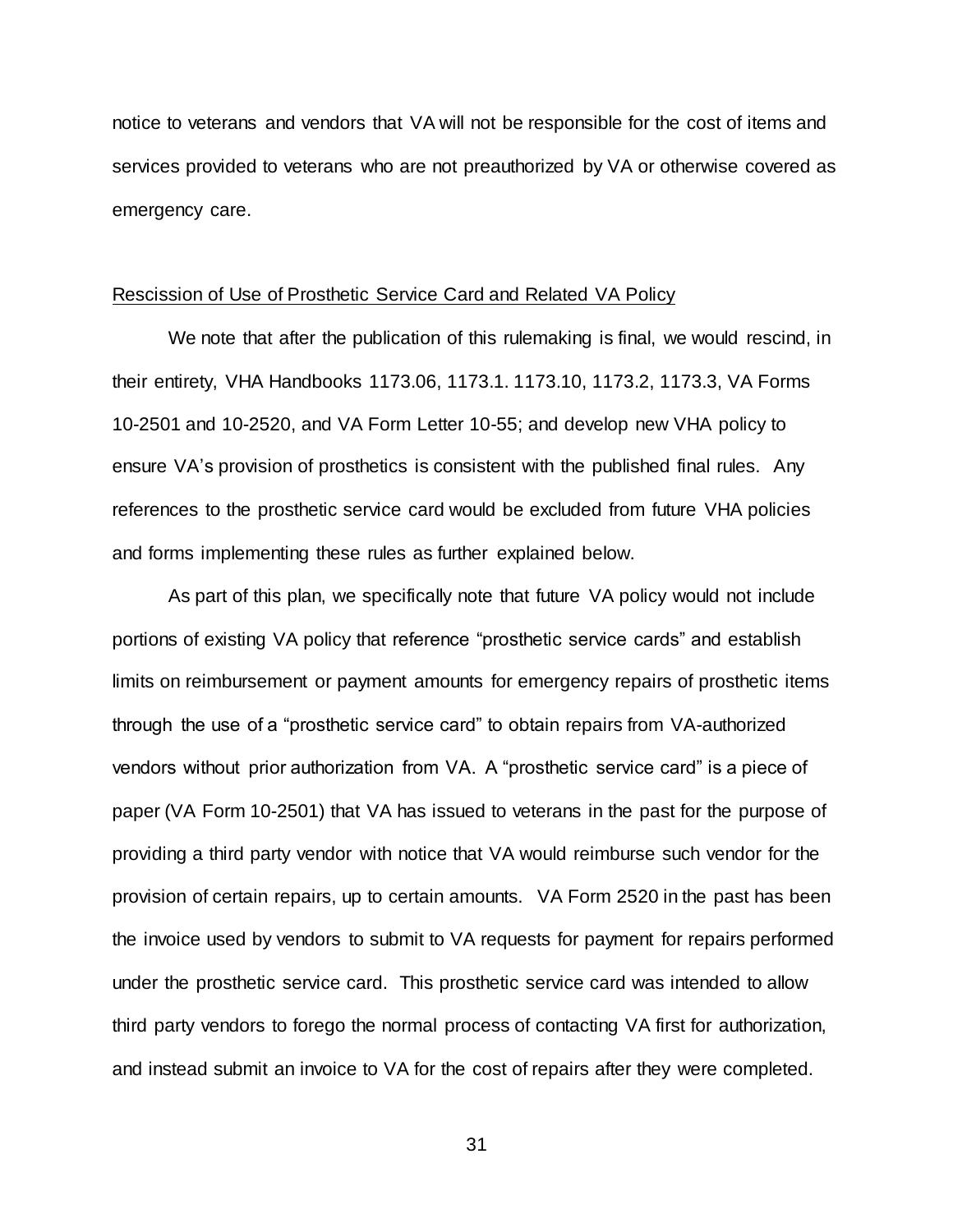The card was intended to be used if it was not feasible for a VA-authorized vendor to contact VA for authorization and the repair was immediately necessary, such as when a repair was needed after VA office hours. However, these prosthetic service cards have not been widely or consistently used by veterans or vendors for the purpose of obtaining VA approval of emergency repairs. First, veterans in many instances have lost their prosthetic service cards or have not carried the card on their person to be able to present to third party vendors. Second, even when presented with the card, many third party vendors have nonetheless contacted VA for authorization prior to providing repairs. The card itself is merely a piece of paper that provides notice that VA will reimburse a vendor for certain repairs up to certain amounts—it is not a pre-paid credit card or other means of providing immediate payment to a VA-authorized vendor (despite the description of the card as a "debit" card in VHA Handbook 1173.1). Even when the card has been used, third party vendors have still had to submit an invoice and other documentation to VA to get reimbursed for the repair. Therefore, use of the prosthetic service card has not typically been any less burdensome for third party vendors to receive payment from VA than if such vendors had contacted VA for authorization prior to the repair. The intent of the card was to decrease the burden for both veterans and third party vendors, but it has not functioned consistently in this manner. Additionally, the card does not appropriately reference sections 1725 and 1728 as the authorities to provide repairs without prior authorization, which creates problems where the card either does not recognize the applicable criteria in sections 1725 and 1728 (for instance, related to eligibility under sections 1725 and 1728), or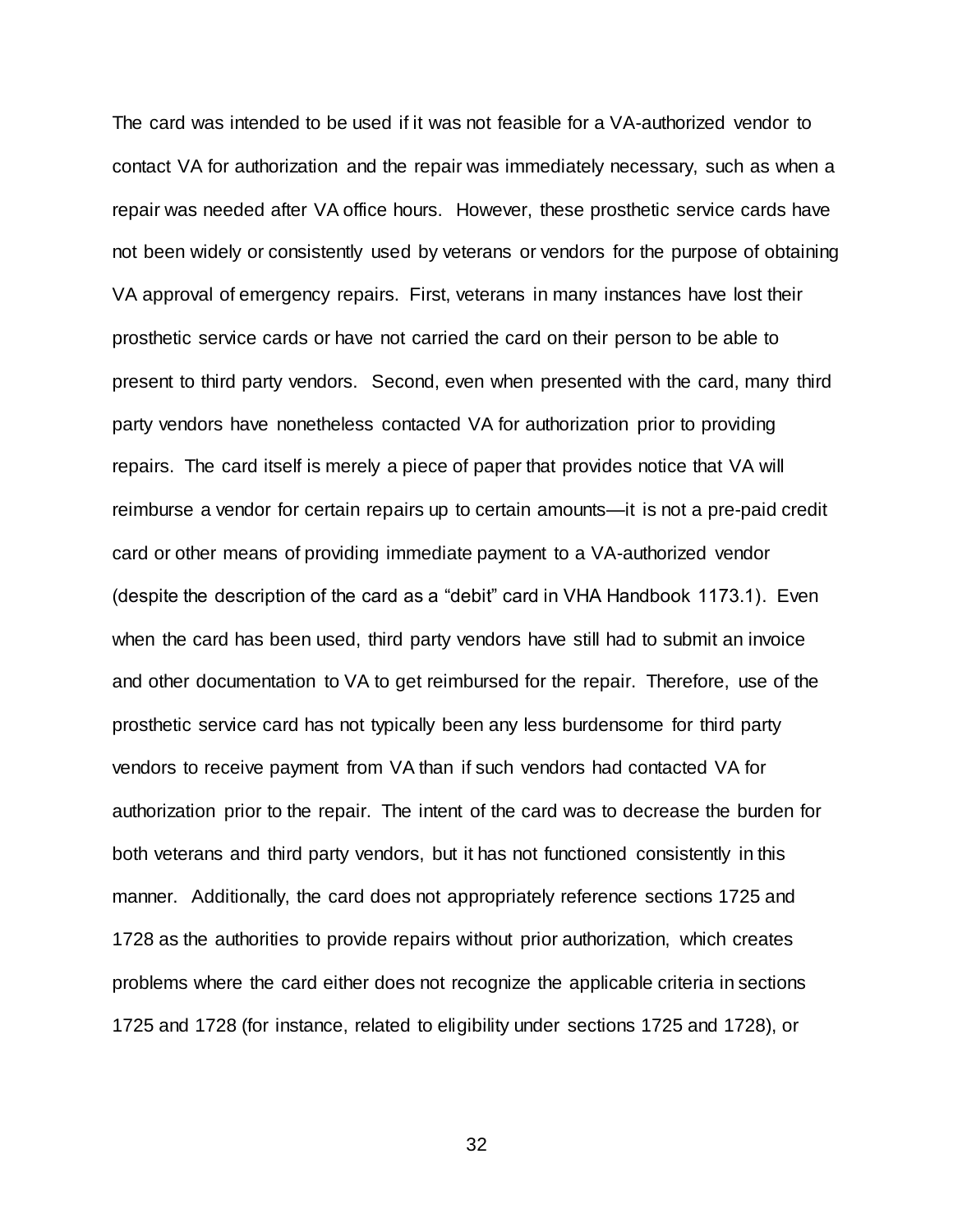establishes criteria that may be inconsistent with 1725 and 1728 (for instance, the prosthetic service card contains a space for VA to set a limit on any repair costs).

Currently, references to the prosthetic service card (PSC) are located in paragraphs 3.tt, 8.a, 9.i, 9.h, 9.m of VHA Handbook 1173.1; paragraphs 4.a.(2)-a.(7), 4.b., 4.c.(1)-c.(7), and 6.c.(4) of VHA Handbook 1173.2; paragraphs 10.a.(1) and 10.c of VHA Handbook 1173.3; paragraphs 7.a. and 7.e. of VHA Handbook 1173.06; and paragraphs 3.i.(9) and 4.c. in VHA Handbook 1173.10. Paragraphs 3.tt and 9.h in VHA Handbook 1173.1 both define "VA Form 10-2501, Prosthetic Service Card (PSC)." Paragraph 8.a. in VHA Handbook 1173.1 references requests for payment of PSC (i.e. prosthetic service card) repairs. Paragraph 9.i in VHA Handbook 1173.1 defines "VA Form 10-2520, Prosthetic Service Card Invoice", and paragraph 9.m. defines "VA Form Letter 10-55, Authority to Exceed Repair Costs of Prosthetic Appliances" as a letter of authorization forwarded to a provider of PSC (i.e. prosthetic service card) repairs when the cost of that repair exceeds the limit authorized by the PSC (i.e. prosthetic service card). In VHA Handbook 1173.2, paragraph 4.a.(2) requires that repairs be obtained by use of the prosthetic service card; paragraphs 4.a.(3)-a.(7) detail requirements that PSCs be provided by all prosthetic programs at field facilities, authority for equipment repairs and services using prosthetic service cards, monetary limits for prosthetic service cards, responsibility for payment of prosthetic service card invoices, and payment for repairs made without prior approval; paragraph 4.b. sets forth VA, vendor, and veteran responsibilities related to the administration of prosthetic service cards; paragraphs 4.c.(1)-c.(7) include prosthetic service card benefits limits, and the processes for prosthetic service card preparation and issuance, prosthetic service card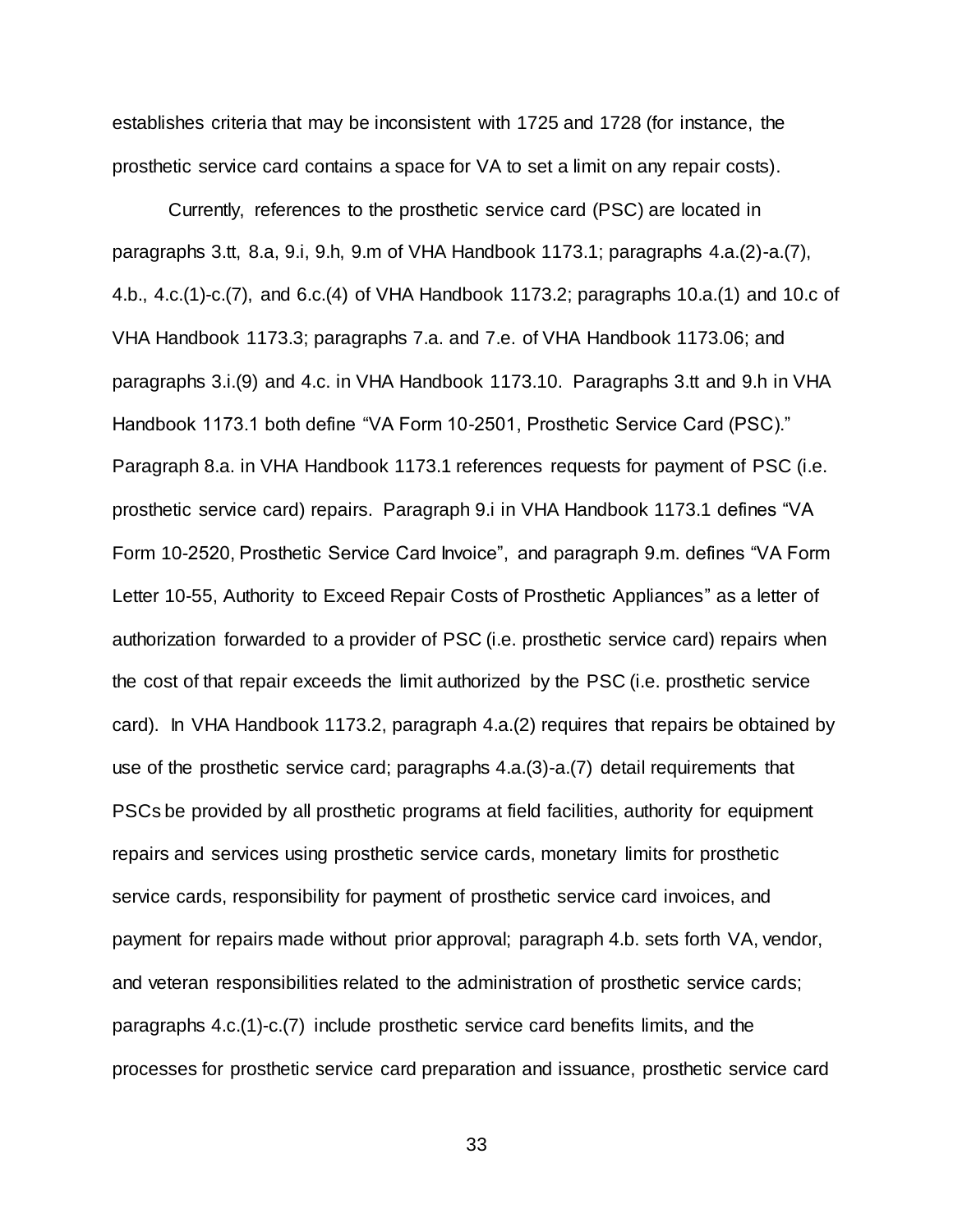invoice preparation and issues, repairs authorization, and prosthetic service card revocation or cancellation; and paragraph 6.c.(4) requires repairs of artificial limbs, braces, wheelchairs, and other appliances on presentation by the veteran of a valid prosthetic service card.

Paragraph 10.a.(1) of VHA Handbook 1173.3 states that repairs may be obtained through commercial sources using VA Form 10-2501, and paragraph 10.c. of VHA Handbook 1173.3 encourages the use of prosthetic service cards for those veterans eligible for a prosthetic service card.

Paragraphs 7.a. and 7.e. of VHA Handbook 1173.06 authorize the use of prosthetic service cards for repairs to wheelchairs. Paragraphs 3.i.(9) and 4.c. in VHA Handbook 1173.10 authorize the use of prosthetic service cards for repairs to orthotic devices.

Lastly, VA Form 10-2501, VA Form 10-2520, and VA Form Letter 10-55 also reference prosthetic service cards. Currently, VA Form 10-2520 is an approved information collection under OMB Control Number 2900-0188, which is set to expire on October 31, 2017. On August 22, 2017, we issued a Federal Register (FR) Notice informing the public of the opportunity to comment on the proposed renewal of that information collection. 82 FR 39951. While we are requesting renewal of that collection, we now propose to eliminate VA Form 10-2520 under that existing collection for the reasons explained above as part of this proposed rule. Public comments on the discontinuance of VA Form 10-2520 should be submitted as part of this rulemaking for consideration by VA. While related, VA Form 10-2015 and VA Form Letter 10-55 are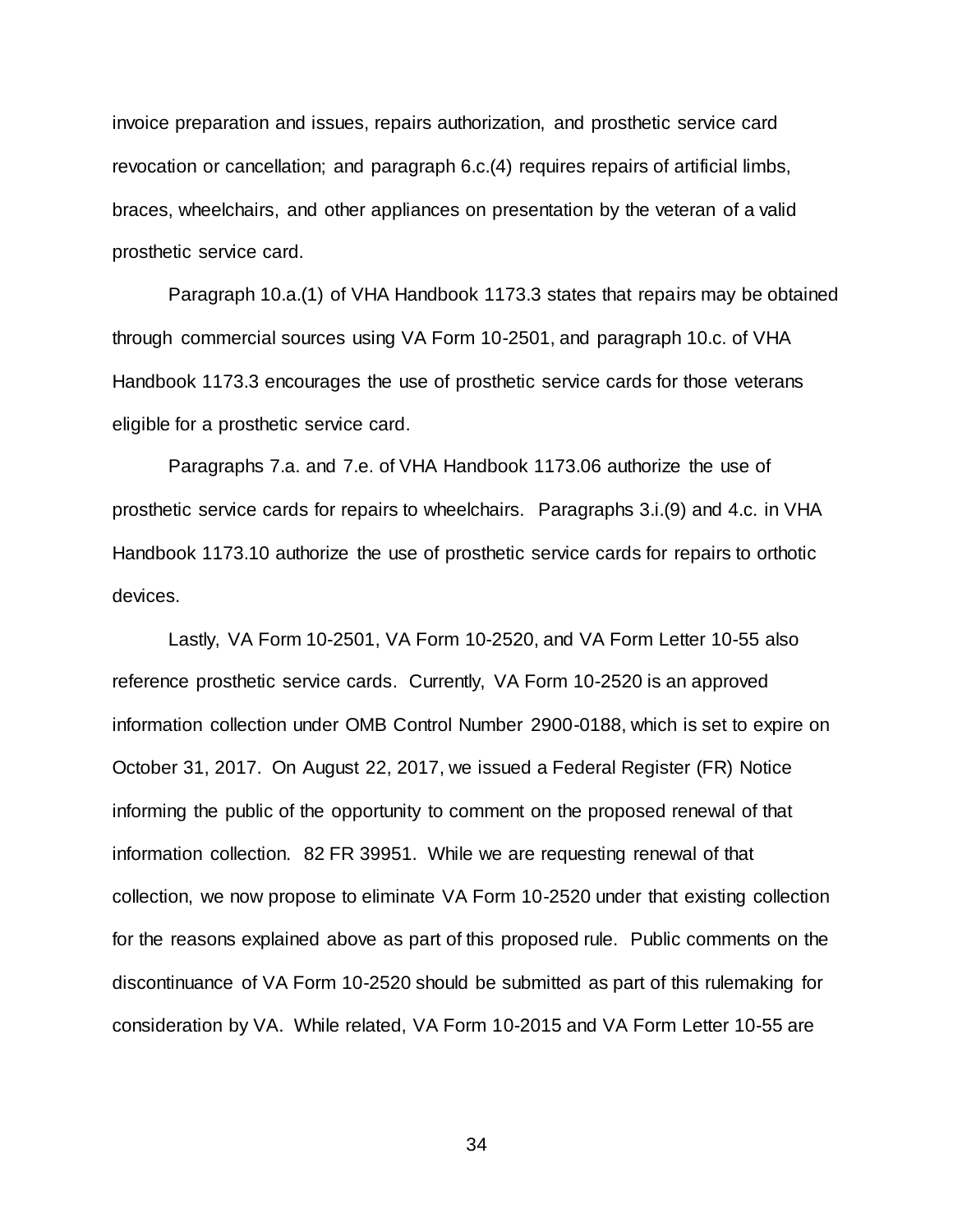not information collections, did not require OMB approval prior to issuance, and thus are not part of that Federal Register Notice.

As previously stated, to ensure consistency with the published final regulations, we would rescind all relevant and applicable handbooks, and develop a new VHA policy document or documents. Any references to prosthetic service cards in existing policies would be excluded from that future policy document or documents for the reasons mentioned above. We would also discontinue the use of the related forms and letters previously identified in this section. As part of this rulemaking, we welcome any public comments on these efforts as they relate to this rulemaking.

Although we would rescind the prosthetic service card and the policies and forms governing its use, there would remain, as explained previously, statutory and regulatory authority (38 U.S.C. 1725 and 1728, 38 CFR 17.120 et seq. and 17.1000 et seq.) to reimburse some vendors or veterans for the cost of some emergency, unauthorized repairs. VA could also obviate the need for veterans to obtain emergency repairs from vendors by providing spares for prosthetic and rehabilitative items under § 17.3230, as clinically appropriate.

## Effect of Rulemaking

The Code of Federal Regulations, as proposed to be revised by this proposed rulemaking, would represent the exclusive legal authority on this subject. No contrary guidance or procedures would be authorized. All VA guidance would be read to conform with this proposed rulemaking if possible or, if not possible, such guidance would be superseded by this rulemaking.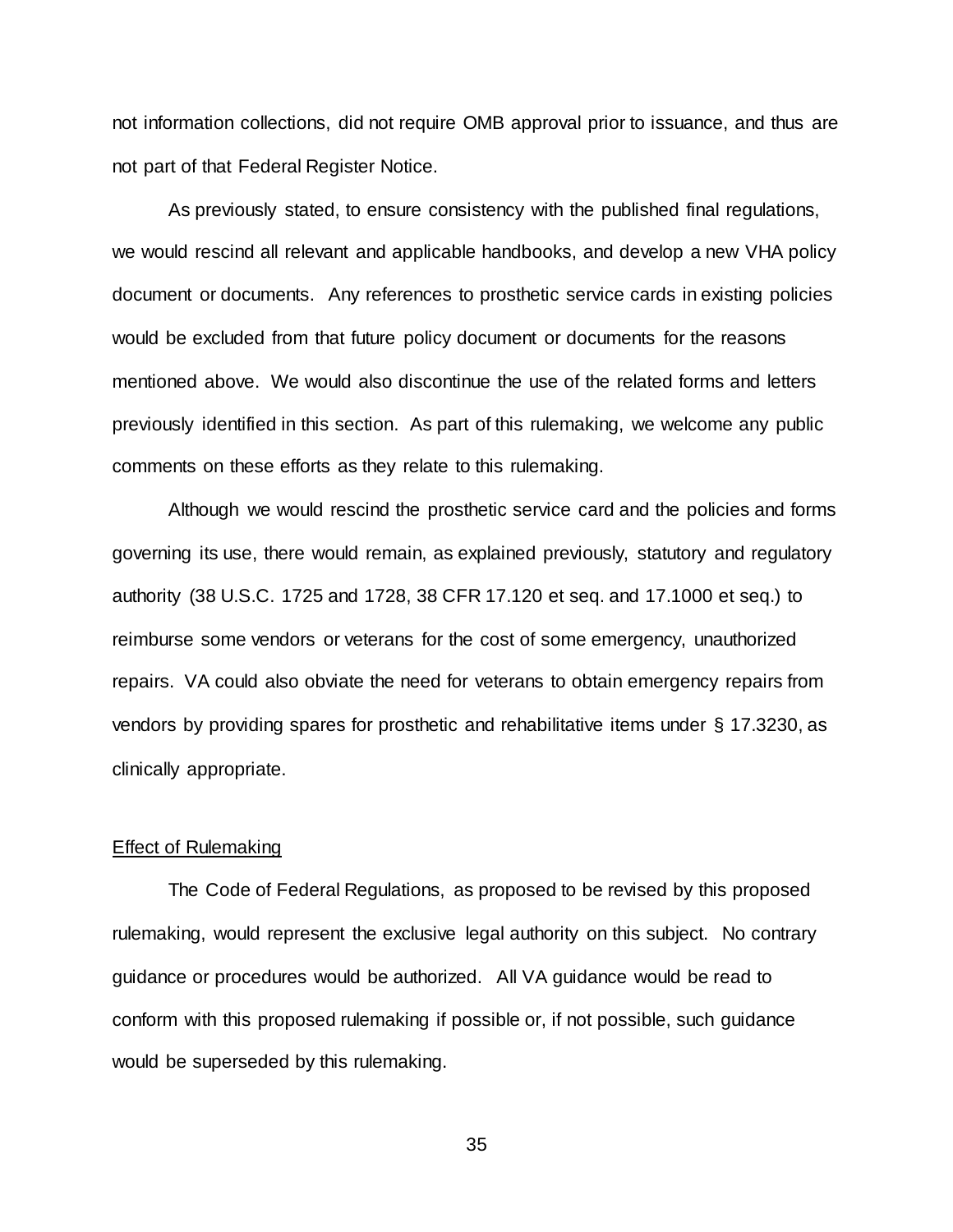#### Paperwork Reduction Act

This proposed rule contains no provisions constituting a collection of information under the Paperwork Reduction Act of 1995 (44 U.S.C. 3501-3521).

### Regulatory Flexibility Act

The Secretary hereby certifies that this proposed rule would not have a significant economic impact on a substantial number of small entities as they are defined in the Regulatory Flexibility Act, 5 U.S.C. 601-612. Therefore, pursuant to 5 U.S.C. 605(b), these amendments would be exempt from the initial and final regulatory flexibility analysis requirements of 5 U.S.C. 603 and 604.

#### Executive Orders 12866 and 13563

Executive Orders 12866 and 13563 direct agencies to assess the costs and benefits of available regulatory alternatives and, when regulation is necessary, to select regulatory approaches that maximize net benefits (including potential economic, environmental, public health and safety effects, and other advantages; distributive impacts; and equity). Executive Order 13563 (Improving Regulation and Regulatory Review) emphasizes the importance of quantifying both costs and benefits, reducing costs, harmonizing rules, and promoting flexibility. Executive Order 12866 (Regulatory Planning and Review) defines a "significant regulatory action," requiring review by the Office of Management and Budget (OMB) as "any regulatory action that is likely to result in a rule that may: (1) Have an annual effect on the economy of \$100 million or more or adversely affect in a material way the economy, a sector of the economy, productivity,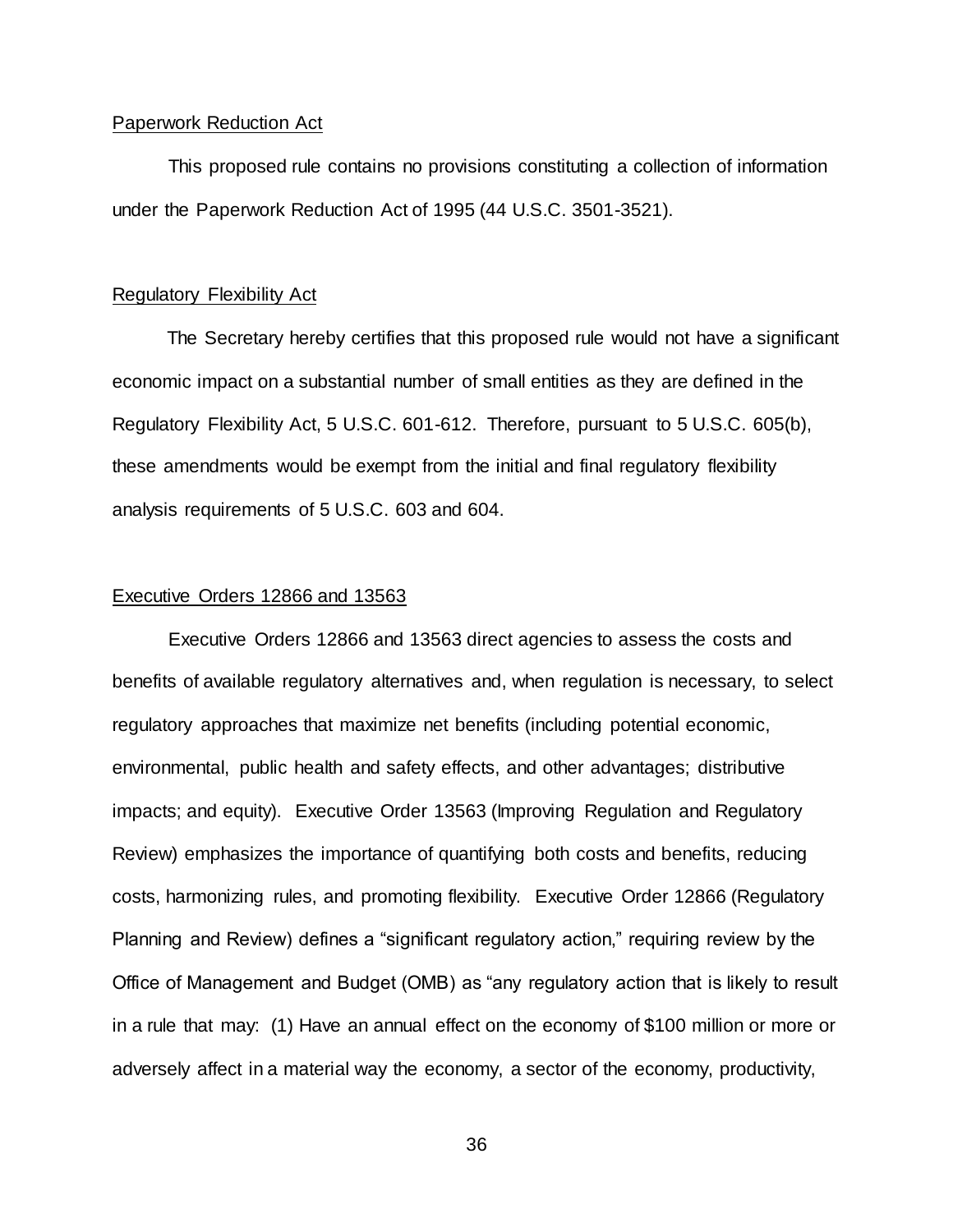competition, jobs, the environment, public health or safety, or State, local, or tribal governments or communities; (2) Create a serious inconsistency or otherwise interfere with an action taken or planned by another agency; (3) Materially alter the budgetary impact of entitlements, grants, user fees, or loan programs or the rights and obligations of recipients thereof; or (4) Raise novel legal or policy issues arising out of legal mandates, the President's priorities, or the principles set forth in this Executive Order."

The economic, interagency, budgetary, legal, and policy implications of this regulatory action have been examined, and it has been determined not to be a significant regulatory action under Executive Order 12866. VA's impact analysis can be found as a supporting document at http://www.regulations.gov, usually within 48 hours after the rulemaking document is published. Additionally, a copy of the rulemaking and its impact analysis are available on VA's Web site at http://www1.va.gov/orpm/, by following the link for "VA Regulations Published."

### Unfunded Mandates

The Unfunded Mandates Reform Act of 1995 requires, at 2 U.S.C. 1532, that agencies prepare an assessment of anticipated costs and benefits before issuing any rule that may result in the expenditure by State, local, and tribal governments, in the aggregate, or by the private sector, of \$100 million or more (adjusted annually for inflation) in any one year. This proposed rule would have no such effect on State, local, and tribal governments, or on the private sector.

# Catalog of Federal Domestic Assistance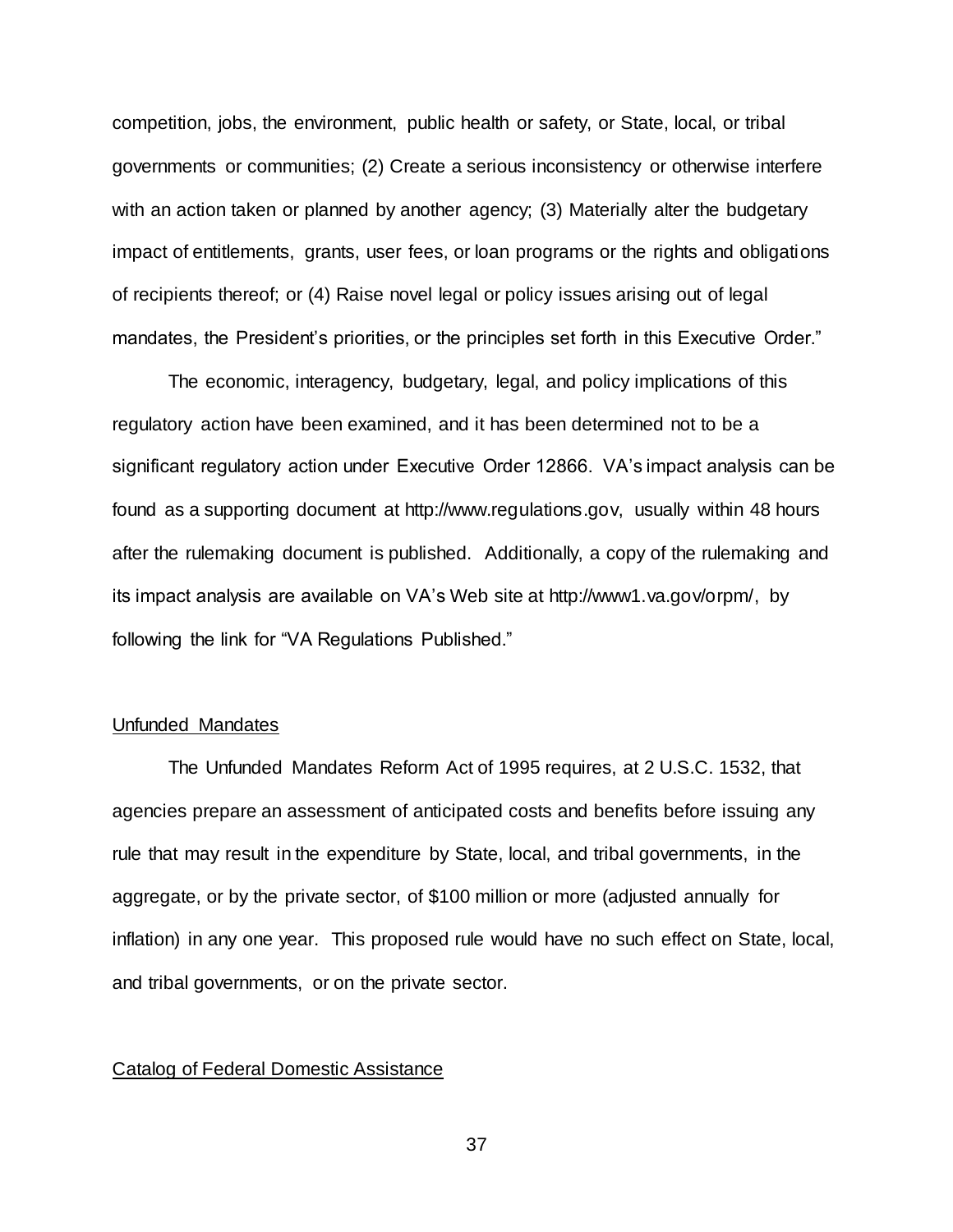The Catalog of Federal Domestic Assistance numbers and titles for the programs affected by this document are 64.009, Veterans Medical Care Benefits; 64.013, Veterans Prosthetic Appliances.

# Signing Authority

The Secretary of Veterans Affairs, or designee, approved this document and authorized the undersigned to sign and submit the document to the Office of the Federal Register for publication electronically as an official document of the Department of Veterans Affairs. Gina S. Farrisee, Deputy Chief of Staff, approved this document on October 11, 2017, for publication.

# List of Subjects in 38 CFR part 17

Administrative practice and procedure, Government contracts, Health care, Health facilities, Health professions, Medical devices, Veterans.

Dated: October 11, 2017.

Janet Coleman, Chief, Office of Regulation Policy & Management, Office of the Secretary, Department of Veterans Affairs.

\_\_\_\_\_\_\_\_\_\_\_\_\_\_\_\_\_\_\_\_\_\_\_\_\_\_\_\_\_\_\_\_\_\_\_\_

For the reasons set forth in the preamble, we propose to amend 38 CFR part 17 as follows: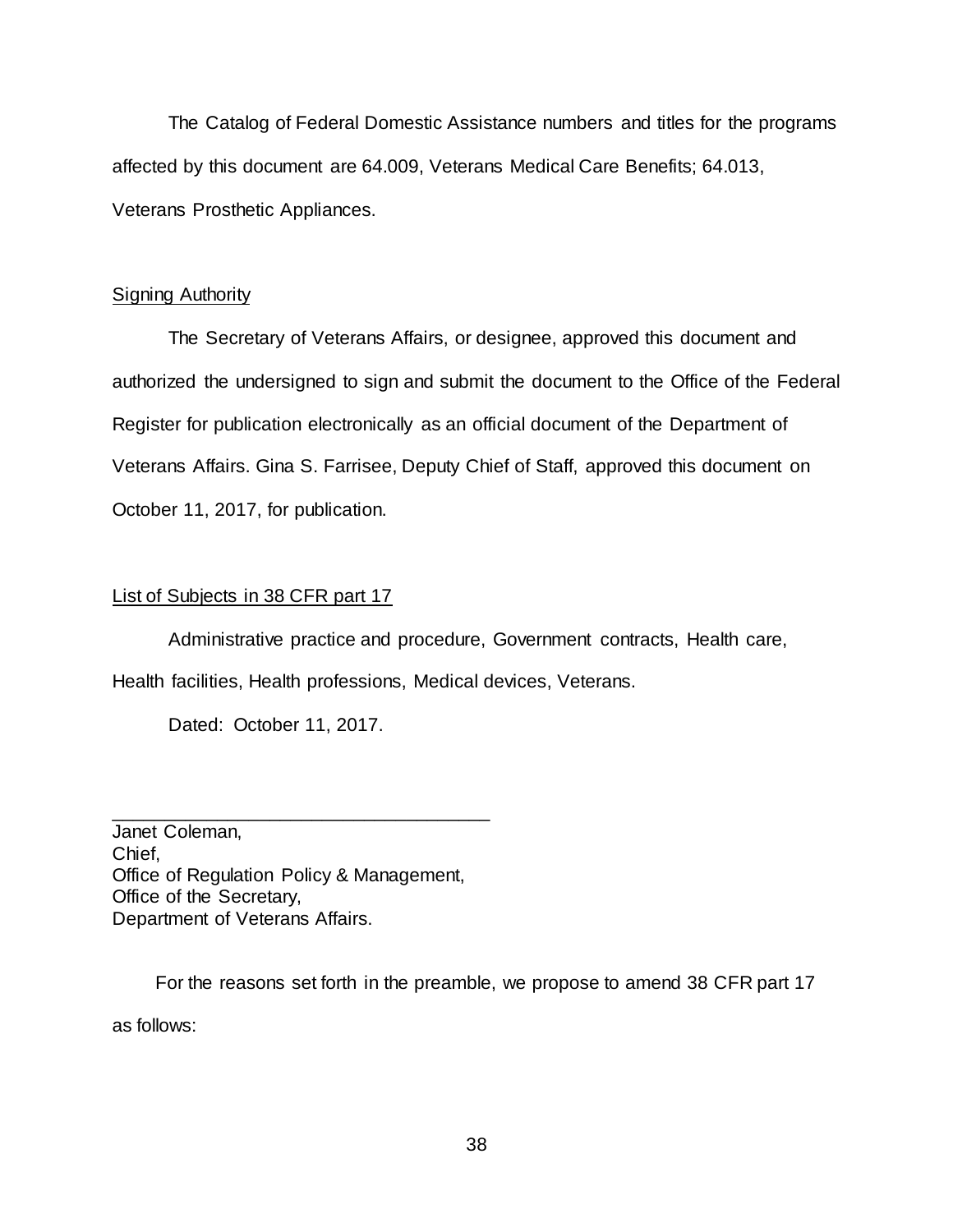## PART 17 -- MEDICAL

1. The authority citation for part 17 continues to read as follows:

AUTHORITY: 38 U.S.C. 501, and as noted in specific sections.

2. Amend § 17.38 by revising paragraph (a)(1)(viii) and revising paragraph (b). The revisions read as follows:

### § 17.38. Medical Benefits Package.

 $(a) * * * *$ 

 $(1)$  \* \* \*

(viii) Prosthetic and rehabilitative items and services as authorized under §§ 17.3200-.3250, and eyeglasses and hearing aids as authorized under § 17.149.

\* \* \* \* \*

(b) *Provision of the "medical benefits package".* Care referred to in the "medical benefits package" (except for prosthetics and rehabilitative items and services authorized in paragraph (a)(1)(viii) of this section) will be provided to individuals only if it is determined by appropriate healthcare professionals that the care is needed to promote, preserve, or restore the health of the individual and is in accord with generally accepted standards of medical practice.

\* \* \* \* \*

§ 17.120 [Amended].

3. Amend the introductory text of § 17.120 by removing "(except prosthetic appliances, similar devices, and repairs)".

§ 17.122 [Removed].

4. Remove § 17.122.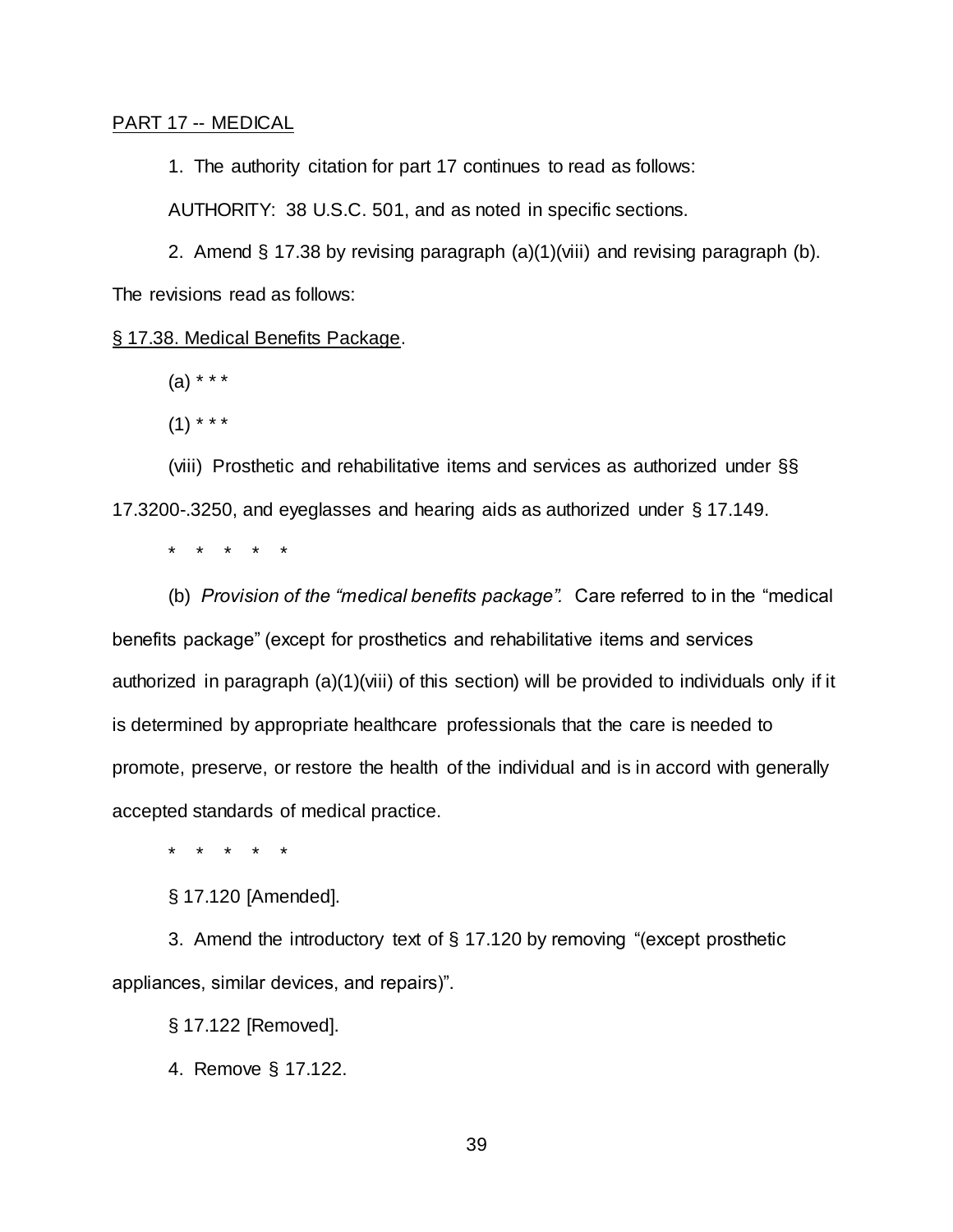5. Revise the undesignated center heading that precedes § 17.148 to read as follows:

SENSORY AND OTHER REHABILITATIVE AIDS

§§ 17.150 {Removed and reserved].

§§ 17.153 [Removed and reserved].

6. Remove and reserve §§ 17.150 and 17.153.

7. Add an undesignated center heading and §§ 17.3200 through 17.3250, to read as follows:

PROSTHETIC AND REHABILITATIVE ITEMS AND SERVICES § 17.3200. Purpose and scope.

(a) Purpose. The purpose of §§ 17.3200 through 17.3250 is to establish eligibility and other criteria for the provision to veterans of the prosthetic and rehabilitative items and services, listed in § 17.3230, authorized as medical services under 38 U.S.C. 1701(6)(F) and 38 U.S.C. 1710(a).

(b) Scope. Sections 17.3200 through 17.3250 apply only to items and services listed in § 17.3230(a) and authorized as medical services under 38 U.S.C. 1701(6)(F) and 38 U.S.C. 1710(a). The provision of the items or services and payments in the table below are authorized in whole or in part by separate statutes and controlled by other implementing regulations:

| <b>Item or Service</b>         | <b>Statute</b>          | <b>Regulation(s)</b> |
|--------------------------------|-------------------------|----------------------|
| Clothing allowance             | 38 U.S.C. 1162          | 38 CFR 3.810         |
| Service and guide dog benefits | 38 U.S.C. 1714(b) & (c) | 38 CFR 17.148        |
| Sensori-neural aids            | 38 U.S.C. 1707(b)       | 38 CFR 17.149        |
| Patient lifts and other        | 38 U.S.C. 1717(b)       | 38 CFR 17.151        |
| rehabilitative devices         |                         |                      |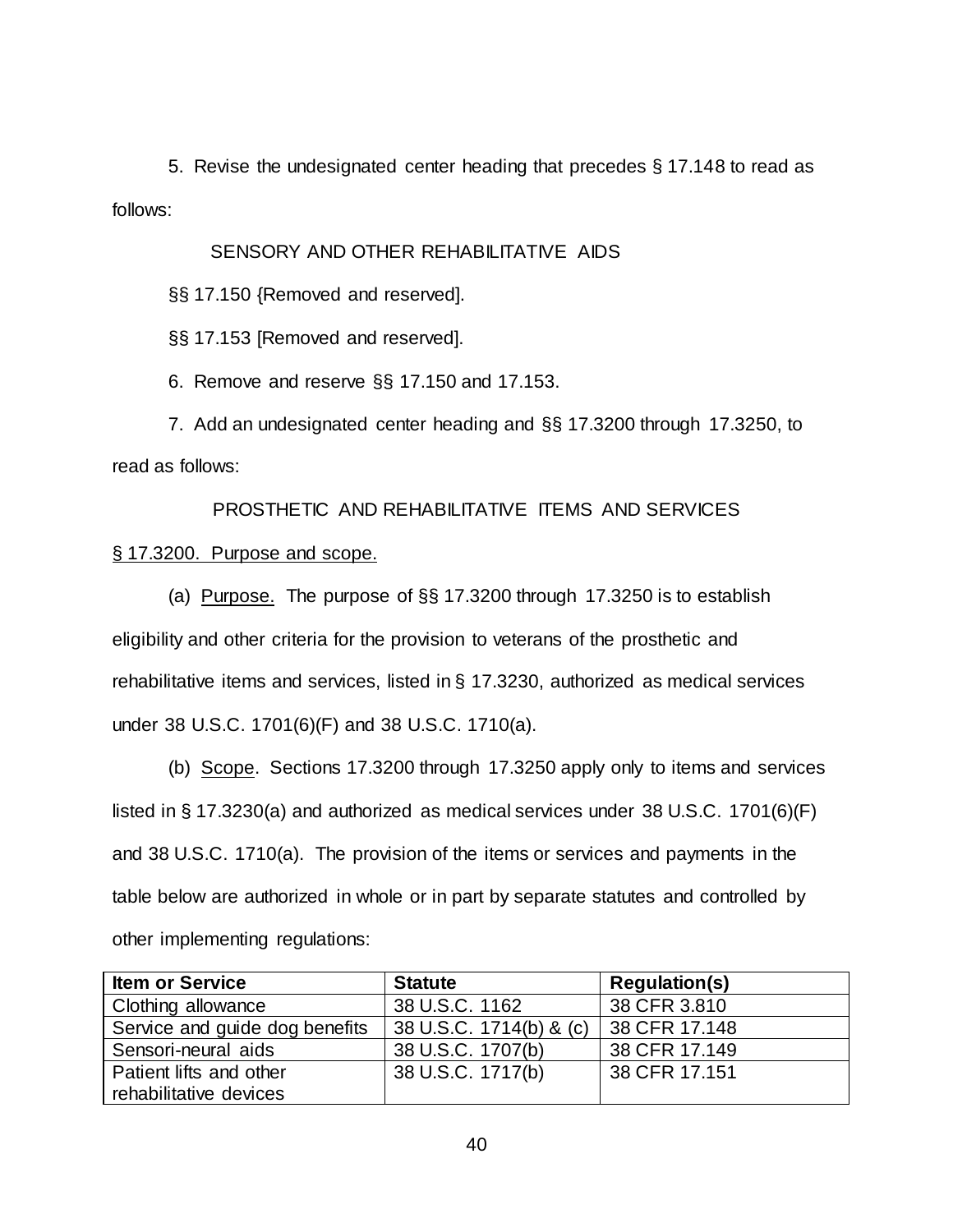| Devices for deaf veterans     | 38 U.S.C. 1717(c)      | 38 CFR 17.152          |
|-------------------------------|------------------------|------------------------|
| Equipment for blind veterans  | 38 U.S.C. 1714(b)      | 38 CFR 17.154          |
| Automobile adaptive equipment | 38 U.S.C. 3901 et seq. | 38 CFR 17.155 et seq.  |
| Home improvements and         | 38 U.S.C. 1717(a)(2)   | 38 CFR 17.3100 et seq. |
| structural alterations        |                        |                        |

(Authority: 38 U.S.C. 501, 1162, 1701, 1707, 1710, 1714, 1717, 3901)

§ 17.3210. Definitions.

For the purposes of §§ 17.3200 through 17.3250:

Activities of daily living (ADLs) means specific personal care activities that are required for basic daily maintenance and sustenance, to include eating, toileting, bathing, grooming, dressing and undressing, and mobility.

Adaptive household item means a durable household item that has been adapted to compensate for, or that by design compensates for, loss of physical, sensory, or cognitive function and is necessary to complete one or more ADLs in the home or other residential setting. Adaptive household items include but are not limited to adaptive eating utensils, shower stools or chairs, hooks to assist in buttoning clothing, or shoe horns. This definition does not include household furniture or furnishings, improvements or structural alterations, or household appliances, unless a household appliance is necessary to complete an ADL in the home or other residential setting. VA will not furnish such items or services in such a manner as to relieve any other person or entity of a contractual obligation to furnish these items or services to the veteran.

Adaptive recreation equipment means an item that is designed to compensate for, or that by design compensates for, loss of physical, sensory, or cognitive function and is necessary for the veteran to actively and regularly participate in a sport,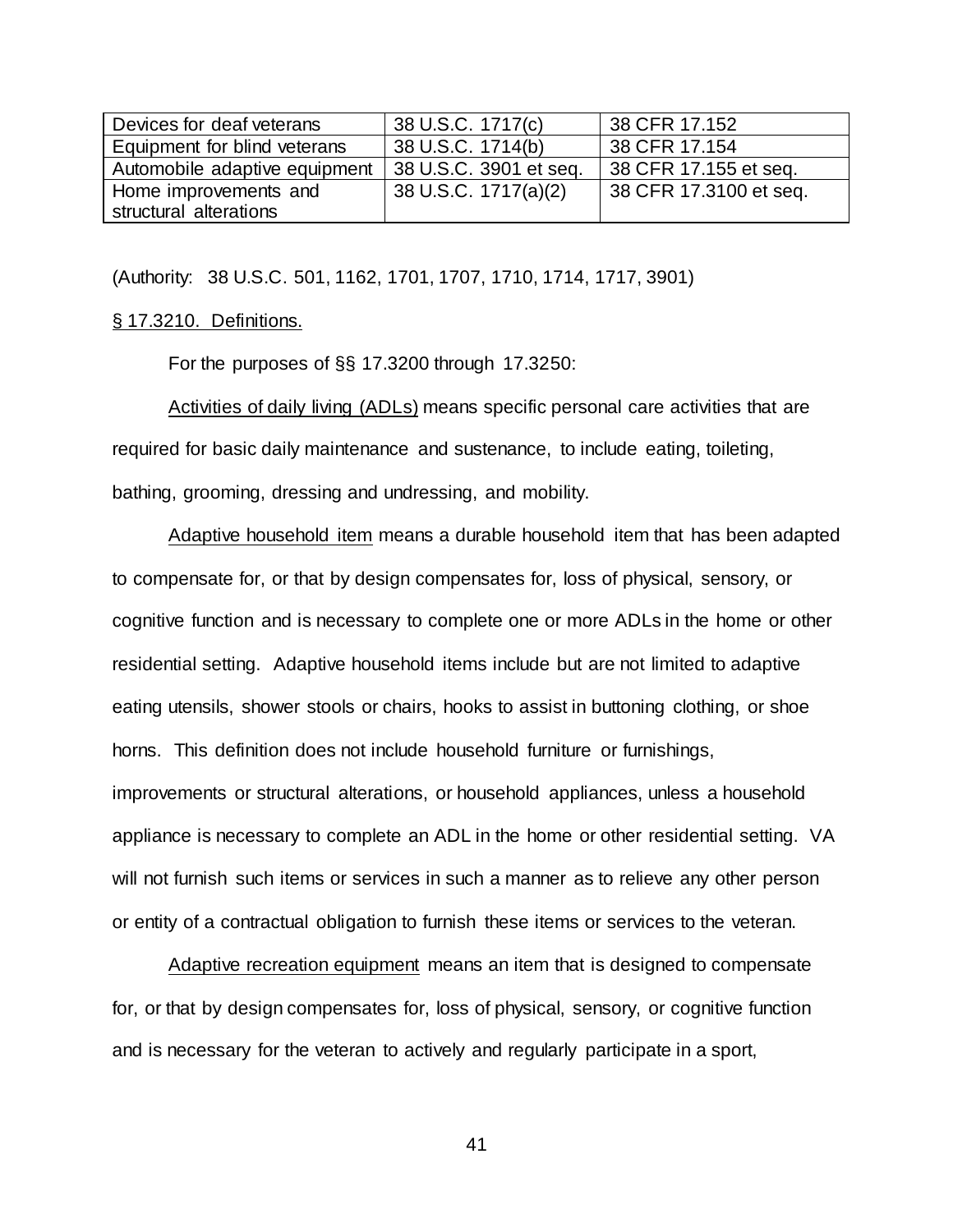recreation, or leisure activity to achieve the veteran's rehabilitation goals as documented in the veteran's medical record.

Cognitive device means an item that compensates for a cognitive impairment and that is used to maintain or improve a veteran's functional capabilities, including but not limited to technological equipment such as tablets and smart phones, and associated technological equipment, applications or software that can assist a veteran in maintaining daily scheduling of important tasks or navigating their surroundings (e.g., global positioning system, or GPS) .

Communication device means an item that compensates for a communication deficiency and allows participation in daily communication activities, including but not limited to picture or symbol communication boards and an electro larynx.

Durable means capable of, and intended for, repeat use.

Home exercise equipment means an item used in a home or residential setting that compensates for a loss of physical, sensory, or cognitive function and that is necessary for the veteran to actively and regularly participate in aerobic, fitness, strength, or flexibility activities to achieve the veteran's rehabilitation goals as documented in the veteran's medical record, when there is no other means for the veteran to exercise to achieve the veteran's rehabilitation goals. Such equipment includes but is not limited to an upper body ergometer and a functional electrical stimulation cycle.

Home medical equipment means an item that is a movable and durable medical device that is used in a home or residential setting to treat or support treatment of specific medical conditions. Such equipment includes but is not limited to hospital beds,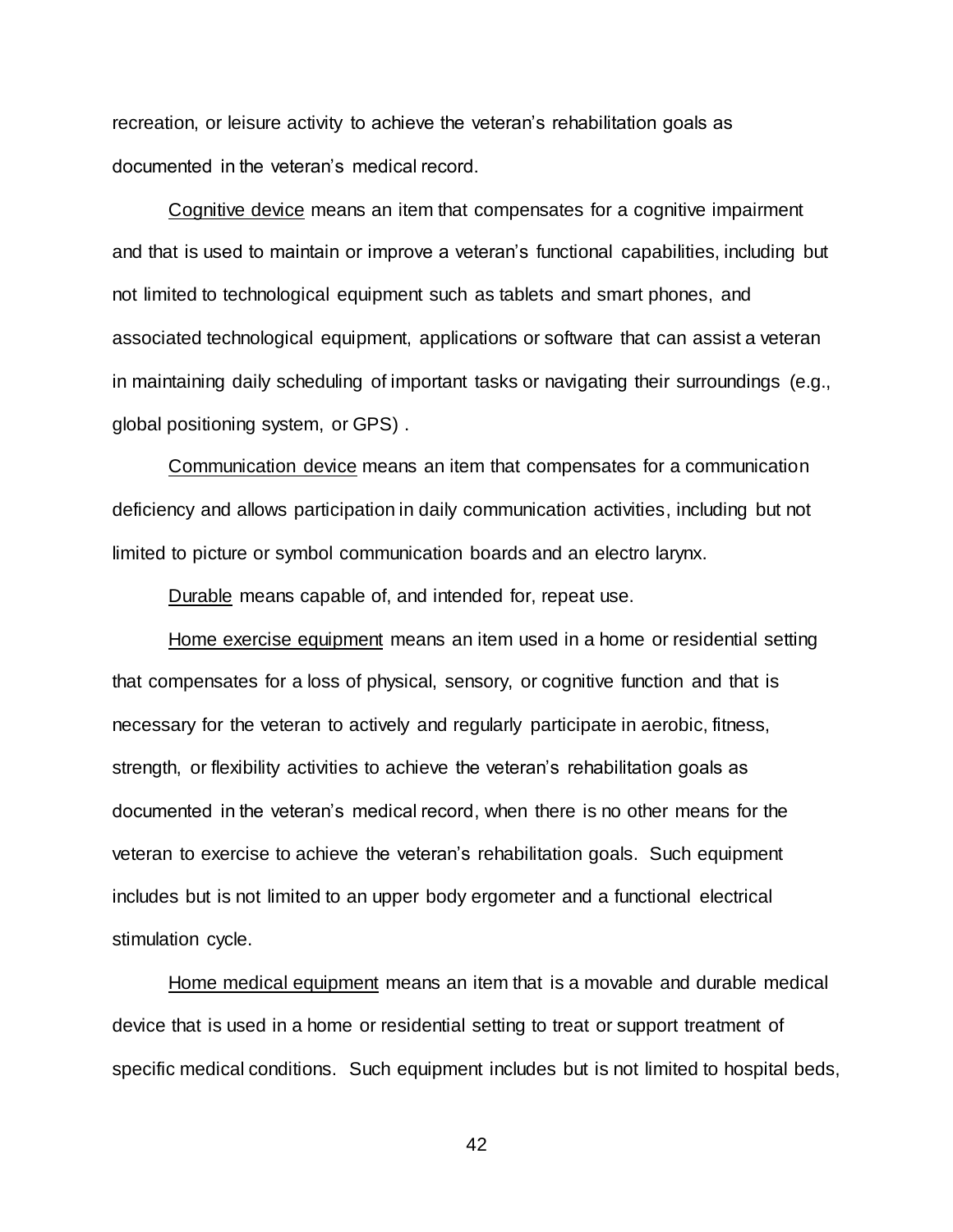portable patient lifts, portable ramps, ventilators, home dialysis equipment, and infusion, feeding, or wound therapy pumps. This definition does not include household furniture or furnishings, improvements or structural alterations, household appliances, or medical alert devices. VA will not furnish home medical equipment in such a manner as to relieve any other person or entity of a contractual obligation to furnish these items or services to the veteran.

Home respiratory equipment means an item used to provide oxygen therapy or to support or enhance respiratory function, including but not limited to compressed oxygen, oxygen concentrators, and continuous positive airway pressure machines.

Household appliance means an item used in the home for performance of domestic chores or other domestic tasks, including but not limited to a refrigerator, stove, washing machine, and vacuum cleaner.

Household furniture or furnishing means an item commonly used to make a home habitable or otherwise used to ornament a home, including but not limited to tables, chairs, desks, lamps, cabinets, non-hospital beds, curtains, and carpet(s).

Implant means any biological or non-biological material that:

(1) Is manufactured or processed to be placed into a surgically or naturally formed cavity on the human body;

(2) Is covered with tissue, has the potential to be covered with tissue, or is permanently embedded in tissue;

(3) Does not dissolve or dissipate within the body; and

(4) Is not a living organ, embryonic tissue, blood, or blood product.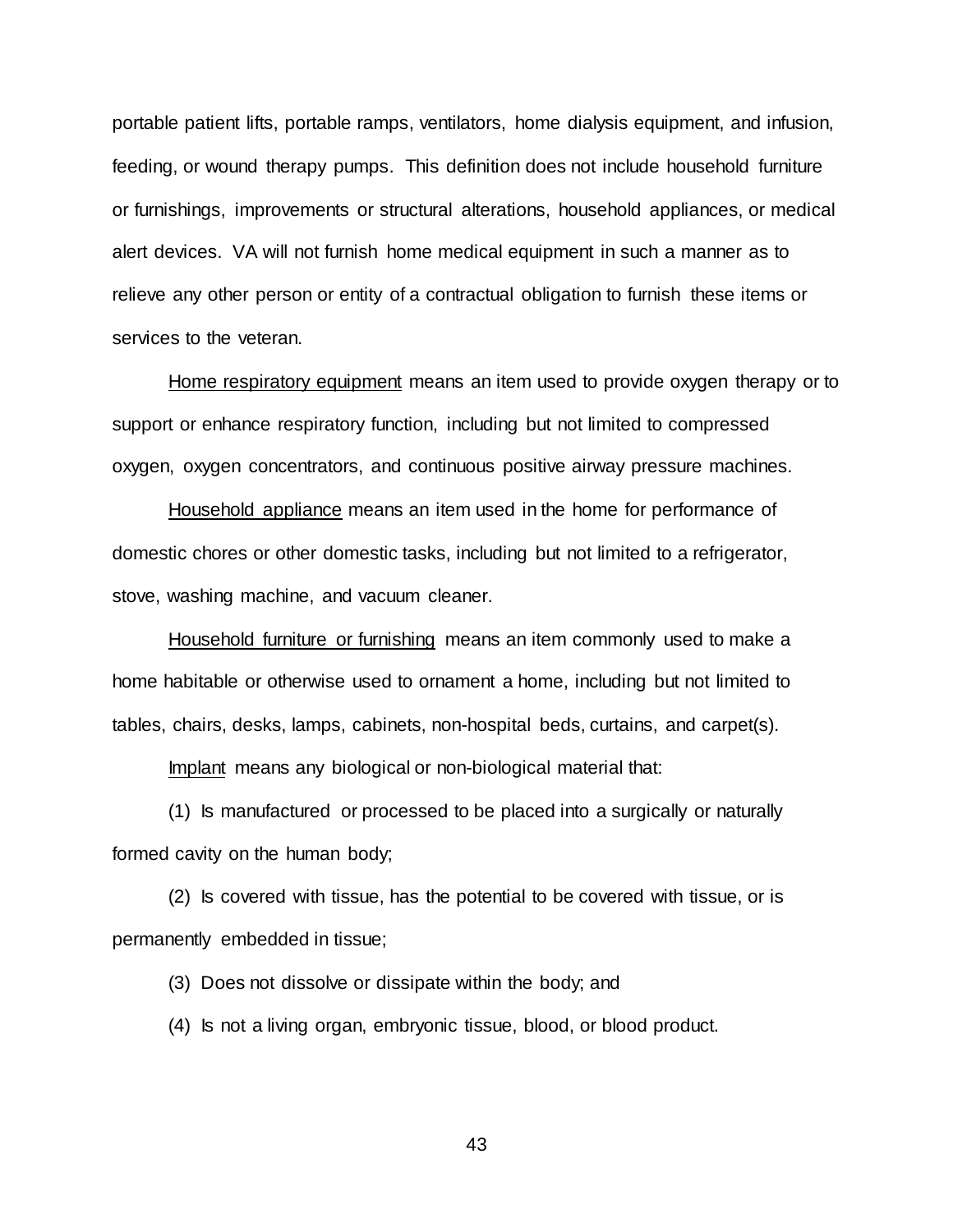Improvements or structural alterations means a modification to a home or to an existing feature or fixture of a home, including repairs to or replacement of previously improved or altered features or fixtures.

Medical alert device means an item designed to summon general safety assistance for a veteran, or provides a veteran's general medical information to others. This definition does not include alarms or other safety indicators for home medical equipment.

Mobility aid means an item that compensates for a mobility impairment and that is used to maintain or improve a veteran's functional capabilities to be mobile. Mobility aids include but are not limited to manual and motorized wheelchairs, canes, walkers, and equipment to assist a veteran to reach for or grasp items This definition does not include a service or guide dog.

Orthotic device means an item fitted externally to the body that is used to support, align, prevent, or correct deformities or to improve the function of movable parts of the body. Orthotic devices include but are not limited to leg braces, upper extremity splints and braces, and functional stimulation devices.

Primary residence means the personal domicile or residential setting in which the veteran resides the majority of the year.

Prosthetic device means an item that replaces a missing or defective body part. Prosthetic devices include but are not limited to artificial limbs and artificial eyes.

Replacement item means an item that is similar or identical to an item provided under § 17.3230(a), and that takes the place of such an item.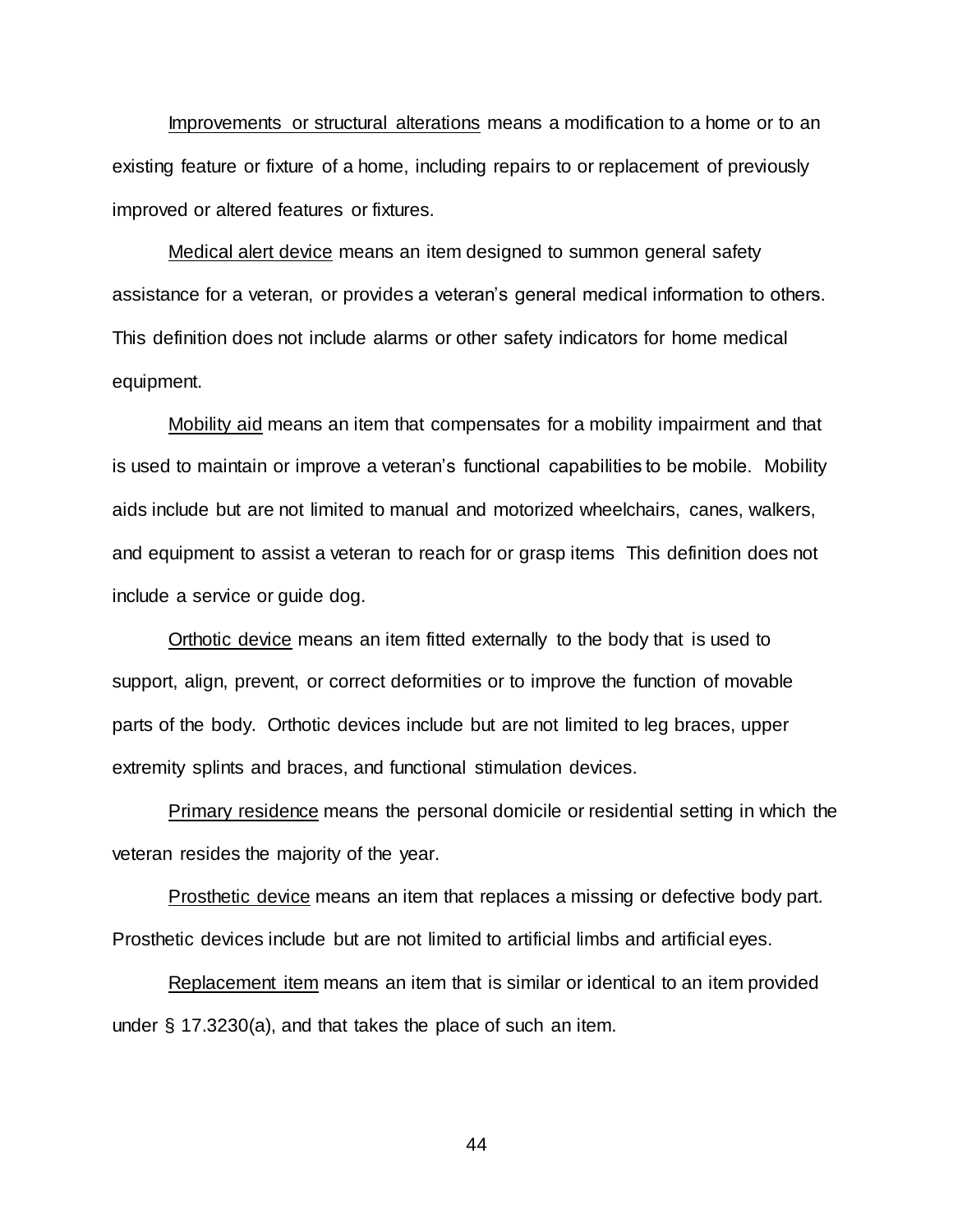VA-authorized vendor means a vendor that has been authorized by VA to provide items and services under § 17.3230.

(Authority: 38 U.S.C. 501, 1701, 1710)

#### § 17.3220. Eligibility.

A veteran is eligible to receive items and services described in § 17.3230 if:

(a) The veteran is enrolled under  $\S$  17.36 or exempt from enrollment under  $\S$ 17.37; and

(b) The veteran is otherwise receiving care or services under chapter 17 of title 38 U.S.C. If a VA provider or an authorized non-Department provider prescribes an item or service for the veteran, the veteran is considered to otherwise be receiving care or services under chapter 17 of title 38 U.S.C.

(Authority: 38 U.S.C. 501, 1701(6)(F), 1710)

## § 17.3230. Authorized items and services.

(a) VA will provide veterans eligible under § 17.3220 with the following items and services, if VA determines that such items and services serve as a direct and active component of the veteran's medical treatment and rehabilitation and do not merely support the comfort or convenience of the veteran:

(1) Adaptive household items.

(2) Adaptive recreation equipment, when such equipment would achieve the veteran's rehabilitation goals as documented in the veteran's medical record.

(3) Cognitive devices.

(4) Communication devices.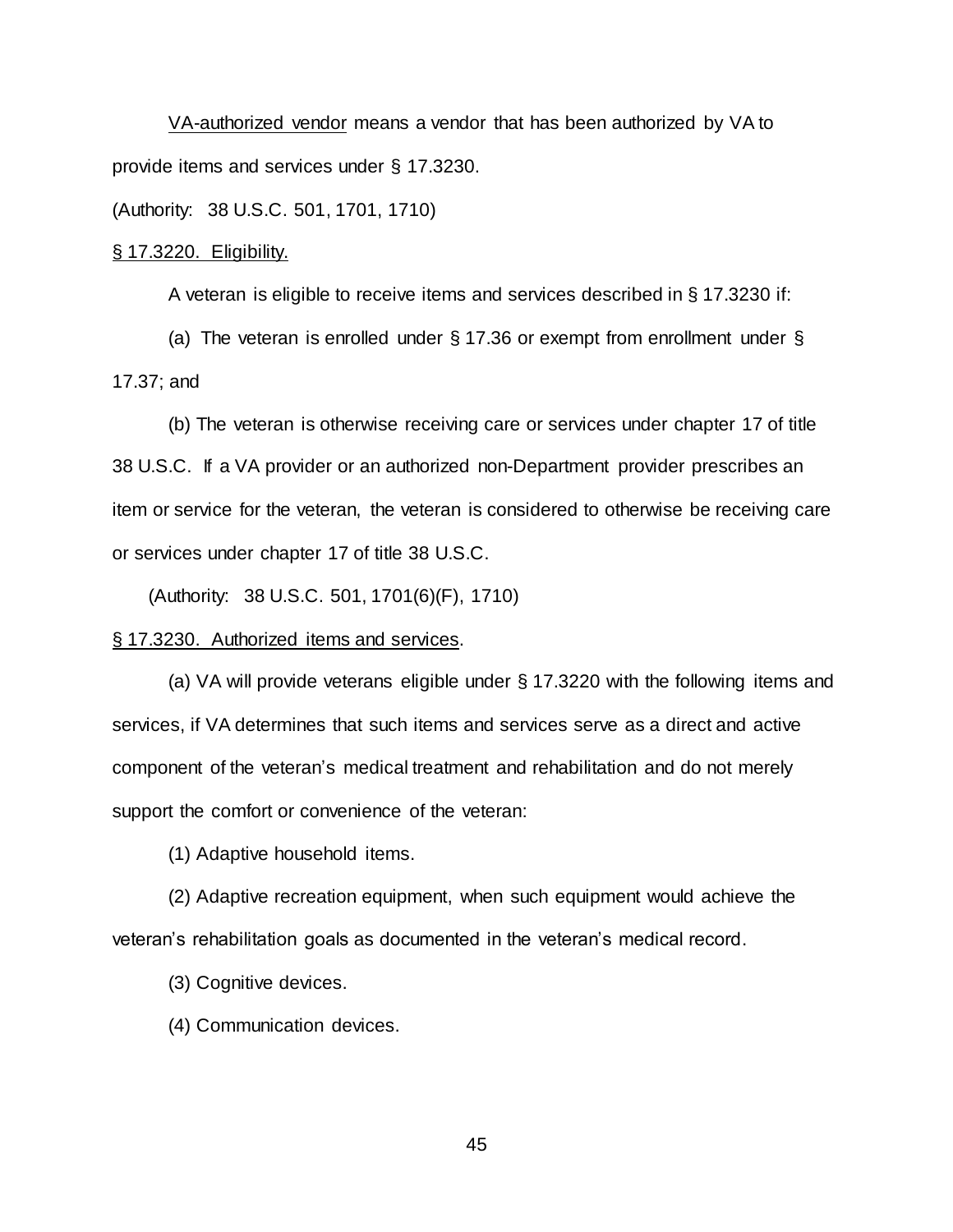(5) Home exercise equipment, where such equipment will only be provided for one location, the veteran's primary residence, unless it is clinically determined that the equipment should be provided at the veteran's non-primary residence instead of the veteran's primary residence. Prior to any installation of home exercise equipment, the owner of the residence must agree to the installation. Such equipment will only be provided to achieve the veteran's rehabilitation goals as documented in the veteran's medical record.

(6) Home medical equipment, and if required, installation that does not amount to an improvement or structural alteration to a veteran's residence. Such equipment will only be provided for one location, the veteran's primary residence, unless it is clinically determined that the equipment should be provided at the veteran's non-primary residence instead of the veteran's primary residence. Prior to any installation of home medical equipment, the owner of the residence must agree to the installation.

(7) Home respiratory equipment.

(8) Implants.

(9) Mobility aids.

(10) Orthotic devices.

(11) Prosthetic devices.

(12) Repairs to items provided under paragraph (a) of this section, even if the item was not initially prescribed by VA, but VA determines the repair to be necessary, unless VA determines to replace the item for cost or clinical reasons.

(13) Replacement items, if items provided under this section have been damaged, destroyed, lost, or stolen, or if replacement is clinically indicated, subject to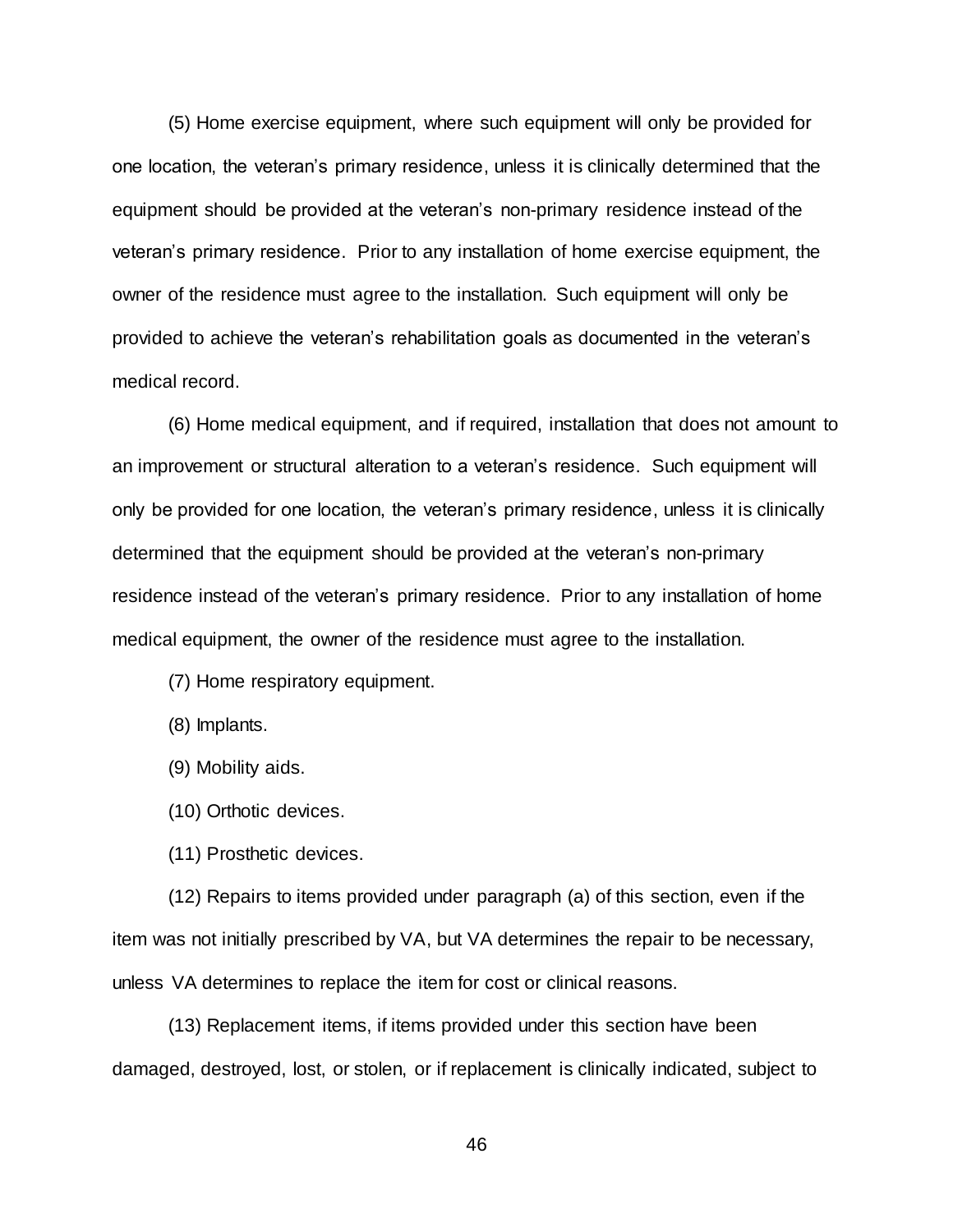the following: items that are serviceable, and that still meet the veteran's need, will not be replaced for the sole purpose of obtaining a newer model of the same or similar item.

(14) Specialized clothing made necessary by the wearing of a prosthetic device; and

(15) Training with and fitting of prescribed items as considered necessary.

(b) Unless an item provided under § 17.3230(a) is loaned to the veteran based on a clinical determination that a loan is more beneficial for the veteran, such items become the property of the veteran once the veteran takes possession of those items. If the determination is that the item will be loaned to a veteran, the veteran must agree to the terms of the loan in order to receive the item.

Note to Section §17.3230: Even though the items and services listed in this provision are included in the medical benefits package, this section governs determinations of need for them and not 38 CFR 17.38(b). The exclusions under 38 CFR 17.38(c) will apply to the items and services provided under this section. While VA will generally provide only one item under this section, the provision of spare items may be authorized based on a clinical determination of need using the criteria set forth in this section. (Authority: 38 U.S.C. 501, 1701(6)(F), 1710, 1714(a))

### § 17.3240. Furnishing authorized items and services.

(a) VA will determine whether VA or a VA-authorized vendor will furnish authorized items and services under § 17.3230 to veterans eligible for such items and services under § 17.3210.